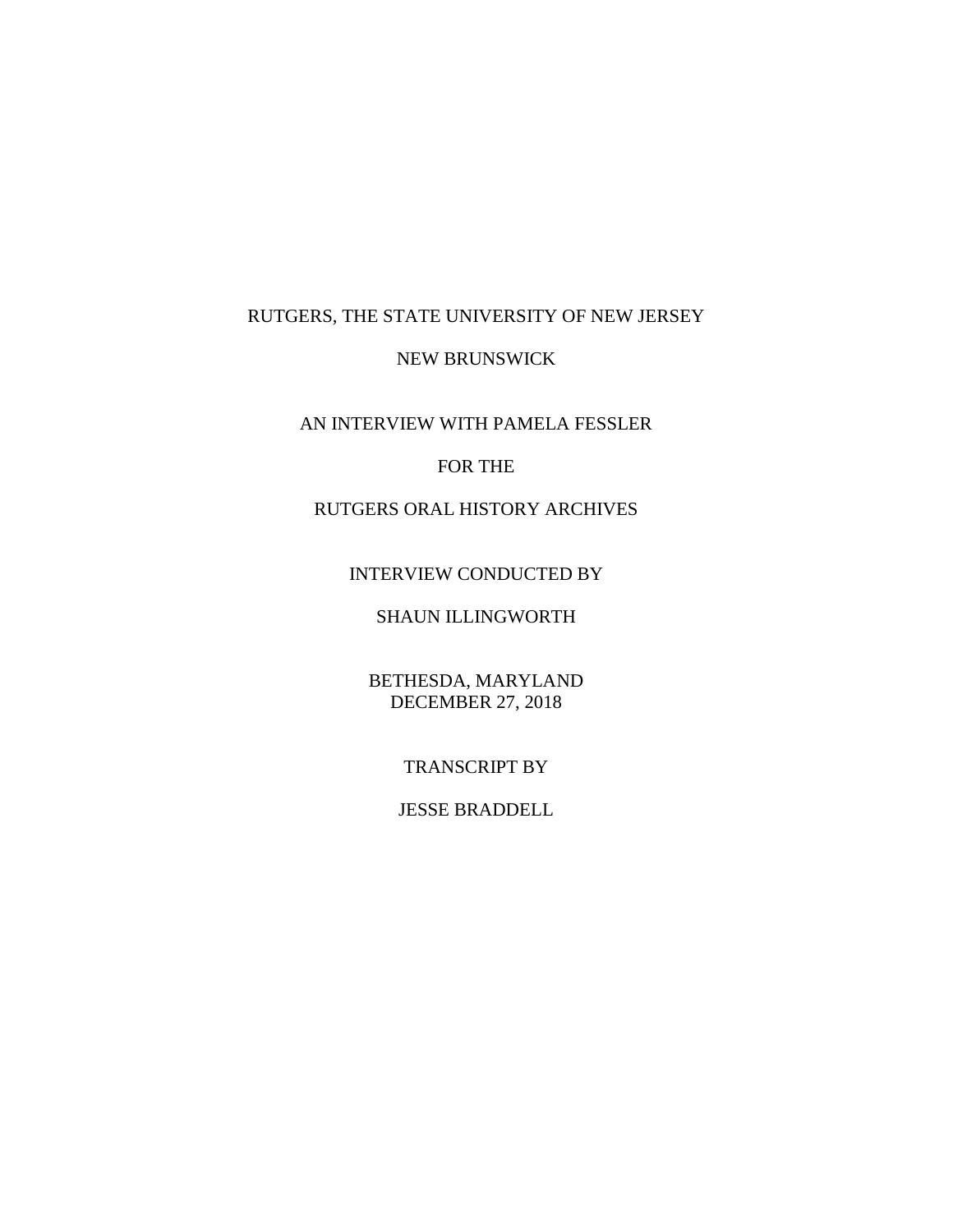Shaun Illingworth: This begins an oral history interview with Pamela Fessler on December 27, 2018, in Bethesda, Maryland, with Shaun Illingworth. Thank you so much for having me here today.

Pamela Fessler: You're welcome.

SI: To begin, can you tell me where and when you were born?

PF: I was born on June 3, 1953 in Teaneck, New Jersey, which is up in Bergen County, and I was born at Holy Name Hospital in Teaneck. We lived in Hillsdale, New Jersey, which was a few miles away, but Holy Name was the closest hospital, I assume.

SI: What were your parents' names, for the record?

PF: So, my mother was Agnes Markey, and my father was Robert Koenig Fessler. They had lived in Hillsdale--I was born in '53--they had moved to that house in '50. Before that, I'm pretty sure they did live in Teaneck, someplace else in Bergen County. Then, they moved to Hillsdale, which was kind of an up-and-coming or newer bedroom community. Almost everybody worked in Manhattan, and this was when all the new housing developments were being built in Bergen County and Hillsdale was one of the newer ones.

SI: Was it one of those communities where all the houses looked the same?

PF: Pretty much. It wasn't like Levittown. [Editor's Note: Levittown is a term used to describe suburban areas that were established in the 1950s with similar mass-produced homes.]

SI: Yes.

PF: It wasn't one of those, but my neighborhood was all Cape Cods, little Cape Cods. They weren't even building split-level houses yet. They were just your basic Cape Cod house, a teeny little house with a door in the middle and a couple of bedrooms upstairs that everybody has added on to over the years.

SI: Starting with your mother's side of the family, do you know anything about your family history, if there are any immigration stories?

PF: Yes, both of her parents immigrated from Ireland. My grandmother, Elizabeth Bolger, came from Tullamore, and she came when she was about twenty years old. I think that was in 1904. She met my grandfather here in the United States, but he had also come from Ireland--a place called Cootehill. He had come around that same time. I actually don't know as much about him because he died fairly young. I think he died when my mother was about nine or ten, so he died probably in the late '20s, the 1920s. I don't really know much about him, but they were both immigrants from Ireland. They came to New York City, which I assume was where they met. My grandmother, I do know that she came and she moved in with her sister. I actually have it written--I have the Ellis Island thing right here, the boat ...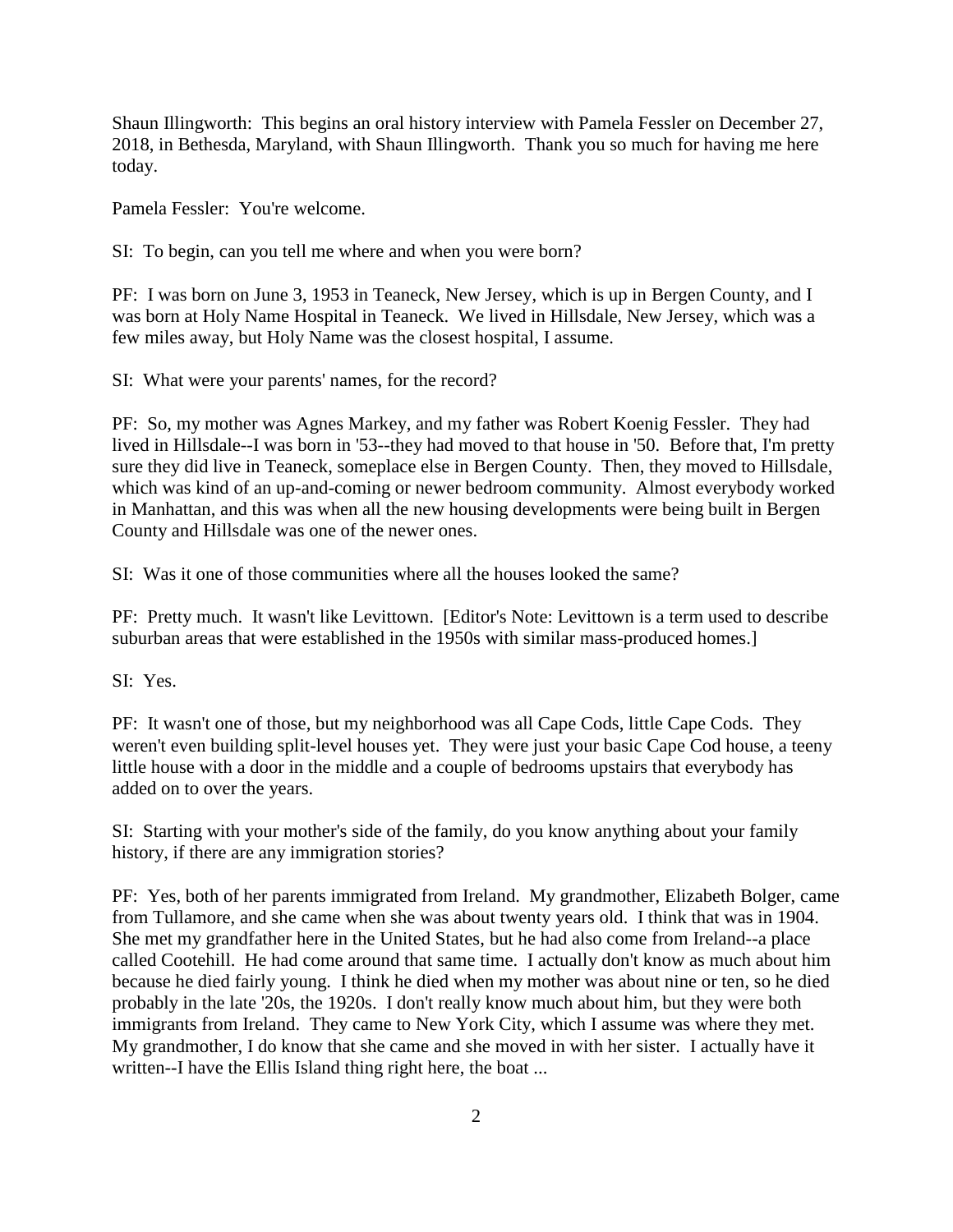SI: Oh, the manifest?

PF: The manifest. She came and she lived with her sister in Manhattan. Then, she worked as a cleaning lady. They always said she worked as a cleaning lady for rich people on Fifth Avenue.

SI: Oh, wow. Did you happen to know that grandmother when you were growing up?

PF: She, I did know, yes. She lived until she was, I would say, around seventy-eight years old, and she used to come [visit]. My mother had a sister and a brother, and my grandmother lived with my mother's sister, my aunt, down in Florida, but she would come and stay with us for a couple months at a time. I did know her quite a bit growing up.

SI: Did she share any stories about what her life had been like before?

PF: The life in Ireland?

SI: Yes.

PF: I do know that in Tullamore, the family owned a hotel called the Bolger Hotel, which we actually went to see a few years ago. It was right in downtown Tullamore. I guess her father ran the hotel. It was right in the center of town, and everybody kind of knew what the Bolger Hotel was. They had numerous children--I don't know how many--but they also didn't have much money, which is, I assume, why she came to the United States. I don't know exactly what the reason was that she came to the United States when she was twenty, but I'm assuming it was to look for work. Her sister was already here, so she probably figured there was more opportunity for her in the United States.

My understanding is that the family had initially been in farming near Tullamore or outside Tullamore, and then the Protestants--this is the story of the family--came and took the property. So, the family had to move to the city, Tullamore, which isn't really a city, it was like a little town, and find other work. Initially, my great grandfather was a bootmaker, and then eventually they opened this hotel, which had been their house, and they turned it into a hotel.

I have no idea about the other side, Andrew Markey, who was my grandfather. I know he grew up in this town called Cootehill, which was in Ireland, but it was close to the Northern Ireland line. I don't really know anything about him. We just don't have that much history about him.

My grandparents got married. They had three children--my mother, her sister, who ended up living in Florida, and a brother. Then, my grandfather died fairly young. I believe, but I don't know, it was a heart attack. He was right in his forties. Eventually, my grandmother remarried a man named Dunn, D-U-N-N. He had two children, and they brought the two families together. I remember my mother talking about being very upset because she was a little girl, and my grandmother decided to take half of her toys and give them to the other children just to make them feel welcome and my mother was not very happy about that. I think she still resented that as an adult. [laughter] That marriage did not last, which was highly unusual in those days, which that was probably in the '30s or '40s, and then they separated. My guess is, I'm pretty sure, he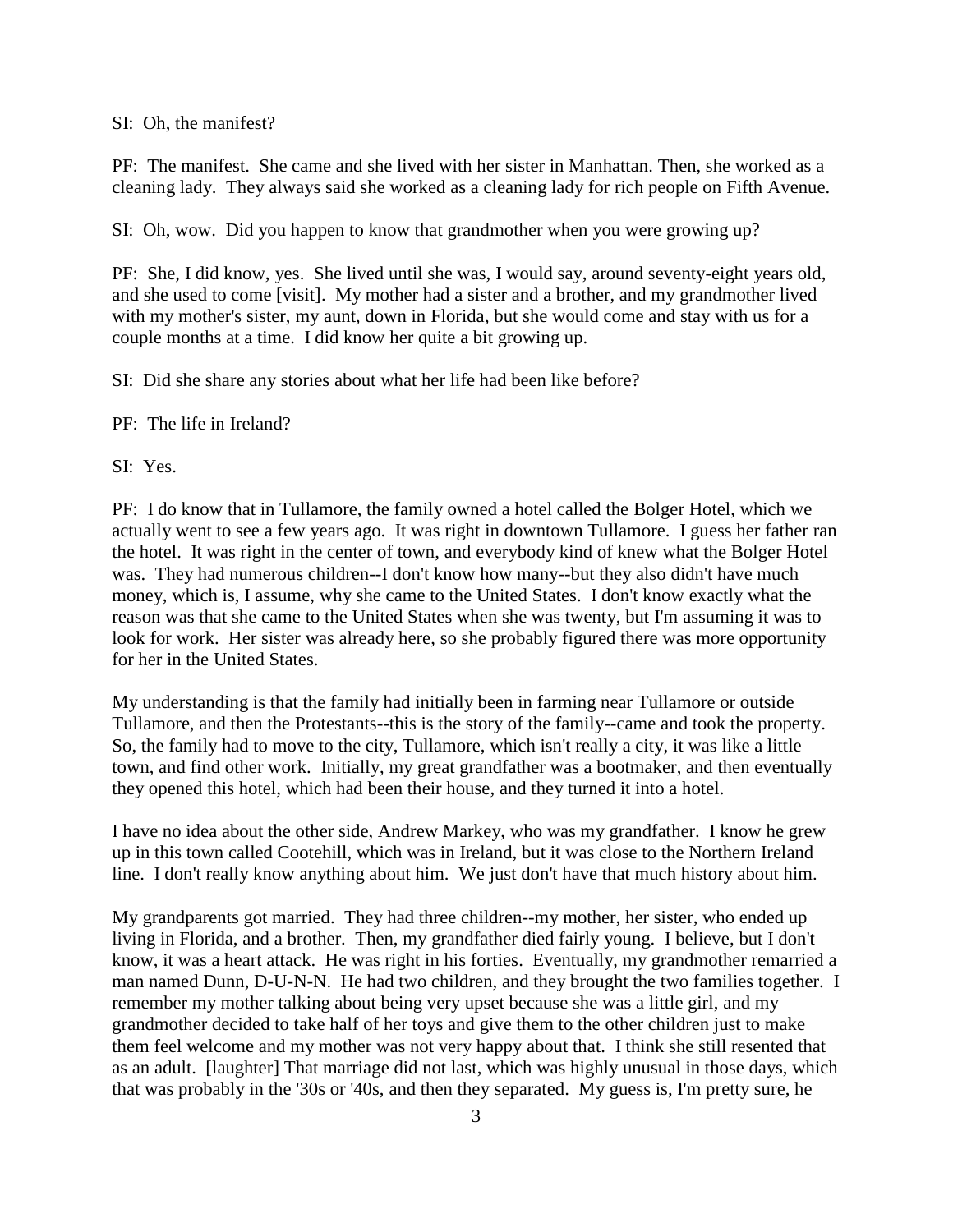was an alcoholic, and she just left him. My grandmother raised these three children by herself for the most part. It was all in the New York-Northern New Jersey area. They actually lived mostly in Teaneck, New Jersey.

SI: What about your father's side of the family?

PF: That side, my father, I told you, his name was Robert Koenig Fessler. I did know my grandparents. My grandfather, Rudolph Fessler, I don't know anything really about his family, when they came to the United States. On that side, they came from Germany, but it was not that generation. It was the previous generation or two, more in the 1860s, they came from Germany. He worked--this was my grandfather--he worked as what was considered a pharmacist at the time, but he didn't have any degree. You didn't need it at the time, but he worked in a drugstore and put together medication and that was his profession. I know, same thing, all in the New York--Northern New Jersey area, he grew up in. I know he had a sister, who we called Aunt Millie, and she played the piano in bars in the Bowery. That's all I knew about her. [laughter] I met her once. She was kind of a legend.

Then, on the other side, my grandmother, her name was Hilda Koenig. She came from a bigger family, and I'm afraid I don't know how many children there were. She grew up in Manhattan, and she always used to say she grew up in Harlem-on-the-Hudson, because it was this very elite area at the time. Her father was a wagon maker, and he had a big business in Manhattan, in Harlem, where he made wagons. We have old pictures, where it says, "William Koenig Wagons" on the side of some big building, which no longer exists in Manhattan. He actually was doing fairly well. They ultimately moved to New Rochelle and bought a nice house. They were a little bit more well established. Then, my grandmother married my grandfather, who was this alleged pharmacist.

SI: Yes. [laughter] Do you know how your parents met?

PF: Yes.

SI: Okay.

PF: I know exactly how they met. They were both very much involved in social things. This was in Bergen County, and my father, this was in the--let's see, just give me a second and I'll try and remember what year this was. My father was born in 1911, and my mother was born in 1916. When my father was around twenty-one years old, so what year would that have been? '32.

SI: 1932, yes.

PF: 1932. He was very involved in clubs and dances. They used to have a lot of [dances]. Young people would organize these sort of informal dances. They would hire a band, and they were just clubs [with] him and some of his friends. I think a lot of it was done through the church. They grew up--they were both Catholic, very Catholic families, and he had something called the Beau Ideal Club, B-E-A-U Ideal Club. They arranged dances. It was at one of these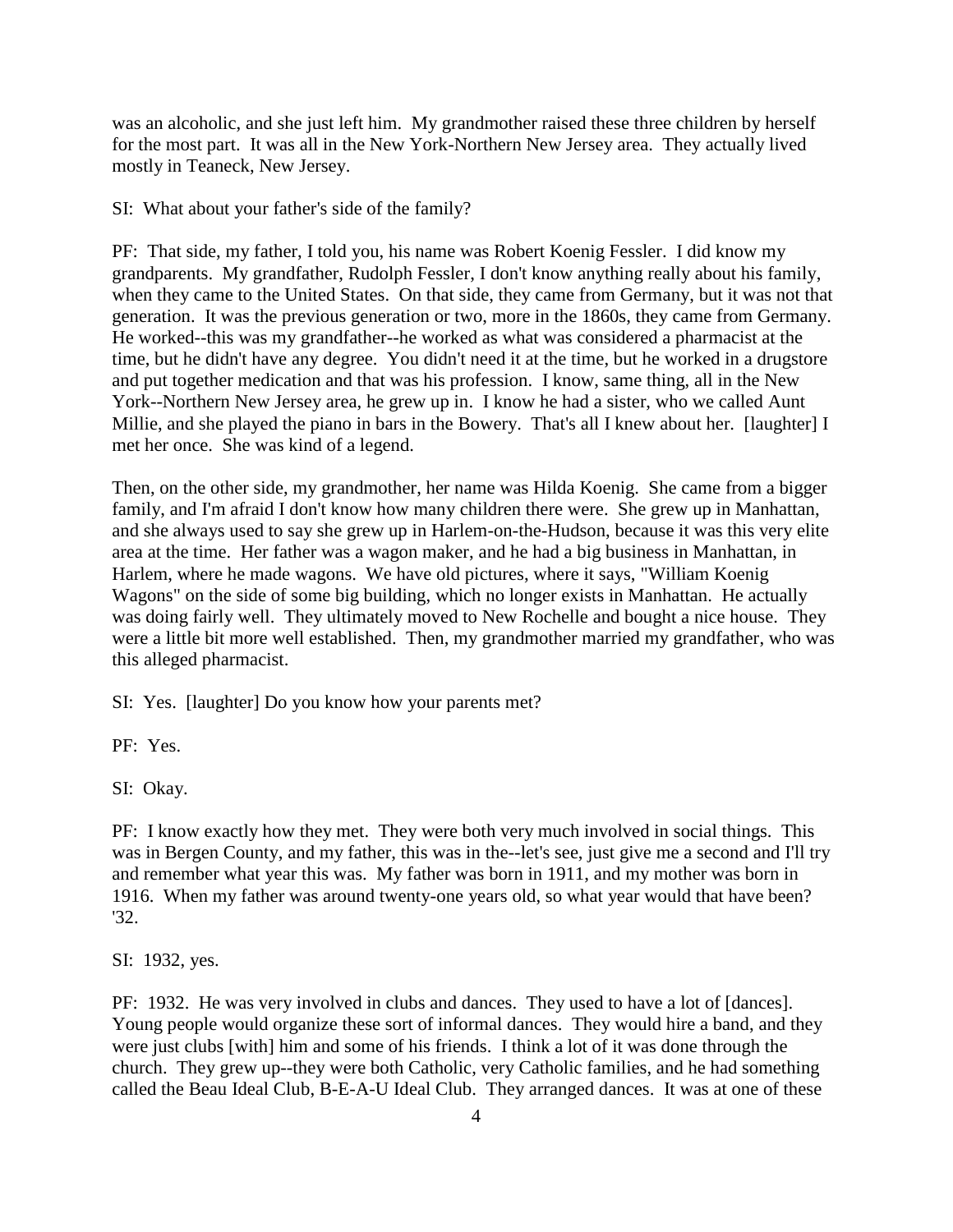dances that my mother came, but she came with somebody else. My father--we have diaries of my father--and he talks about how she came with somebody else. Then, the person my mother came with left and went with somebody else. My mother was there by herself, so my father asked her to dance and I think almost immediately fell in love. That's how they started dating and then he started to ask her out, but she was a lot younger. She was five years younger than him. So, he was--what did I say?

### SI: Twenty-one, twenty-two, yes.

PF: He was twenty-one, and so she was only sixteen. They actually didn't get married for another five years because she was so young, but they did date almost that whole time, that five years. He graduated from high school in 1929, the first year of the Great Depression. He worked in Manhattan, but he first worked a lot of odd jobs, like in stores, as a clerk. He commuted by ferry. He lived with his parents in Bogota at the time, and he commuted by ferry in to Manhattan. So, he worked these odd jobs. He talks a lot in his diaries about going back and forth on the ferry into Manhattan. He also talks about how pretty all the girls--he talks a lot about all different [girls], this is even while he was dating my mother. [laughter] He was definitely looking for somebody, because he would write, "Oh, I just saw this beautiful blonde on the boat. She had a pretty red coat on." [laughter] All this time, he was going out with my mother. She was so young--he wanted to marry her almost immediately--but she was so young. She had a job after high school working in Montgomery Ward in New York. He worked, initially, in these stores in odd jobs, and then he ultimately went to work--there was a shipping company called Matson Shipping Lines. Have you ever heard of it? [Editor's Note: Matson Shipping, Inc. was founded in 1882 and is still in operation today.]

SI: Yes.

PF: So, he got his first real job at Matson working as basically a clerk. They were headquartered in California, but they had a Manhattan office, so that's where he worked until 1968. He worked almost--what is that forty?

SI: Yes. Thirty years?

PF: More than that.

SI: Thirty-five?

PF: Probably thirty-five to forty years. One of the things he did, they had a lot of tariffs that they would have to impose on all the shipping products, and so that was his job basically to figure out what the tariffs were that they had to impose on the shippers. So, that's where he worked in Manhattan, and she worked at Montgomery Ward. Then, ultimately, after five years, they decided to get married. We found my father's diaries after he died, and I still remember going through them, just like, "This is amazing," because he wrote all about this time period. He talked about my parents being in a park in Bergen County and they were on a swing talking about their lives together, and he said, "I'm so happy." He said, "Agnes agreed that she'd love to have four children," and I'm the fourth child.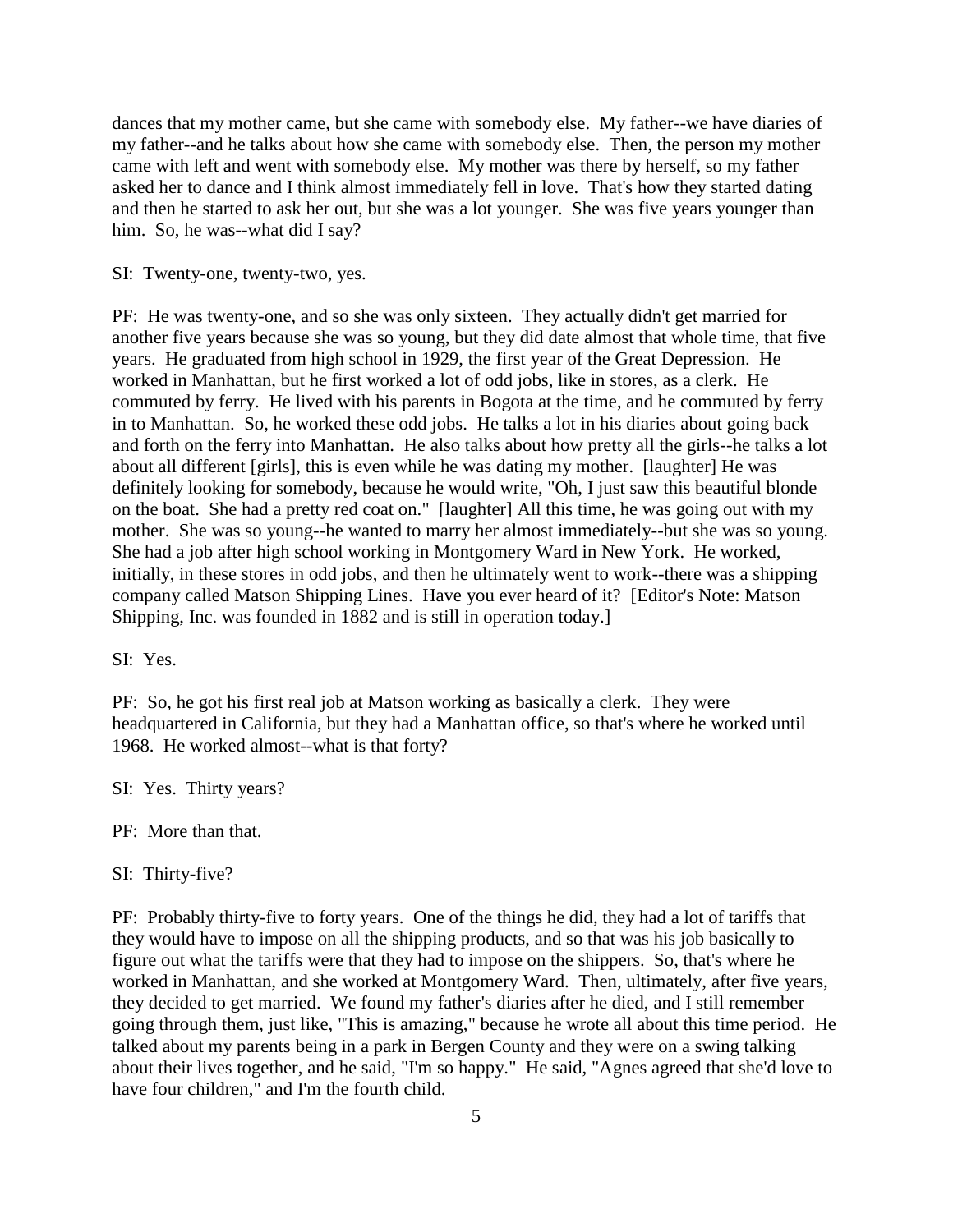SI: Wow.

PF: So, here I am, reading this in--I don't know what year it was--like 2010, about my parents talking back in 1935 about what they wanted to do, and they're talking about having four children. As I say, I'm the fourth child. It's like, "Wow, good decision." [laughter]

SI: Yes, that is incredible. That is an incredible resource you have.

PF: Oh, the diary, yes, it's amazing.

SI: Yes.

PF: It's amazing.

SI: Wow.

PF: The other interesting thing I found was even though it was the depression, they just had a lot of fun. They had a lot of these dances. They were just very informal in these little groups. They had parties in people's houses, where they would have music and dance, and they also went to the movies all the time, like three, four times a week, it seemed like, not just my father. He went with his parents or he went with my mother or he went with other friends or he just went by himself, and he kept a list of all the movies that he saw in the back of his diary. But they did it a lot, I guess because it was relatively inexpensive. Then, listening to the radio, he talks a lot about. So, this was all in the '30s, but they seemed to stay out late partying. I think that was just the New York life for young people at the time.

SI: Well, it seems like they had a typical experience of people who got married in the Great Depression, where they put off, for at least a little while, having children. I think your oldest sibling was born in 1940.

PF: Right. So, they got married in 1937, yes, so, they did put it off.

SI: Relatively speaking. Today, we would not necessarily say that is putting it off, but for the 1930s, that is probably putting it off.

PF: Yes. The other thing was when they were in New York, everything was getting built up. Matson Shipping Line eventually located in Rockefeller Center in 30 Rock, made famous by the show. [Editor's Note: NBC's headquarters is located in 30 Rockefeller Center in Manhattan. From 2006 to 2013, NBC aired a television series entitled *30 Rock*.]

SI: Yes. [laughter]

PF: My father does talk a lot about that, too, the city just getting built up. It was definitely, for people in Bergen County and Northern New Jersey, everything was focused on Manhattan. Everybody did everything in Manhattan, it seems like.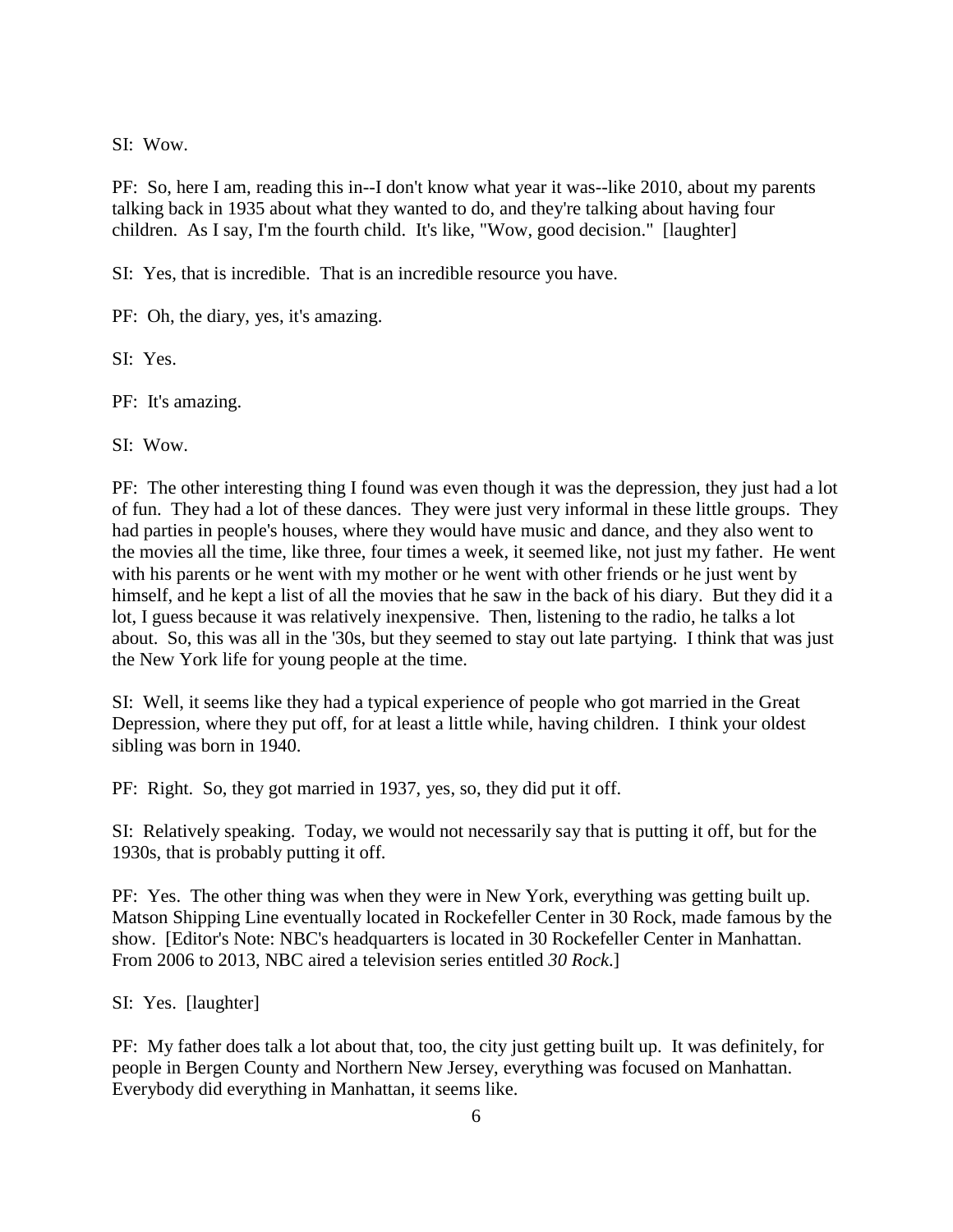SI: I am curious, in the diaries, did he talk about them going to big bands, like Benny Goodman and that sort of thing?

PF: No, he did not talk too much about that, but they had bands that they hired for their dances. He didn't talk about the composition of the bands, but I assume some of them were big bands. He stopped the diaries before they got married, but I remember my mother talking about how they used to go to some clubs in Bergen County. Up in Alpine [on Route] 9W, there was a club- -I forget what the name of it was--they would go, and they heard Frank Sinatra singing. They heard Ozzie and Harriet Nelson. [Editor's Note: Ozzie Nelson graduated from Rutgers College in 1927 and Rutgers-Newark School of Law in 1930. With a background during his college days of being a musician and band leader, Ozzie Nelson turned to a career in entertainment. He hired Harriet Hilliard as a singer in his band, and they got married in 1934. They starred in the radio show *Ozzie and Harriet Show* and later the television series *The Adventures of Ozzie and Harriet*.]

SI: Oh, yes.

PF: Ozzie Nelson was a band leader, and then she was the singer.

SI: Wow.

PF: So, there were some that they did, and those actually seemed to be more [in] New Jersey. Northern New Jersey seemed to have a lot of music at the time as well.

SI: I would imagine his job at Matson kept him out of the war, along with having kids.

PF: Very good, yes. That's exactly [it], and it was definitely the job, yes, definitely the job. So, what happened was--I don't know if he ever was actually drafted, or he got the--I don't even know what you had at the time.

SI: A deferment?

PF: If he had a deferment.

SI: Essential work.

PF: I know that Matson told the military, "We need this person here," because Matson ships, as you might know, became troopships. They convoyed the troops, especially in the Pacific. Generally, the ships were in the Pacific, but they did come to the Atlantic sometimes. I think they might have brought some troops over to Europe as well, but I think they were also used in the Pacific. So, they needed my father for that, but also he said one of the big things that he did was help with shipping products, like wool. He talked about getting wool from Australia to make the uniforms for the soldiers. So, it was things like that, making sure that they got the bales of wool to the right place. It wasn't just troop deployments; it was for products, too, that they needed for the war effort. So, he did not enlist at all. It's interesting, later on, at one point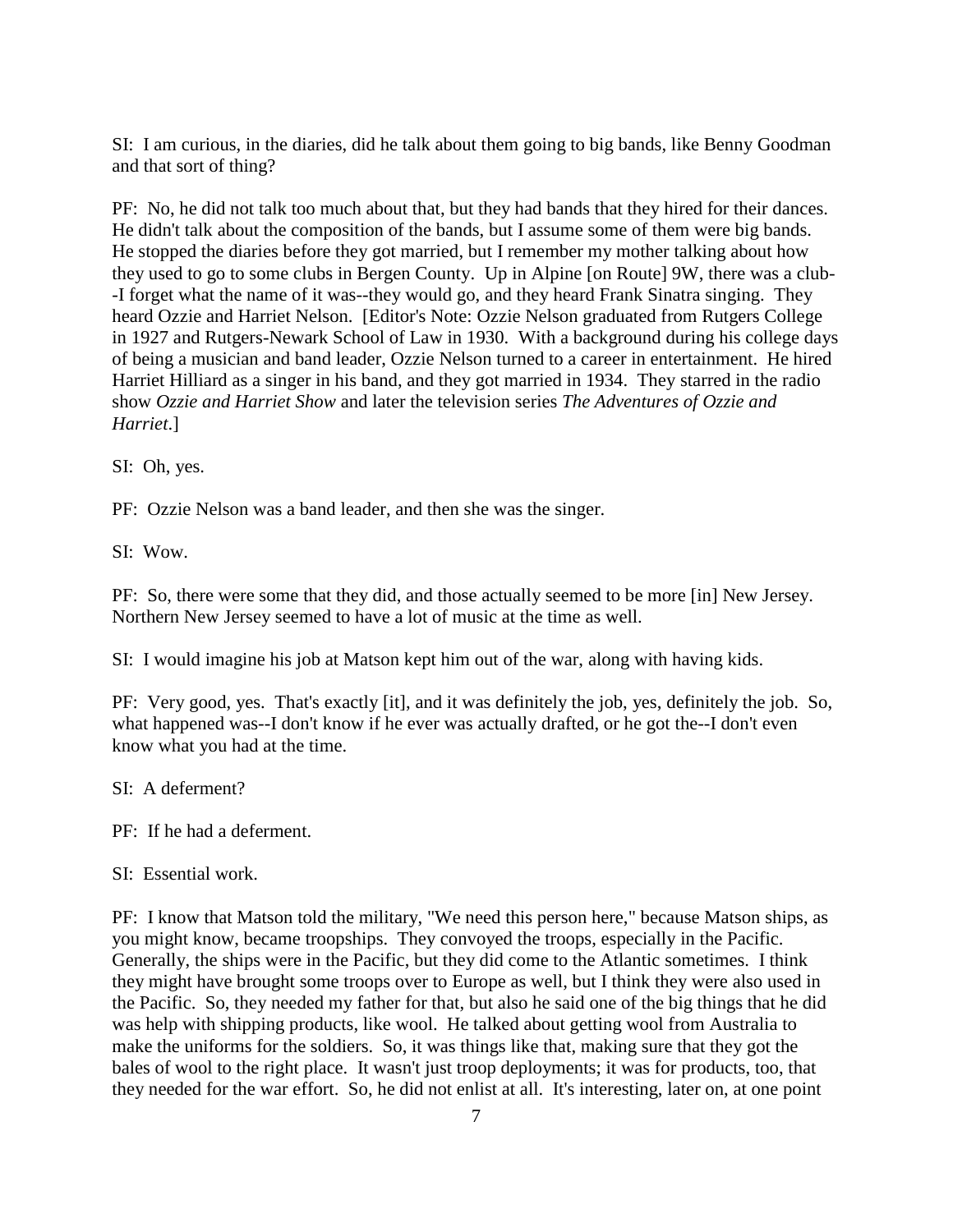in my career, I was doing some reporting on defense stuff, and at the Pentagon, I could see in one of the long hallways, they had a poster for Matson Shipping Lines helping in the war effort. I was like, "Oh, that's my father's." [laughter] [Editor's Note: According to Matson, during World War II, four Matson passenger ships and thirty-five freight ships were called into service by the American government.]

SI: Yes, they are all over the records. I think all of their ships were impressed into service.

PF: Right.

SI: All of Matson's ships became something in the war effort.

PF: Right.

SI: That is incredible. Did your mother continue to work after the family got started?

PF: No. Once they got married, she did not work at all. Then, when they got married, they lived in Manhattan, up near the GW [George Washington] Bridge, up near Riverside Drive. She had my sister, as I say, in 1940, and then my brother came along in 1943. My other brother was not born until '48. By then, they had moved to Jersey, to Northern Jersey, and I think it was Teaneck where they lived, but it could've been Bogota. It was one of those towns. Then, they moved to Hillsdale, where I was born.

SI: Well, picking up there, what are some of your earliest memories of Hillsdale? Can you describe physically the neighborhood, but also what was it like in terms of the people there?

PF: As I said before, it was mostly pretty modest Cape Cod houses. It was one of the newer bedroom communities. Although Hillsdale and Westwood had been around for probably a good hundred years as towns, there was a lot of new construction. When my parents moved there, it was a brand new house in 1950. As far as I can remember, almost everybody's father worked in New York. Maybe there were some other places, but it seemed most people commuted into New York City from there. The little downtown, it was a relatively small town. I think the population was generally around seven thousand, eight thousand, my recollection when I was growing up. I would describe it as somewhere between upper blue collar, lower white collar. It's not like many people were executives in companies. They worked lower-level, white-collar jobs, for the most part. Then, there were blue collar, like one of my friends' parents, he was a truck driver. Some worked in factories. My father worked for Matson. I'm trying to think where other people's fathers [worked]. Mothers did not work. I honestly did not know anybody whose mother worked. This was all in the '50s. I would say most people were one or two generation, secondgeneration Americans. Almost everybody's grandparents came from Europe, a lot of Irish, German, Italian, Polish. I'd say those were the main ones. German and Irish--were the main ones. The town was probably fifty percent Catholic. There was a Catholic school, elementary school. There were two public elementary schools and, as I say, the Catholic elementary school. As you know, and it's pretty much the case in all of New Jersey, it's kind of strange, that the county, Bergen County, had seventy towns and seventy …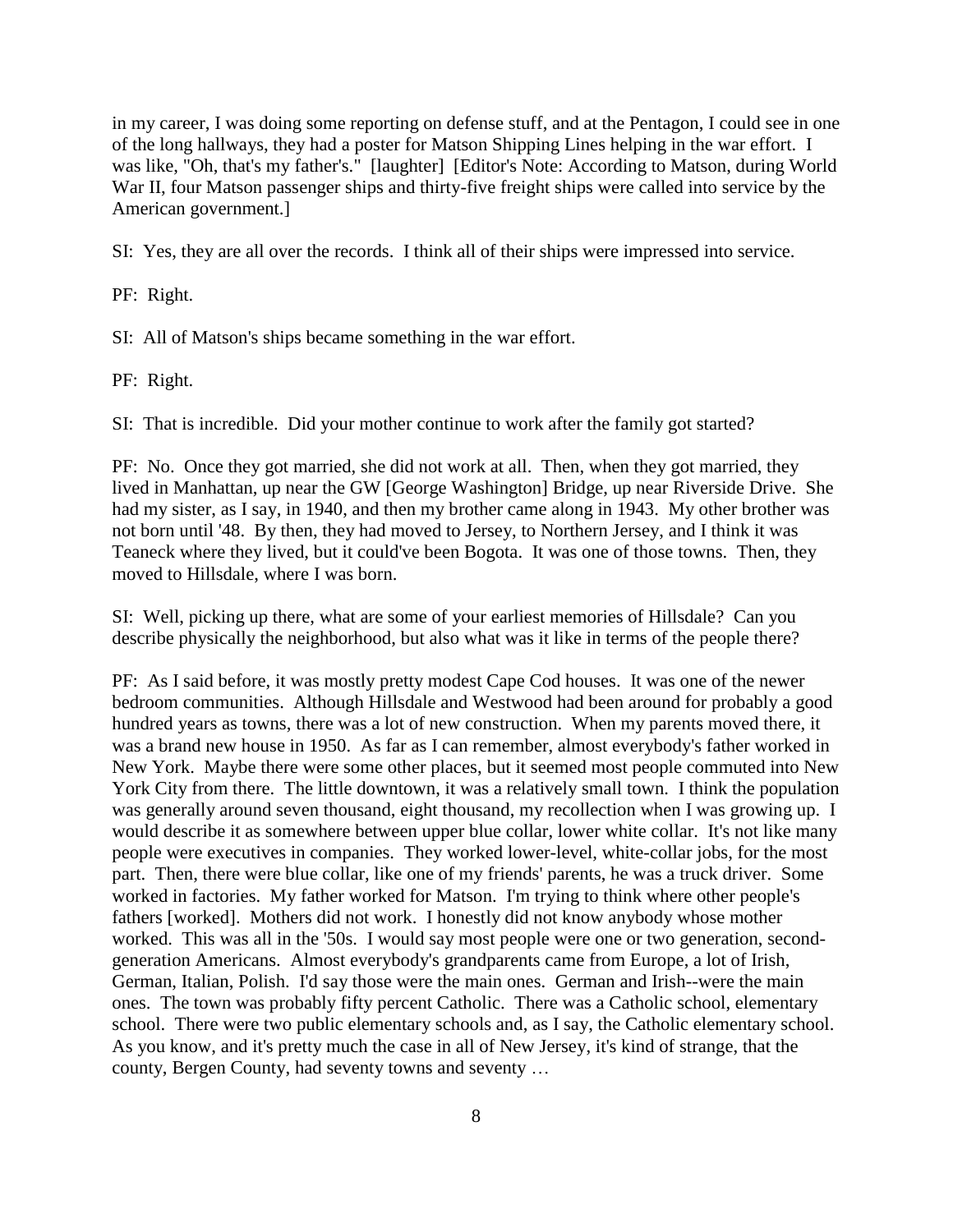### SI: Schools, yes.

PF: Governments, seventy discreet governments. They had seventy town councils, seventy mayors, seventy school systems, seventy fire departments, seventy police forces, seventh library systems. In a way, it was actually kind of nice, because everybody knew everybody. One of my parents' friends in the parish was the mayor for a while. The town doctor was the school doctor, who lived down the street from the school.

It was actually a quiet, nice place to grow up and very safe. As a little kid, there were just kids everywhere. I would go out in the morning after breakfast, and I might come back for lunch. Then, I'd go out again, and I'd come back before dinner. My mother, really, I don't think they really knew exactly where we were. We were just out playing, and they didn't really worry about it. I think part of it was I was the fourth child. There were other older kids around, but we just played all the time and just were kind of out on our own.

It was very racially un-diverse. I think there were no African American families when I was growing up in Hillsdale. I went to the Catholic schools. We were very involved in the Catholic Church. Our whole life revolved around the parish. But I remember at one point--I can't tell you what years this was, maybe early '60s--a black family bought a house in Hillsdale, and some people in town started a petition to block them from moving there. I remember my mother being furious, and she said there were some people in the parish who had signed the petition and she couldn't believe it. Honestly, growing up, that was my only recollection of any black families moving into Hillsdale. When I think about it, it's just sort of amazing. I mean, I think growing up, I sometimes think about this, I did not even know or talk to a black person, except one of my mother's friends had a woman who came to clean her house who was black and lived in Westwood, the next town over, and she's the only person I ever talked to.

SI: Wow.

PF: Yes, isn't it amazing?

SI: Yes.

PF: It just astounds me when I think about it. Of course, when I also look back at it, there was a small black community in Westwood, which was the next town, and all those houses were together and they were on a road called Sand Road. The reason it was called Sand Road was because it was a sand road; it was not paved. It was one of the only roads that was not paved in the area.

SI: Wow.

PF: It's where the African American families lived. It's just astounding. I'd be interested to go back and see if that's still the case.

SI: No, I think it is diversified, fortunately.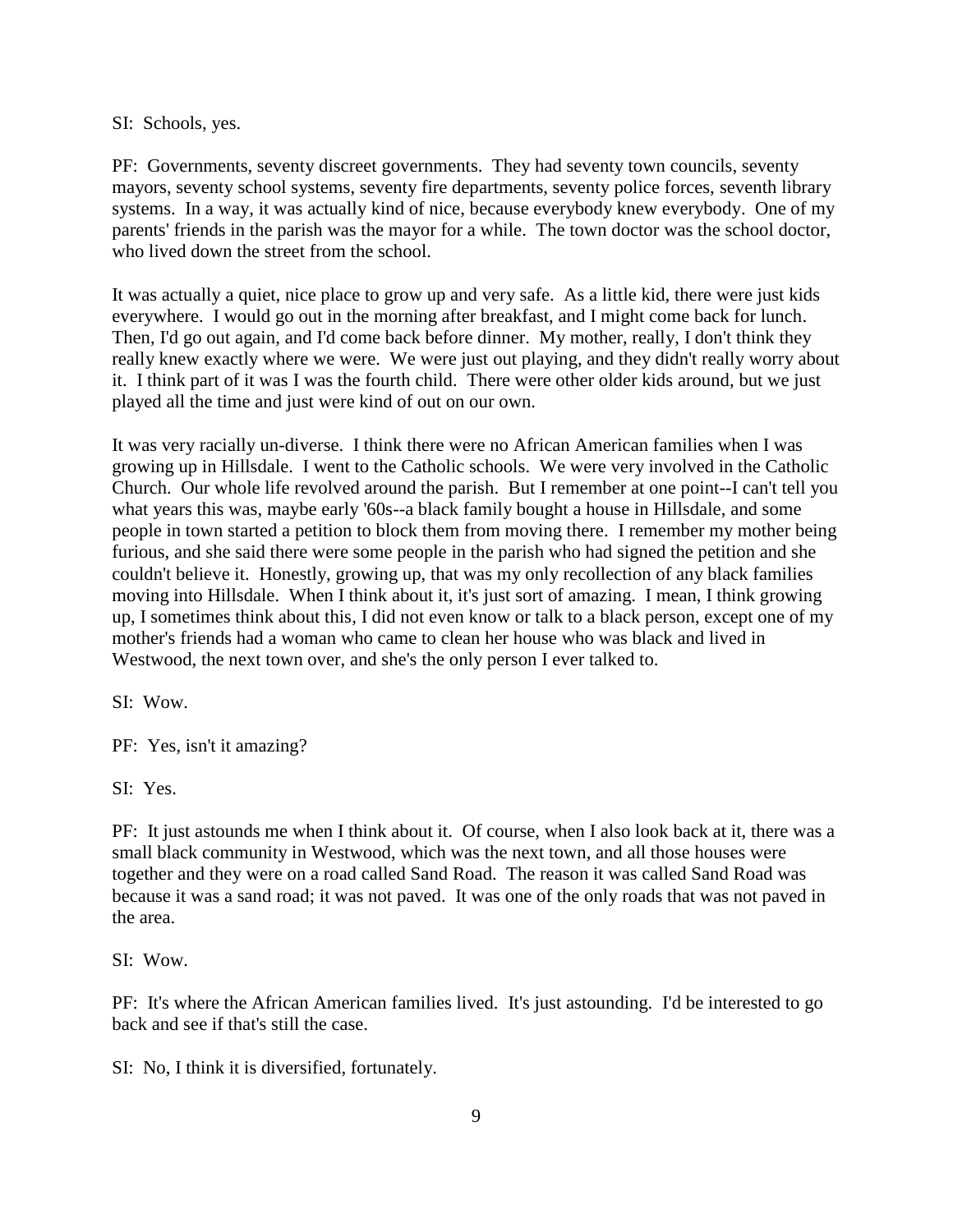PF: A little bit more, yes.

SI: But that is not an unusual story for that area.

PF: Oh, yes, and the times. It was not until, even my high, well, we can get …

SI: You can jump ahead, yes.

PF: I can jump ahead to high school, so I ended up going to Immaculate Heart Academy, which is the girls' Catholic school in Woodcliff Lake, so it was for the whole county. It was one of a couple, I think there were three all-girls Catholic high schools in Bergen County. That was one of them. [There were] still no African Americans in that school. It wasn't until I went to Douglass that I was in classes and lived and had friends who were black. It's really quite astonishing. Now, in Immaculate Heart Academy, we did have a few Latino families, but they were mostly Cuban refugees.

SI: I was just going to ask about that.

PF: Yes.

SI: Because I have done some interviews in Teaneck, where it became an issue. They were helping people resettle who were refugees after Fidel Castro took over in 1959.

PF: Yes.

SI: It became apparent that they were trying to settle them all in one place, segregating them like they had the African Americans here.

PF: Oh, really?

SI: But I was just curious if there was a noticeable influx of Cubans or more generally Latino folks.

PF: No, I wouldn't say an influx. There were just a few families.

SI: Okay.

PF: I didn't get any sense that--and I'm trying to remember if any of those families lived in Hillsdale or if I just knew them from high school, which, as I say, drew students from all around the county. I think I actually did. Well, there might have been one or two who lived in Hillsdale.

SI: Do you remember seeing any at your church?

PF: I'm trying to remember.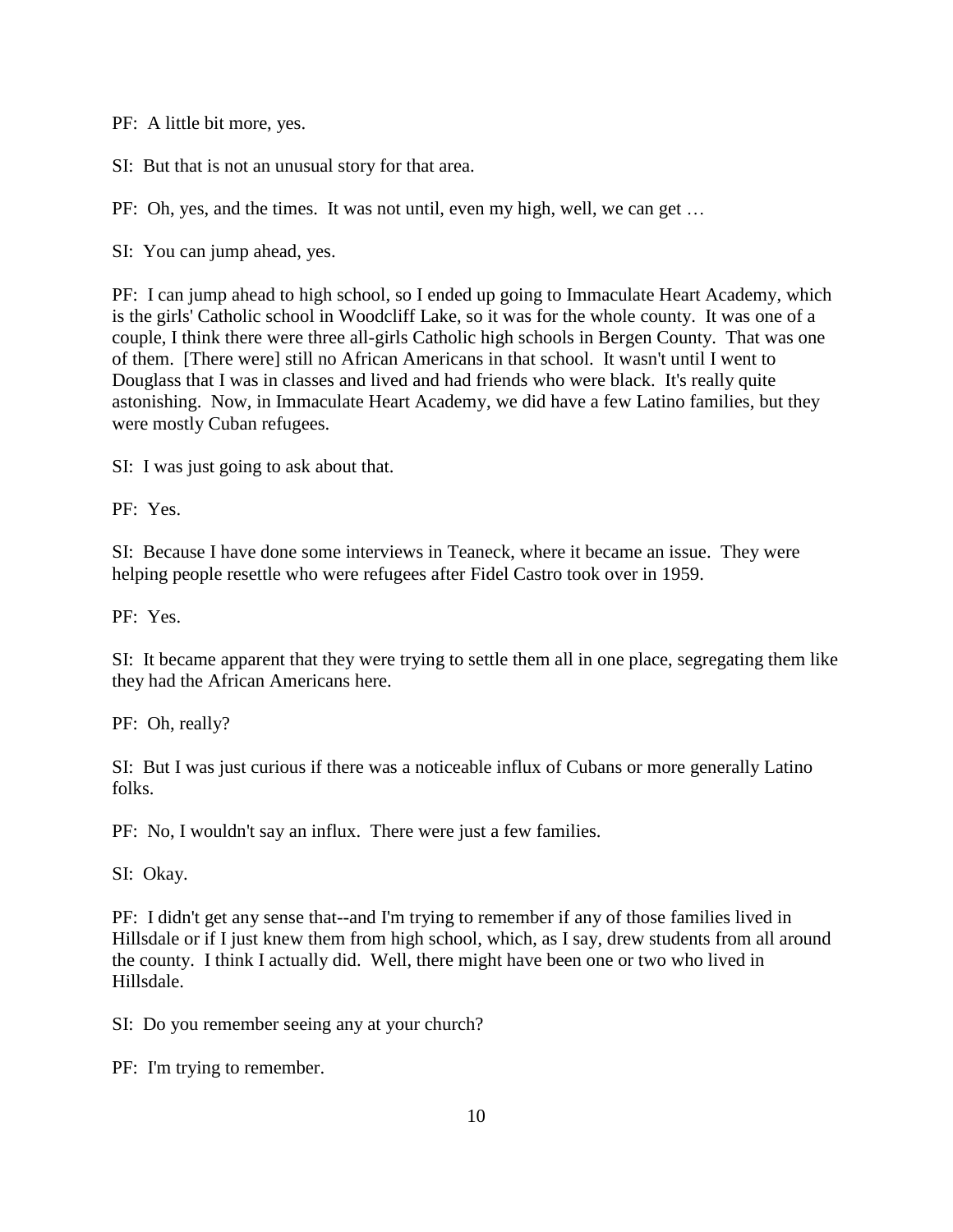SI: Usually, a church was involved in resettling folks.

PF: No, I don't think our church was really that involved in that. We were a little bit more upcounty, so I think a lot of the Cuban families settled a little bit more around West New York when they first came, that area, a little bit more Jersey City. You probably know that better than I do. As I say, I know in high school, I had a couple of friends who were from Cuba, that the families were from Cuba.

Just one other thing that reminds me of growing up, and I was saying how none of the mothers worked, I do remember so clearly that there was one girl in my elementary school who was being raised by a single mother. I don't know what happened to the father, whether he died or they were divorced, but it was so highly unusual. She was the only [one], and we, as children, can be very mean sometimes, especially girls. We just talked about it all the time, about how horrible it was that she just had a [single mother]. I do remember she didn't have a telephone, and none of us could believe that you could live in a house without a telephone. The poor mother was probably struggling financially, trying to raise this family by herself. I remember it being highly unusual, because everybody I knew had your typical nuclear family, mom, dad, the kids. Dad worked; mom stayed at home. Mom worked in the school or in the church volunteering. It was those times when, I wouldn't call them secrets, but nobody ever talked about it. It seemed like nothing was out of the ordinary in any family arrangement. I'm sure there was plenty of stuff going on, but we didn't know about it.

- SI: Everyone wants to present a certain image.
- PF: Perfect nuclear families.

SI: Wow. It sounds like the church played a role in your life growing up.

PF: Oh, very big. I went to, as did my brother Mark, who is five years older than me, we both went to the Catholic elementary school in Hillsdale, St. John the Baptist Elementary School. He then went to St. Joseph's, which was the all-boys Catholic high school in the county, and I went to Immaculate Heart Academy, the all-girls. Now, my older sister and brother, they went to the public schools, but I think it's because the Catholic school hadn't been built yet.

My father was an usher at mass at the church, and every Sunday, that was his job. He was the head usher. He helped with the mass a lot. My mother was involved in the Rosary Altar Society. All their friends were from the church, I mean, everybody; their whole social life revolved around people that they knew from the church and from the school. They had this bridge group. They played bridge with their friends every week. Everything they did revolved around people who were in the Catholic Church. My mother, growing up, I told you, that her mother essentially had to raise these three children by herself. They lived right next door, in Teaneck, to a church and a convent. My mother talked about how the nuns helped raise her, because when her mother was busy, the nuns would help. My mother was just very religious.

SI: What about your education at the Catholic schools? What did you think of the early education you got? Are there any memories stand out?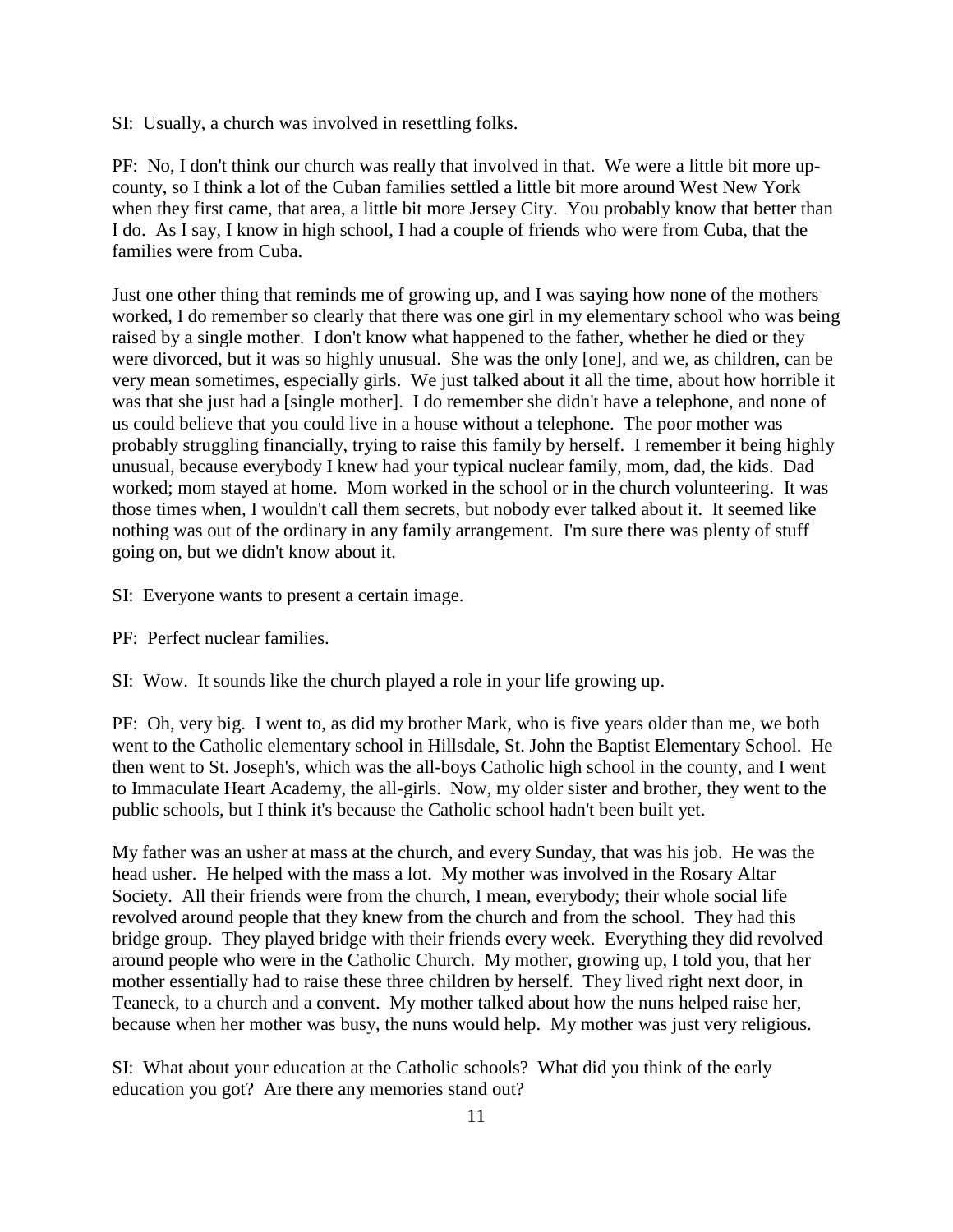PF: I thought it was good at the time, but I didn't know any better. [laughter] We were separated. In the elementary school, they split us, so that the girls had the nuns and the boys had brothers. There was this dividing line. It was all one building, but we couldn't cross the line to the boys' side. Even at recess, we weren't allowed to intermingle. [laughter] I think it was okay. In looking back, I don't think we got very good education in science and math. I think reading, we got a lot of good education. Geography, history, it was probably as good as most places. The nuns were kind of overwhelmed. Some of our classes were huge, because, as you know, in the '50s, there was a baby boom.

SI: Yes, the baby boom.

PF: I remember, I think it was my second-grade class, there were seventy kids in that class.

SI: Wow.

PF: One nun with seventy second graders.

SI: Wow.

PF: Can you imagine?

SI: Wow. I have heard fifty. I have not heard seventy.

PF: Just her having to keep order, although we were all, quite frankly, probably pretty well behaved, because we didn't know we couldn't be. [laughter] I've been blessed to be fairly smart. My family read a lot, and I just read a lot. So, I feel like a lot of it, I got myself. I kind of educated myself. What education I got in the elementary school was probably more social, learning how to be with people.

SI: You went to Immaculate Academy.

PF: Immaculate Heart Academy.

SI: Immaculate Heart Academy.

PF: Yes.

SI: You entered there in '67, right?

PF: Yes, '67 to '71.

SI: Yes.

PF: I graduated in '71. There, I must admit, I got an excellent education. You had to apply to get in, so it was somewhat selective. They could always take the top five or ten girls from each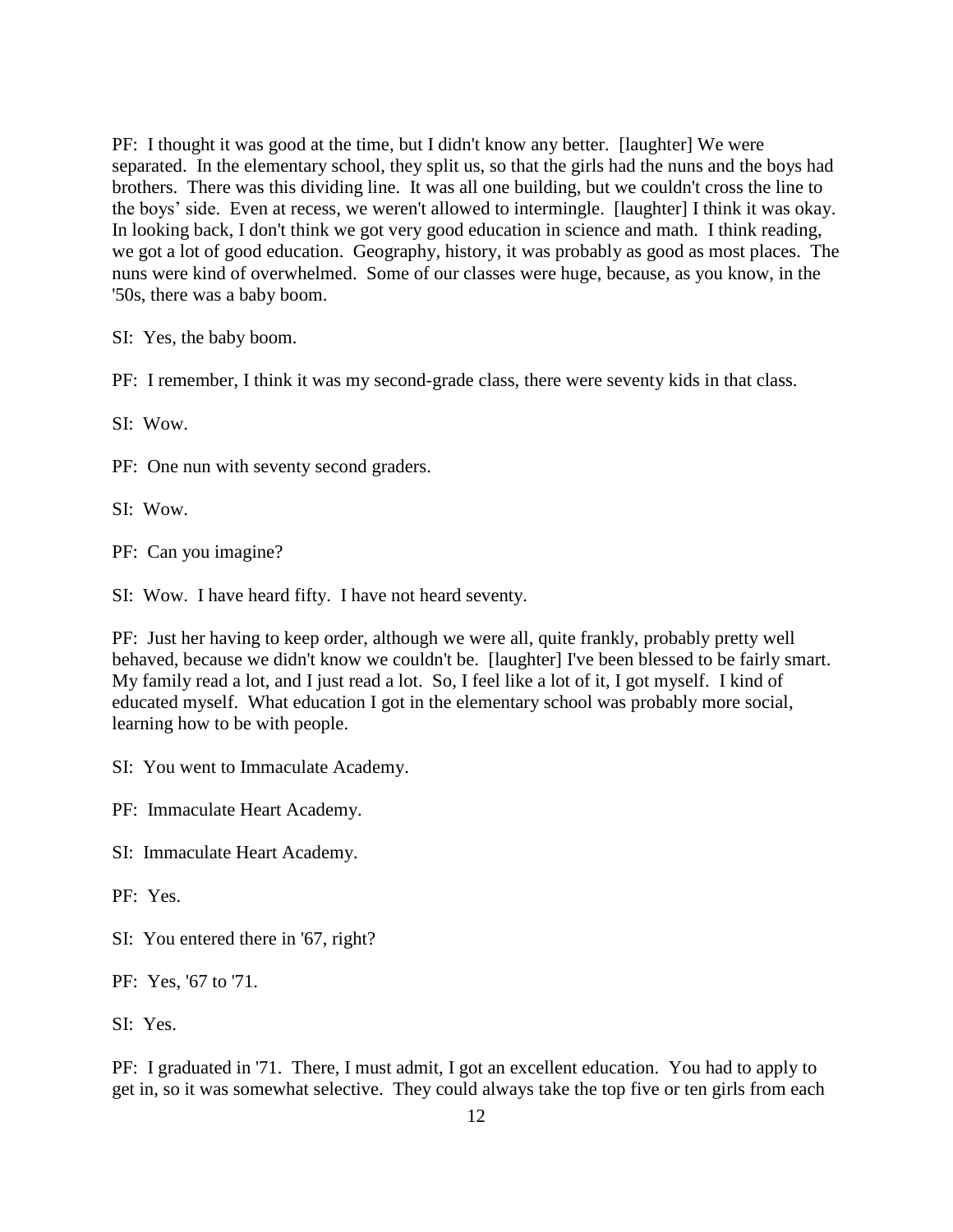class--the students mostly came from Catholic elementary schools in the country--so I went with maybe about eight other girls from my elementary school, but they picked the ones who were the best academically. Already you were starting with a good student body, people who were interested in learning. I think the teachers were also better. I had some really excellent teachers there. They were pretty good in the sciences and humanities. Because of the time, this was '67 to '71, there was so much social turmoil going on. Even though it was a Catholic school mostly run by nuns, these nuns were very progressive. We talked a lot about social issues and the Vietnam War. Some of the girls in our school were very active in protesting the war, and some of them linked up with the Berrigan Brothers. [Editor's Note: Philip and Daniel Berrigan, who were brothers, Roman Catholic priests and peace activists, gained notoriety for anti-Vietnam War protests during the 1960s.]

SI: Wow.

PF: It was a very progressive Catholic community.

SI: Yes, that is something I definitely want to talk about because sometimes in interviewing folks who went to religious schools, it was almost like you were in a bubble.

PF: Right.

SI: But it sounds like they were at least discussing these things. Looking at that period, from when you are in elementary school up through high school, you kind of start with President John F. Kennedy, and for Catholics in this area, in Northern Jersey ...

PF: Right, right.

SI: … That was particularly important. Do you remember that? Do you have any memories of the Kennedy campaign or those years?

PF: I remember my parents being very excited that a Catholic was going to be President of the United States and were big supporters of his, so I remember that. Then, of course, I remember his assassination very clearly. I don't know if you want to hear about that. [Editor's Note: President John F. Kennedy was assassinated on November 22, 1963 in Dallas, Texas.]

SI: Sure.

PF: I was in the fifth grade, and I just remember the teacher--that was just when they started having TVs in classrooms because we watched the local public television station to learn French. All of a sudden, a teacher came in and said that Kennedy had been assassinated. We turned on the television to watch it. I just remember all of us being shocked, but one girl started crying hysterically. I remember thinking, "Why is she crying so much?" We were younger, so the import of a presidential assassination didn't sink in as much to us, but it clearly did to her. She was a little more mature than the rest of us. Then, of course, I remember coming home and my mother being so upset, and then we just watched TV non-stop. I feel like I watched TV from then until like 1968 or '70. [laughter] I think I got a lot of education. So much happened in those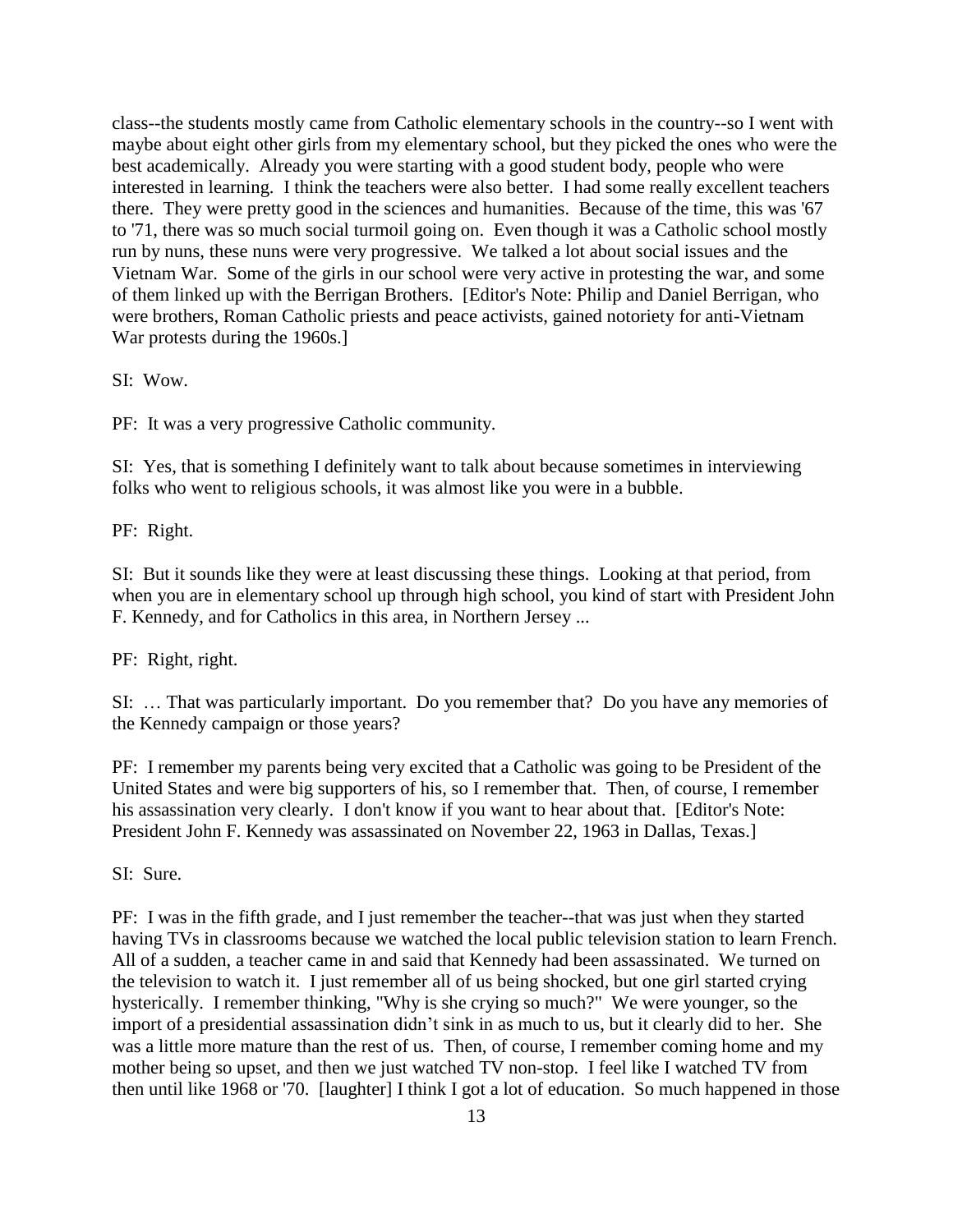years right there on television. Then, you had Lee Harvey Oswald, you watched him be arrested, and I remember sitting there watching TV and seeing Jack Ruby shoot him, while we were watching, and just like, "Oh, my God, what's happening to our world?" It was my mother and I; we just watched television all the time, as I say, it seems like from then on, because there just was so much going on and you're just seeing this world outside of my sort of perfect little town, where everything was so nice and orderly, start to unravel.

SI: Stepping back a little bit, do you have any memories of the period of the Cuban Missile Crisis?

PF: No, I actually don't really remember that very well; I guess sort of in the back, a little bit, of my mind. I don't remember, whereas my husband, Matt--we're almost identical ages--has a much clearer memory of realizing what a serious thing was going on. I don't remember that at all. I do remember having all of our drills, the bomb, having to practice going down into the basement of the school and hiding under the desks, which I think we did mostly in first and second grades. Quite frankly, at the time, I kind of thought it was more fun than scary. I do remember that we were in the flight path of planes coming into the New York area airports. It probably would've been Kennedy more than LaGuardia, but some of them could have been Newark, too. I remember, as a little kid, lying in bed, and every time I would hear a plane come over my house, I would hold my breath until it passed, because I thought it was a plane coming to bomb us, that it might be a plane coming to drop a bomb, a nuclear bomb.

SI: Wow.

PF: For years, a plane would come, and I would hear it, "Rrrrr." You know how the sound changes once it's past you, and then I'd be like, "Okay."

SI: Wow. It sounds like a stressful way to grow up. [laughter]

PF: Yes, you know how it is when you're a little kid. This is just the way things are. I do remember that I kind of held my breath every time a plane went over, because I thought, "Oh, maybe this is the one that's going to drop a bomb."

SI: You kind of described the high school education. At that point, what were you thinking about in terms of going on to college, what you might do for a career? What were your aspirations at that point?

PF: Well, actually, we have to go back way before high school.

SI: Okay.

PF: I always thought I would go to college. My sister went to a two-year college, but she was a little older and then she got married. Both my brothers went to college, and I took it for granted that I was going to go to college. I don't remember ever specifically talking about it with my parents, but I always felt like my parents wanted me to go to college. Neither of my parents went to college, and I always felt that they wanted us to go to college to be able to do something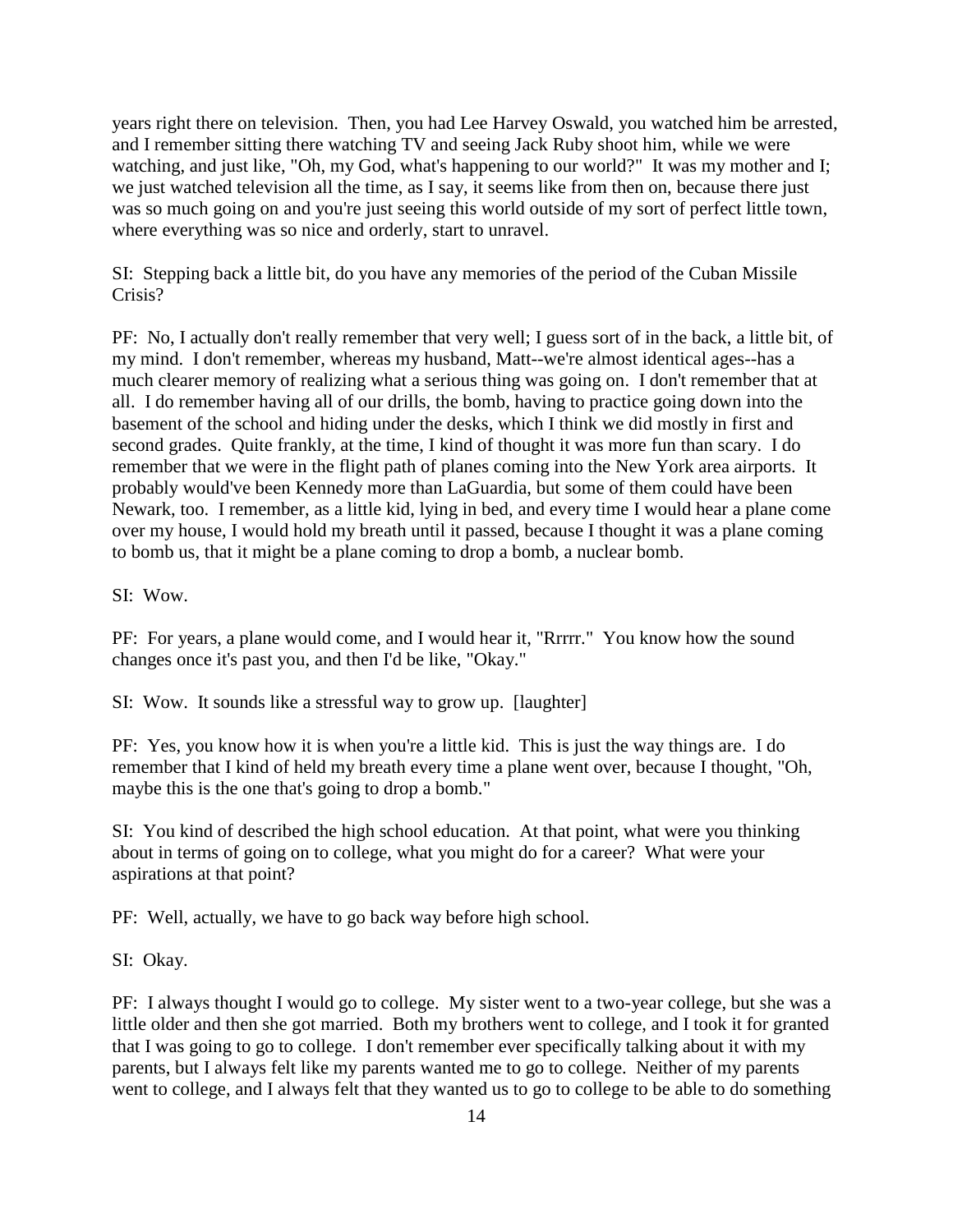that they were not able to do. As I say, I don't remember actually talking about it, but it was just inside me that I knew.

Now, when I was younger, in elementary school, television was such a big part of my life and reading, and I would find characters that I found really exciting because I thought my life was basically pretty boring. I was really interested in--I read *Nancy Drew* books--I was interested in Superman and things like detectives and FBI agents and Lois Lane and journalism. There was a cartoon at the time called Brenda Starr, and she was a journalist. I thought, "Oh, I want to be one of those because that seems so much more exciting. I want to be a detective like Nancy Drew or I want to be a reporter like Lois Lane or Jimmy Olsen." I always wanted to do that.

I started doing newspapers when I was in third grade. My friends and I, we started a neighborhood newspaper, and I had little columns. We had crossword puzzles, and we tried to sell it around the neighborhood. My father, when he had all these clubs, like the Beau Ideal Club, he always had a little newspaper that he put out. He used to love to write, and I think that's where I got it from. In third grade, I started a newspaper. Then, I had a family newspaper when my brothers went off to college. I forget what the name of it was, but I had it. I would print all the family news. I just always wanted to write and be a newspaper reporter. When I was in eighth grade, I was the editor of the school newspaper. Then, when I went to Immaculate Heart Academy, the first thing I did was join the school newspaper.

I really wanted to be a reporter, but I thought that was just kind of a fantasy. When I went to high school, at first I thought that everybody became a teacher. That's what girls became, teachers or nurses. That's all you did. You worked as a teacher, or you were a nurse. I remember sometime around sophomore or junior year, it dawned on me that I didn't have to be either of those; I could be a journalist. It must have been '68-'69 and things were changing. All of a sudden, I could see that there were women journalists out there, not many, but there were, like Barbara Walters. At the time, I'm trying to think of who was even out there. I remember, thinking, all of a sudden, "Wow, I could actually do that if I wanted to." Basically, from then on, that's what I wanted to do is be a journalist. I always wanted to be it, but I didn't really think I could until the late '60s. [Editor's Note: Journalist Barbara Walters (born 1929) started working for NBC in 1961 as a researcher and writer and in 1964 became a co-host on the *Today* show, though NBC did not give Walters the title host until 1974.]

I think about that, just how important it is to have role models. I was, in many ways, very fortunate, because I was just becoming an adult at the time when they were hiring women and looking for women to become journalists or work in a lot of these careers. I also wanted to be an FBI agent for a while, but I was told women couldn't be FBI agents.

### [RECORDING PAUSED]

SI: We were talking about how you developed your interest in journalism, that you were there at that key period where women were not just being funneled in these three professions of nurse, teacher or some kind of secretarial position.

PF: Although they were still, yes ...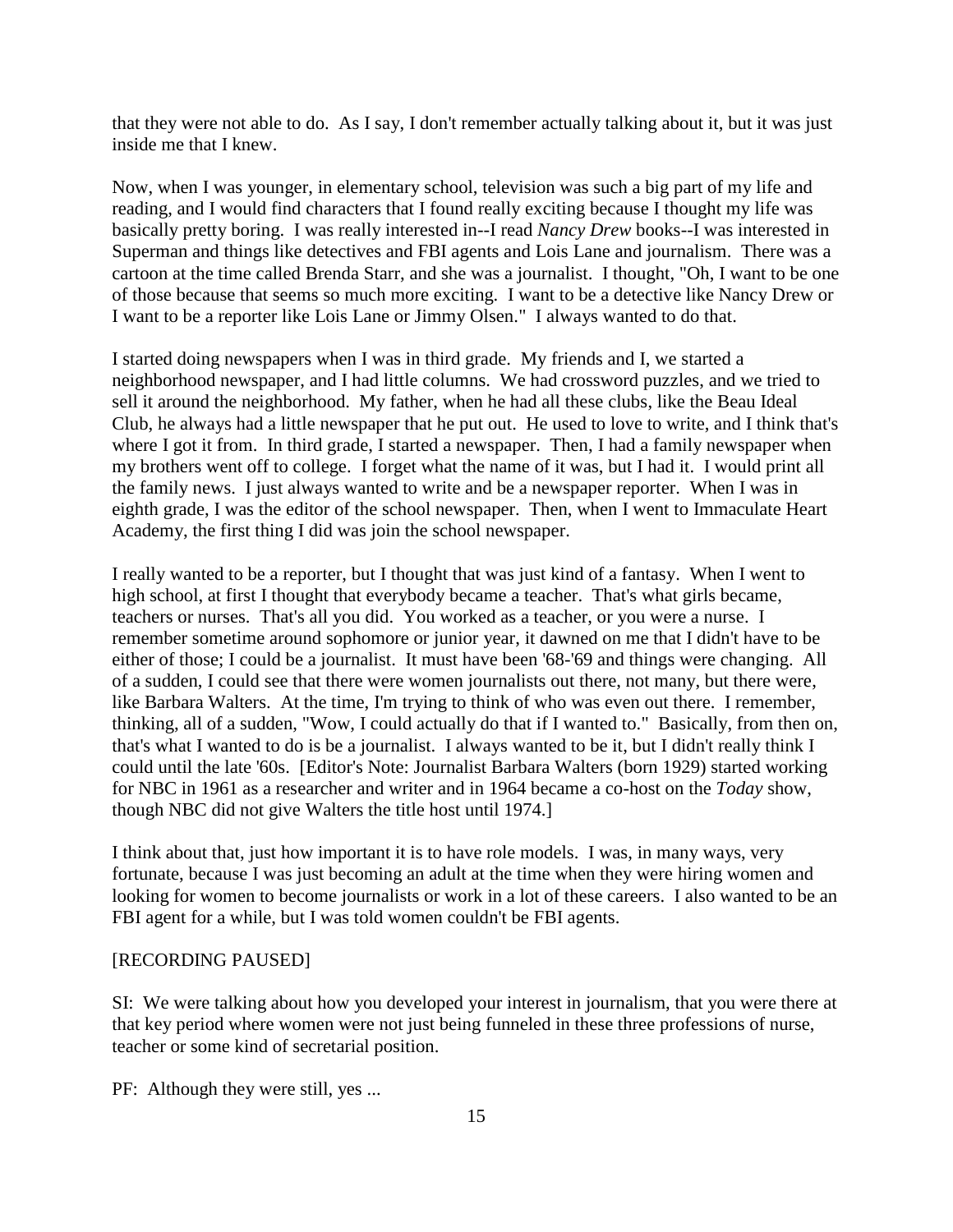### SI: Yes.

PF: … For the most part. It was the first time that there was a little sense that there was an opportunity to do something besides that. The thing that attracted me to journalism, there were a couple things, one is I just always loved to write and also I was very curious about things. I also was, this may seem contradictory, but I was extremely shy. I felt like being a reporter gave me an opportunity to ask people questions under the guise of being a [journalist], that I'm doing it because it's my job, and so that gave me the confidence to do it. I wouldn't naturally go up to a stranger and start asking them all about their lives and what they did and what they thought. For me, I was kind of almost hiding behind the pen and the pencil, taking notes.

### SI: Wow.

PF: It also seemed like this would be an exciting thing to do and I would get to see and talk to people that I might never have a chance to see and talk to, otherwise. That's the thing that attracted me to it. Even as a little kid, I just really liked telling stories, and, as I say, talking to people and listening, sort of what you're doing right now. [laughter]

SI: Absolutely. I am curious, you said the nuns were very progressive in terms of what they would discuss, but were they part of that structure that was kind of shuttling women into certain professions?

PF: No. Well, in the elementary school, they were pretty conservative, but in the high school, no. We didn't have all nuns. It was some nuns and also a lot of lay teachers. They were among those who were encouraging us, and because it was an all-girls Catholic school that was pretty high up academically, these were just the kind of young women that were being encouraged to seek different kinds of work opportunities. We were all encouraged to apply to college. I think ninety-nine percent of my graduating class went to college. We were very much, as I say, encouraged to explore things, and because it was an all-girls school, girls ran the newspaper. Girls ran the student government. We had a basketball team. We had a hockey team. We had a tennis team. It was actually very progressive, at the time. A lot of the nuns actually, while I was there, left the sisterhood, and half of them married priests who had left. There were a lot of people, at the time, religious people, who were leaving the sisterhood or the priesthood, because there was so much revolution going on and people just kind of rethinking their role in the world. People participated in protests, anti-war protests. No, I definitely felt like there was a lot of encouragement to seek out what kind of opportunities were out there.

SI: Did you ever go to any kind of protest or engage in any kind of activism?

PF: In high school, I did not. I actually did not. My brother, at the time, was down here in Washington. He was a student at Catholic University, and of course there were so many protests down in Washington that he participated in. I kind of felt that he was participating in them for the family in some bizarre way, because that's where all the protests were. Of course, there were all the riots. There was just so much going on at the time. There was so much turmoil and just kind of rethinking what's going on in the country. I grew up in this town where besides the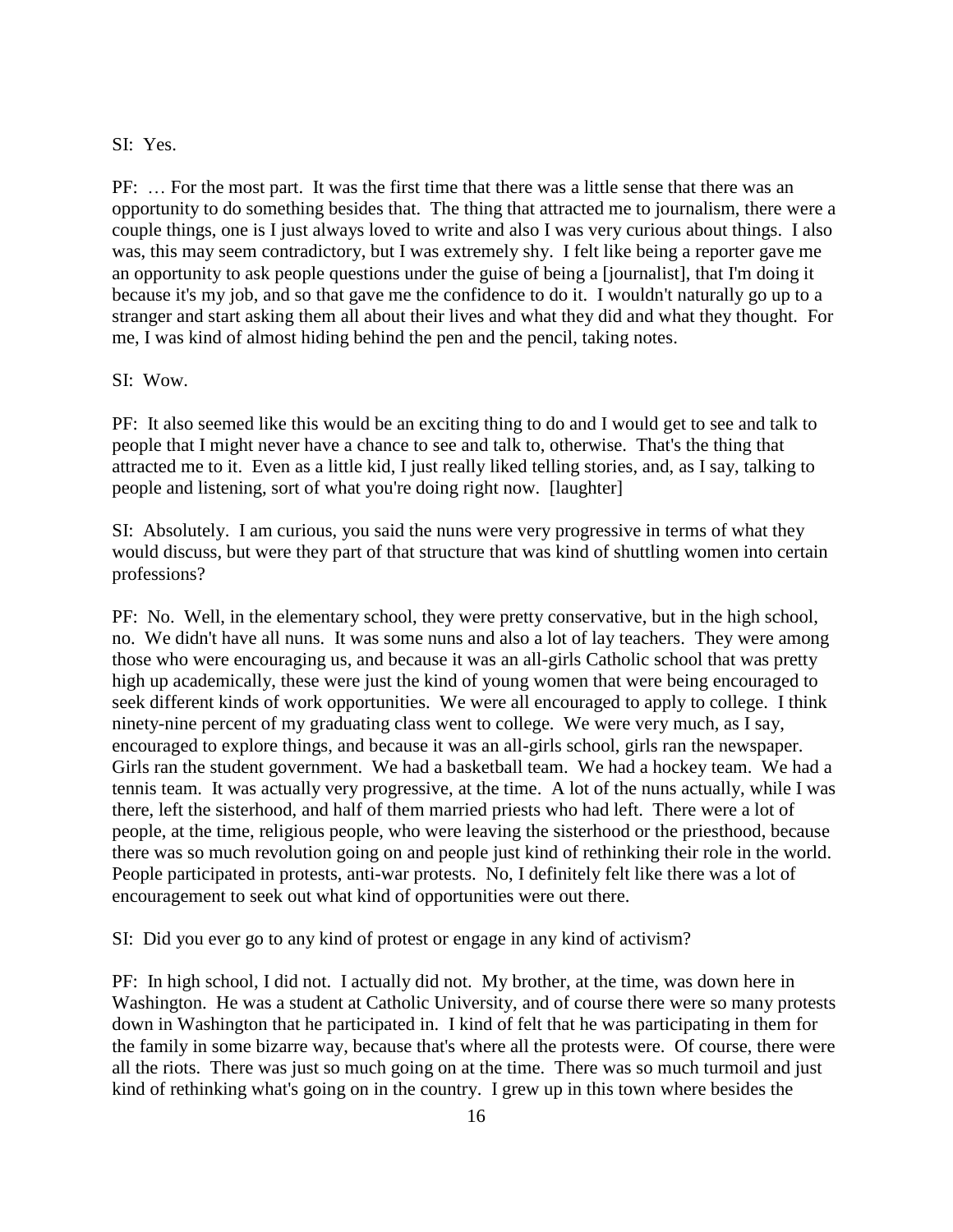woman who worked for my mother's friend cleaning her house, I don't think I ever talked to a black person in my life. Then, we had all this upheaval in all these cities, these urban centers around the country, Newark burning, Paterson burning, just in my immediate area. It just made me think, "What's going on? Why is this happening?" I think I grew up in a family that was very empathetic, that believed this was not right, that there was something wrong that people should be living in such poverty.

I do remember, if we can go back another little bit, I do remember my aunt lived in Florida, I told you, and we would drive. That was one of the few vacations we would ever take. We would get in the car, and we would drive all the way down from Northern New Jersey to Jacksonville. I remember clearly stopping in, it was probably South Carolina or Georgia, and going to the bathroom, and it was the very first time I saw that there were two water fountains. There was a nice clean one, and then there was a dirty old rusty one that said, "For Coloreds" over it, and I could just not believe it. That was probably early '60s or maybe around 1960. I remember it was such a shock to me, that, "Why was this? Why did this even exist?" In many ways, I lived in a little bit of a bubble. Obviously, all the riots in the '60s and then the assassination of Martin Luther King, I think we just all became much more conscious and aware that there were some very serious divides in this country that were wrong. That was definitely the attitude of my family and my school and the Catholic church that I grew up in was that this was wrong. This was all bad. Even as segregated as we were, that this was not a good thing, that this was something that needed to change, which I'm very glad about. [Editor's Note: Dr. Martin Luther King, Jr. was assassinated on April 4, 1968 in Memphis, Tennessee by James Earl Ray.]

SI: How did you decide to go to Douglass College?

PF: At my high school, even though we were all encouraged to go seek out other things, not just be channeled into being teachers and nurses, there was kind of a bias towards going to the State University. Most people didn't have much money. Douglass was considered a really good school. We had very little money. It just seemed like a good deal. The tuition at the time, this will probably shock you, I think it was 135 dollars a semester for your entire tuition, for all your classes, 135 dollars.

SI: Wow.

PF: Is that amazing?

SI: Yes.

PF: Maybe 235. It was unbelievable. It was such a good education. I knew people's older sisters had gone there and liked it. So, I applied to a couple of other schools. I think I applied to the University of Connecticut. Douglass was just considered a good deal, and also Rutgers at the time had a journalism [program]. When I was applying, I was looking for journalism majors. They had one, although right before I arrived, they changed it to a communications department, which was not what I wanted. I ended up being an American Studies major. Then, of course,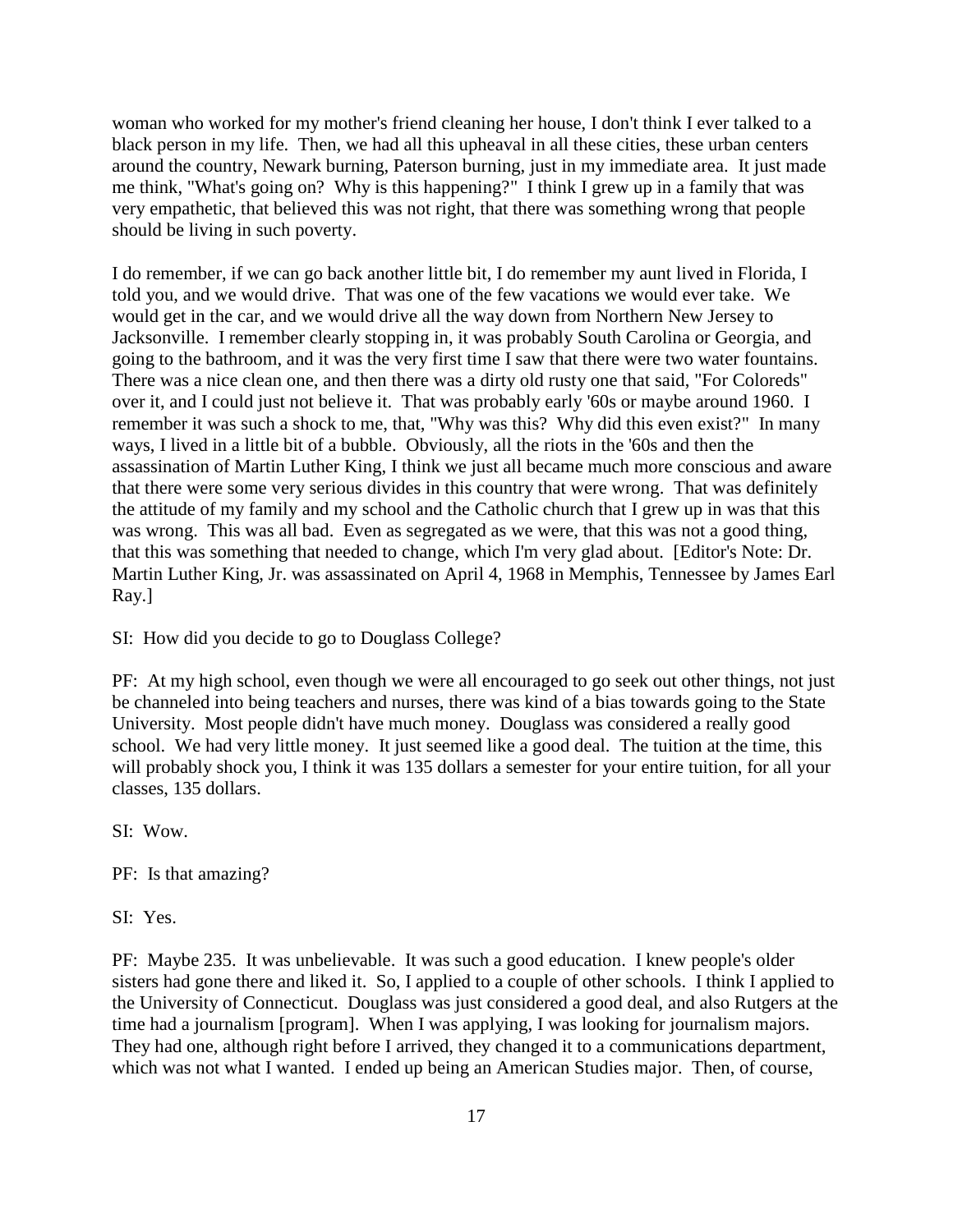when I got to Douglass, the first thing I did was join the newspaper, because that was the thing that I was most interested in--journalism.

SI: Well, before we get into Douglass, were there any more activities you were involved in besides newspaper and journalism-type activities?

PF: I was on the student council, like a class president. I did not do any sports. At that time, girls in sports [were] very limited. As I say, we had a basketball team. There was a girls basketball team with girl cheerleaders. There was a field hockey team and then tennis, but I just was not very athletic. I get the alumni magazine now, and it's just filled with sports. They win all these state championships; the hallways are filled with trophies. I took piano lessons. I played the piano. I didn't really do much. I was pretty shy, again, so I wasn't in a lot of activities.

SI: Did you do part-time work or summer work?

PF: Oh, yes, I worked. I did a lot of work [as] a camp counselor but not sleep-away camp. We had a lot of local camps. The town would have a camp. There were a couple of pool clubs in the area, and they would have little camps for the kids and they would hire counselors. So, I, basically, probably from about seventh grade on, worked in the summertime as a counselor. As I say, we didn't have much money, so any money I had was money that I earned myself in these jobs. Also, in high school, during the year, maybe junior year, senior year, I worked in a drug store in Westwood a few hours after school selling things and cleaning. I guess it wasn't until college I actually started doing some reporting jobs. The other thing I did was my brother was a newspaper delivery boy, and he had this very long route. Girls could not deliver the newspaper, but he subcontracted out part of his route to me. So, he paid me a dollar a week to deliver all these newspapers. I illegally delivered *The Bergen Record*, which I told them when they hired me to be a reporter there. I don't know why they didn't let girls deliver the newspaper, but they didn't. Then, I can talk about what kind of work I did in college.

SI: Yes, we will get to that in a second.

PF: Yes.

SI: Why don't you talk about what your first few days and weeks were like at Douglass, acclimating yourself to the freedoms of college, that sort of thing?

PF: [laughter] Actually, it was fantastic, because I did come from a fairly conservative Catholic family and I didn't do anything wrong. I didn't do anything wild. My parents, I wouldn't call them strict, but I told you my life was kind of boring. I thought my life was very boring, because nothing interesting ever happened, it seemed like. I was very shy. I do remember going off to college. My mother drove me with a friend of hers and left me off. I remember we had, you know how they have that reception at the dean's house, this was at Rutgers, that very first day for all the new freshmen? I went there and I met a guy on line, and he asked me to come to a party that night that they were having at the dorm, something I never would have done before--go off with a stranger like that. I thought, "Okay, this is it. I either go and become a new person and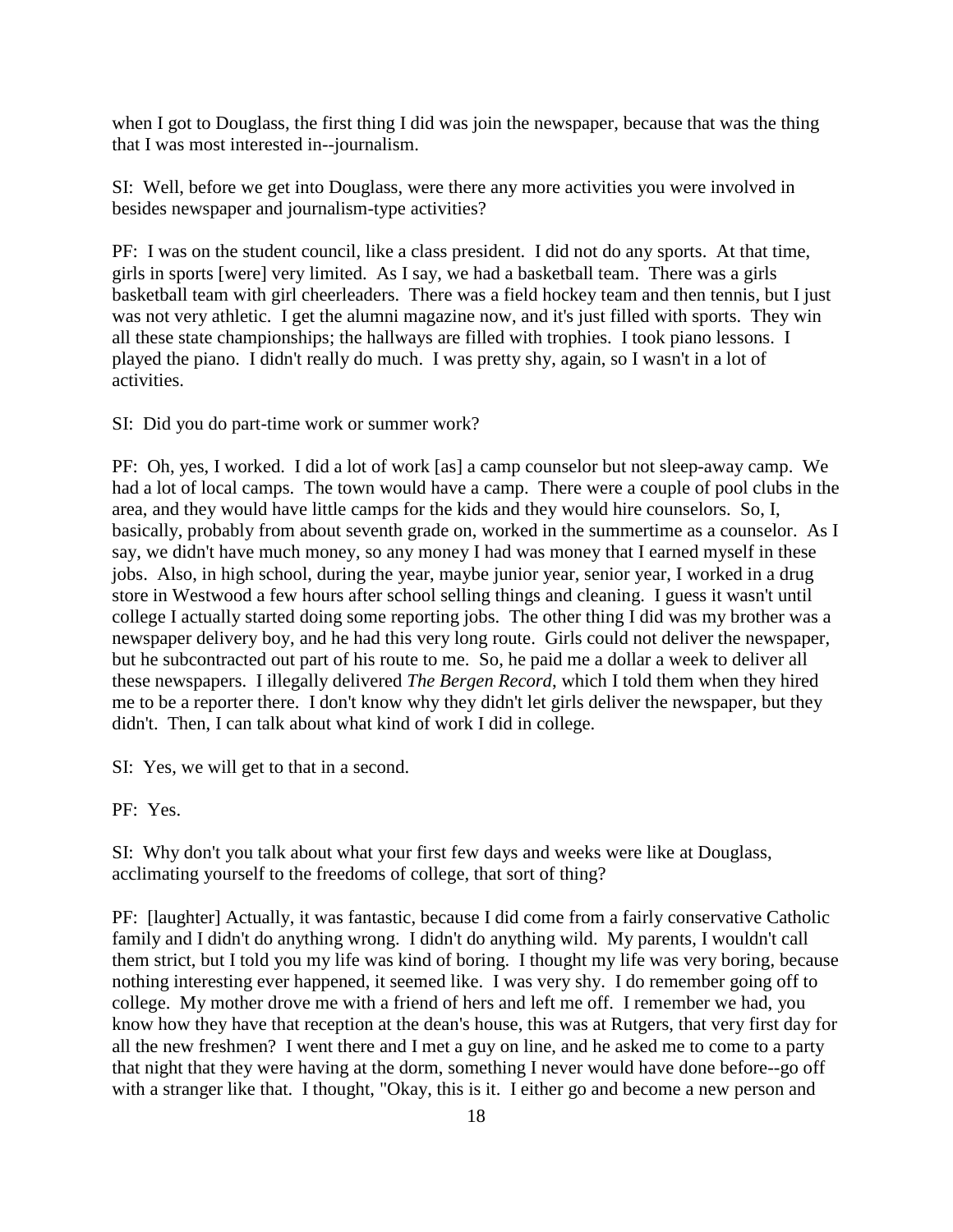have a great time, or I continue to be the good little girl and obey all the rules and everything." [laughter] This is going to make me sound more wild than I am. I just said, "Yes, I'll be there." I started meeting lots of people and having friends, and it was great. I felt like I almost instantaneously became a different person, that I could just kind of explore new people and it was great. It was basically exactly what college was supposed to be, a place where you could blossom and find out what you were actually really interested in, who you were as a person. I came from this kind of restrictive Catholic upbringing, and honestly, it was like that day I became a different person.

SI: Wow.

PF: I just became less shy. I said, "I am not going to be shy anymore. I am just going to be myself." Thank you, Douglass. [laughter]

SI: Yes.

PF: Or Rutgers.

SI: Where did you live initially?

PF: I lived in the Katzenbach dorm the first year. You know which one? That's one of those bigger ones. Then, the second year, I lived in Corwin R. Everybody probably remembers which Corwin they were in. Every single one of those houses had a letter, so it was Corwin A, B, C, D, E. They were just little houses on the Douglass campus, and they were great. They had maybe eight or nine girls to share a house. It was probably more like ten or twelve, but it was great. It was a nice little homie feeling, but you were still on campus. Then, my junior year, I moved with some friends to an apartment over closer to the Rutgers campus on Easton Avenue, which is actually where I met my husband, who was a Rutgers student taking a class at Douglass. It was an early morning class, "Constitutional Law," at Hickman Hall, and we sat next to each other. He mentioned where he lived, and I said, "I live right behind you." He said, "I can give you a ride to class every morning," because it was eight o'clock, or every week. That's how we met. I'd go over to his fraternity at eight o'clock in the morning, and he'd drive me over to class.

SI: I am curious, do you remember who taught the class?

PF: His name was Lindowski.

#### SI: Oh, okay.

PF: Matt would know his first name. He was actually a law professor from, I think, NYU [New York University], who came to Douglass to teach this class. I think he only taught that one class, "Constitutional Law," but maybe he taught a couple of other ones. So, we took this "Constitutional Law" class. I always like to make the point that I got an "A" in the class and my husband got a "B," but we don't need to mention that. [laughter] At the time, I was the managing editor of the college newspaper, the *Caellian*. The night before the class, we stayed up all night long and didn't get home until two or three or four in the morning, because we had to put the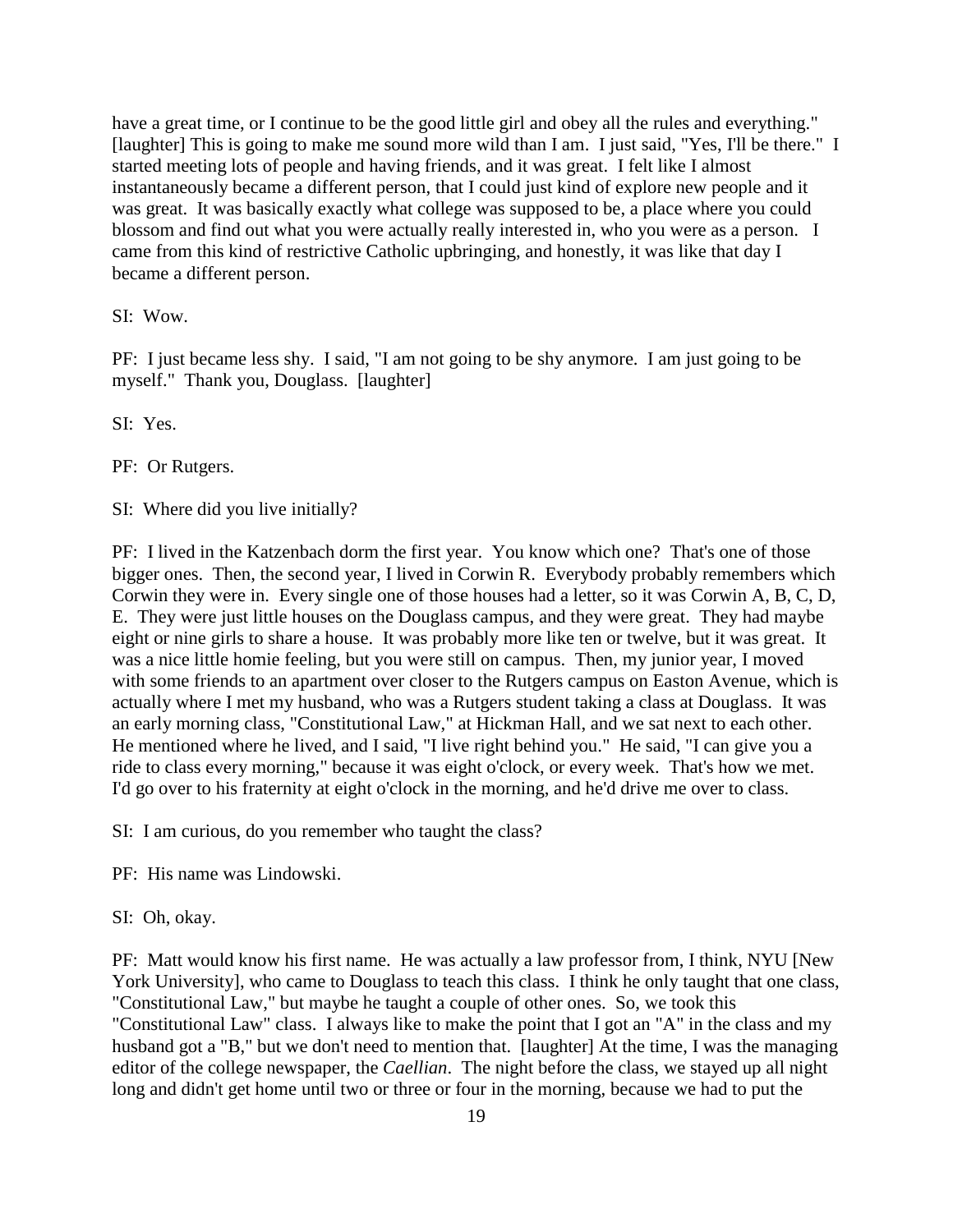paper to bed. When Matt was driving me to those classes at eight in the morning, I was usually half asleep. Then, he started, with a couple of his friends, to come and help us with the paper. Every Wednesday, they'd come over with pizza and beer at midnight and help write headlines for the *Caellian*. [Editor's Note: The *Caellian* was the Douglass College student newspaper.]

SI: A lot of the women I have interviewed were there just a couple years before you. They talk about how it was still not quite *in loco parentis* but still a good deal of listening to the older women who were appointed house managers or whatever. Was there any of that kind of oversight or traditionalism that they were trying to instill?

PF: No, I think really all that stuff rapidly fell by the wayside those years. I think freshman year, we had an older woman student, like a junior or senior, who lived on our floor, whose job was to kind of keep an eye on us. I know men were not allowed to come into the dorm. I think they couldn't come up into your room. I may be wrong about that, but most of the rules were gone. By sophomore year, they were all gone. All those rules were gone. I just don't remember any of them. It was just the times. There were no rules. [laughter] I mean, basically there were no rules. This woman who was our hall monitor, she didn't care what we did. I think it was that big difference between 1968 and I was there in '71, just so much had changed in those few years.

Now, Douglass still had traditions such as the yule log. It very much was trying to maintain that identity as an all-women's college, but it had kind of shifted to more all women as in feminism and women's rights and women can be in charge of things or women can achieve whatever they want, which was great. Actually, I thought that was great. I eventually became editor of the college newspaper, which I would not have been if I had gone to Rutgers. I would not have been editor of the college paper, because at the time the men still ran most things, even though the college had gone coed. I think our freshman year is the year when it actually went coed. I never would have had the opportunities that I had at Douglass, and that's what basically gave me my career. Being editor of the college newspaper got me my very first job in journalism, professional journalism. [Editor's Note: Rutgers College, founded in 1766 as a men's college, admitted women for the first time in 1972.]

SI: Wow.

PF: Yes.

SI: Well, let's concentrate on the *Caellian* for a little bit.

PF: Yes.

SI: How did you get involved? Was it just that you go over and say you want to write?

PF: Yes. Freshman year, I immediately sought it out. I went over to their offices, which were in what was the equivalent of the student union. I can't remember exactly what they called the building, but there were offices upstairs. I remember the editor was a woman named Marie Ciari. I went over there, and actually one of my best friends went over at the same time. She and I are still best friends, we see each other all the time, fifty years later, or not fifty, close to it,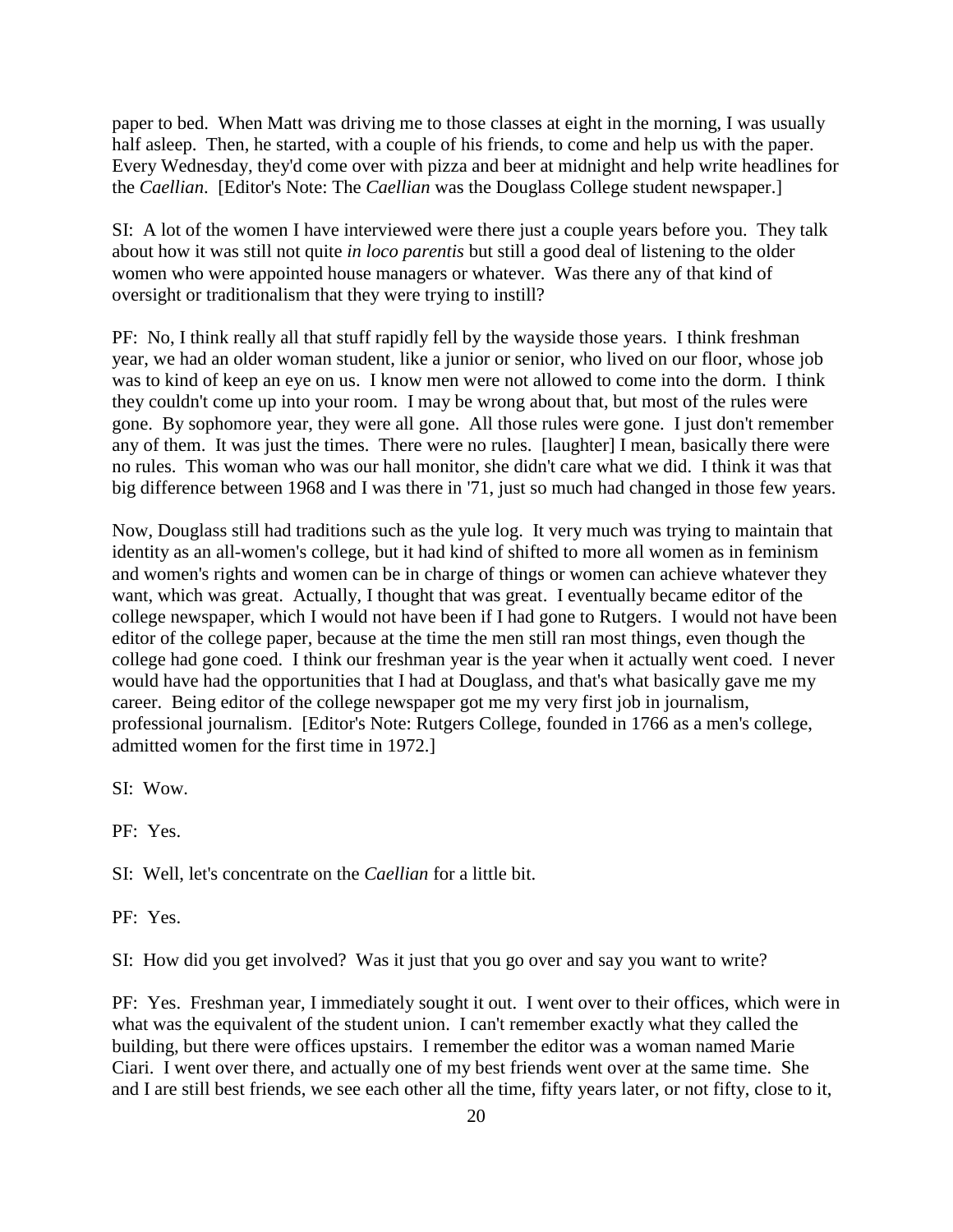forty-five years later. I started getting assignments to write stories, and then I quickly, I think, I became the layout editor. Then, I became the managing editor. Then the last year--that was kind of interesting; I was the managing editor--and then my senior year, I was in line to become the editor. I was also minoring in Russian. At the time, I was kind of intrigued, so I took Russian language and Russian literature and that was my minor. It was at the time when learning Russian was really seen as--it's sort of like learning Arabic now--it's considered a good thing for jobs and stuff.

### SI: Sure.

PF: It was just very interesting to me, and I had to decide whether I wanted to be editor of the college paper or go live in the Russia House and pursue Russian and actually spend my junior year in Moscow. I really wanted to do that so badly, but I also wanted to be editor of the college paper. Honestly, I had to decide which way to go, and I finally decided to be the editor of the paper. I'm not sure which was the smartest thing, ultimately.

SI: Well, they both sound like incredible opportunities.

PF: Oh, yes. It was great. To me, it was so exotic, the idea that I could go to Russia and spend a semester in Moscow. It's just amazing. Anyway, I decided to be the editor. While I was in college, in the summertime, I had several jobs. I worked in a nursing home as an aide, but I had another job at night working for the Pascack Valley newspaper. It was a community newspaper, with stories about town council meetings, Board of Education meetings, they had some local news. Kids would file stories about school sporting events.

I got a job there between my sophomore and junior years covering local town council meetings, which was great. It was my very first job as a paid journalist, and it was quite an education. I remember going to my very first town council meeting, and it was in Hillsdale. There was a reporter there from *The Bergen Record*, which was the county newspaper, and he seemed so mature and self-assured. All I remember is he was asking the head of the town council some questions and really pressing him on stuff. They almost got into a fight, like the councilman didn't want to give him the information, and the reporter was just kind of badgering him. I was like, "Oh, my God, I could never do this," because I was too shy. There was another woman journalist there for one of the other local community papers, and I turned to her and I said, "I don't know if I could ever be like that." She said, "Honey, I find in this job, sometimes you get more with honey than vinegar." She said, "You just go up and talk to people and just be nice and listen to them, and you'll get a lot more information than badgering them [like] this guy's doing." I don't know how true it is, but it actually was a good lesson for me at that time.

SI: Sure.

PF: I still remember that. [laughter]

SI: When you were writing for the *Caellian*, what stories were you covering? Were you covering things at the college?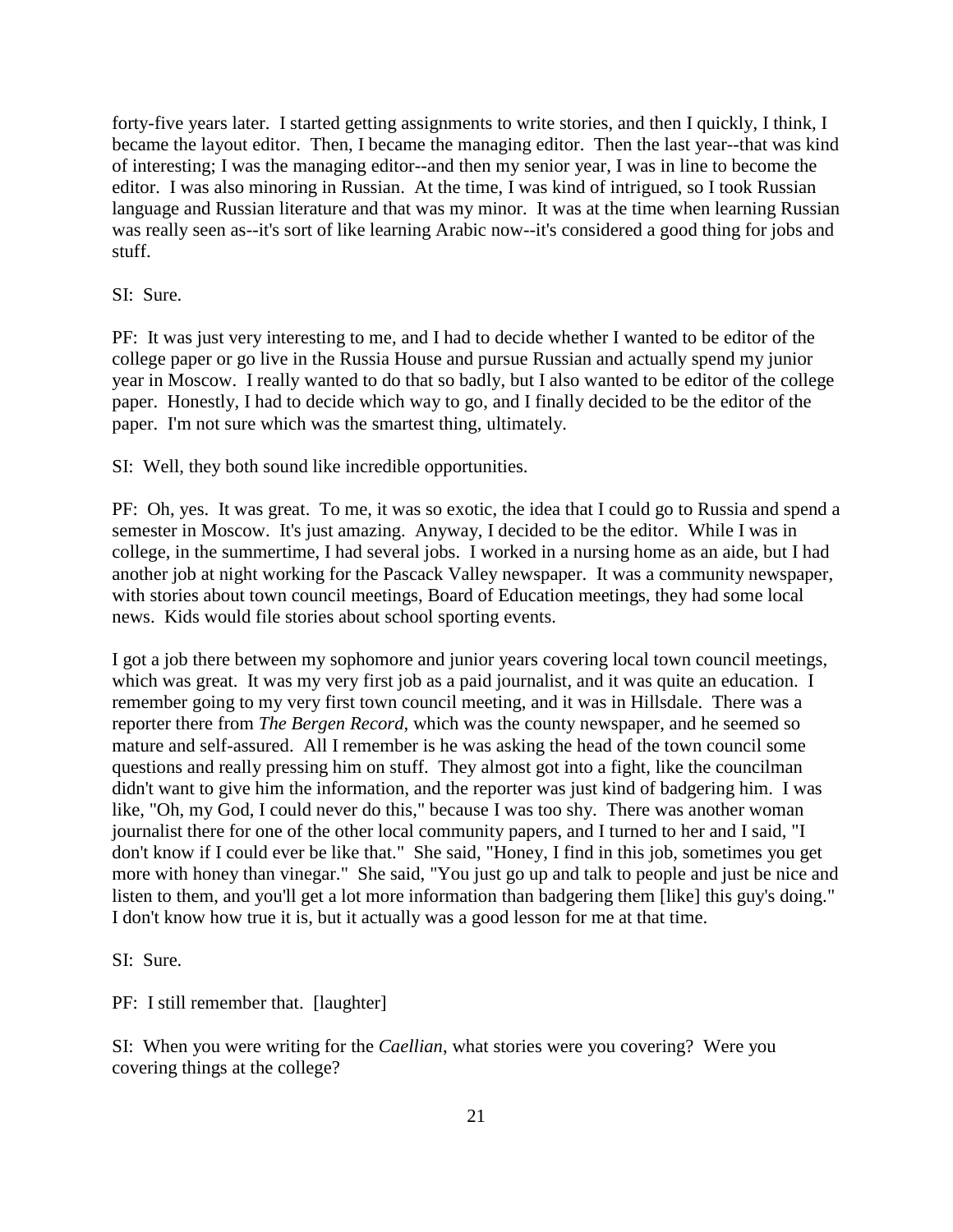PF: Yes, we covered mostly things at the college, but we did some stories about political things that were going on in the country, with Nixon and the war, figures from New Jersey. I remember we did a bunch of stories about Paul Robeson, who had been a Rutgers [student], and some of the women who had graduated from Douglass years and years ago, who, now that this was sort of an age of feminism, like, "Oh, some of them did some amazing things." We did do that. It mostly was what was going on on campus, but we did branch out. I do remember, at one point, we did an editorial. There was a very contentious race for mayor of New Brunswick. We endorsed one of the candidates. We weren't supposed to do that as a student newspaper, but the professor who was supposed to be overseeing us didn't see the editorial in advance. We published it, and he got in a lot of trouble because it already was published. We endorsed some crazy [candidate]. I can't even remember who we endorsed. I don't know if he was left wing. He was just kind of out there, a gadfly mayoral candidate. We were going to fight it to the Supreme Court, our right to print whatever we wanted, but it never came to that. [laughter] [Editor's Note: Paul Robeson (1898-1976) graduated from Rutgers College in the Class of 1919. Robeson became an actor, singer and political activist.]

SI: Who was the faculty advisor?

PF: He was wonderful. Woolfolk, Professor Woolfolk, he was the deputy dean or the assistant dean. He was one of the deans, but he was in charge of--what do you call it?--not a sponsor.

SI: Liaison, something like that?

PF: Yes, he was basically in charge. We reported to him.

SI: The *Caellian* was not independent at that time.

PF: No, it was definitely all funded by Douglass College. It was the Douglass College newspaper. We were supposed to basically run stuff by him, and quite frankly, I think he trusted us. [laughter] Maybe he shouldn't have this particular time. We had no idea we weren't supposed to endorse somebody. It just never occurred to me.

SI: Particularly when you were the editor, did you have a lot of contact with the administration both at Douglass and Rutgers?

PF: Not at Rutgers, but definitely Douglass. We would interview the dean all the time, and then this deputy or assistant dean, we spent a lot of time talking. Of course, Douglass College had its own student government, so we spent a lot of time talking to them. I'm trying to think of what we did. We did have some interaction with the *Targum* people, because sometimes we'd cover the same stories. We were a weekly. *Targum* was a daily, so we tended to be a little bit more feature-y. We would do more features.

SI: I would imagine that civil rights issues were somewhat frequent. Do you remember any of those stories coming up?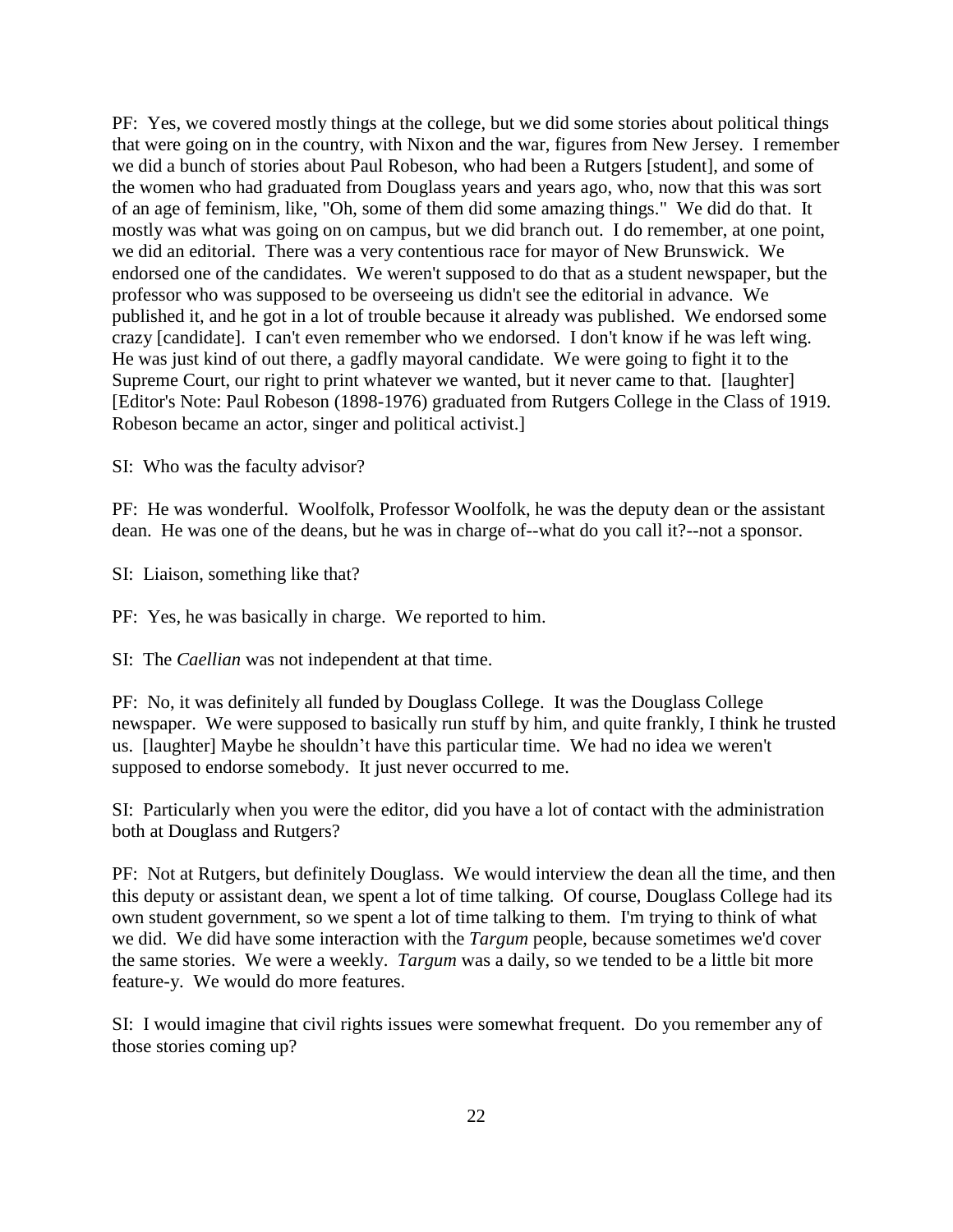PF: Honestly, I can't remember too much. There was a lot of activity among the black students at the time just wanting to get more recognition for clubs and activities. It was probably focused more on that than civil rights outside of the college.

SI: That is what I meant, like more local issues.

PF: Right.

SI: I do not think it was in your era, but there were protests at Cooper Dining Hall, that sort of thing.

PF: Yes. I'm trying to remember, and I don't remember those when I was there.

SI: Okay.

PF: I do not remember those while I was there. Do you think it was after?

SI: It was probably earlier, in 1969. I think there was an African American house that was created.

PF: Yes, and I think that was before me. A major was created right when we came, which I think had been a demand of some of the students. Rutgers, my freshman year and onward, had made quite an effort, I think, to recruit a lot more or accept a lot more African American students. I think the African American student population rose pretty dramatically in those years. Then, there was also Livingston College opened, I think, at that time, and that actually attracted a lot of African American students. The whole campus population was becoming pretty diverse, right around that time, like '70-'71.

SI: Yes, I know that Livingston had a number of student papers. There were alternative papers in New Brunswick.

PF: Right.

SI: Was there any interaction between the papers or staffs?

PF: No, not really, no. If we had it, it was with the *Targum*. Any kind of interaction was with the *Targum*, partly because we shared the same facilities to print it, so we would have to go over there. I can't remember where we did it, but I remember to actually get the printing done, we used the same facility that they did, so we had to coordinate. We just knew the editors and the people who worked on the paper. We, of course, thought we were superior. [laughter] They thought they were superior.

SI: At that time, could Douglass women write for the *Targum*?

PF: Oh, yes.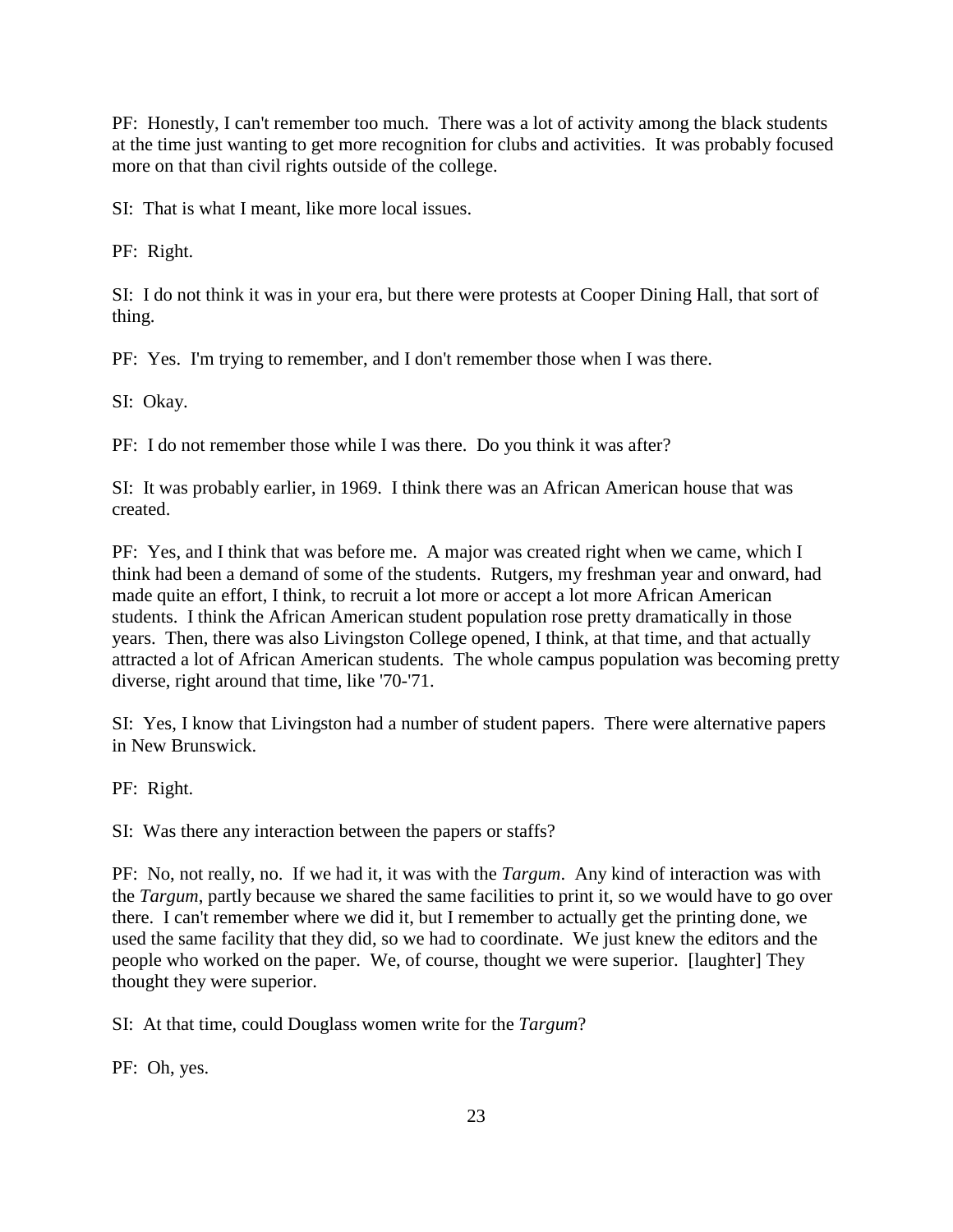SI: Okay.

PF: Yes, they could, yes. '71 [1972] was the year when Rutgers just started accepting women. Then, there were women who were starting to work on the *Targum* that went to Rutgers as well, but there was so much going back and forth. The classes, people just took classes in both places. Then, obviously, socially, there was a lot of intermingling between those two schools, at least between Rutgers and Douglass. It was a little bit different with Livingston, and--what was the Ag School?

SI: Cook.

PF: Cook, yes, right. Both of them were a little bit more isolated, at least in my circles.

SI: What about your major or minor? Are there any classes or professors that stand out in your memory?

PF: American Studies, I was in American Studies. It was a pretty small department, and it was relatively new, the whole concept of American Studies. I had a wonderful professor. Her name was Linda Brown. She was very much into urban policy, which I was also very interested in. I think a lot of it resulted from all the riots in the late '60s. I just was intrigued by it. I remember she took us on field trips into New York, and we spent a whole day going to Staten Island, the big garbage dumps there [Fresh Kills Landfill], the biggest one, I think, in the country. We spent a whole day there, at the garbage dump, and just talked about the creation of garbage and what happens to it and how cities deal with it. We got a tour. I thought this was great. So, she was great.

Then, we had Angus Gillespie and Michael Rockland, who were doing a lot of great stuff on New Jersey history and folklore. It actually turned out to be a pretty good department. It was very open. I mean, you could almost do anything in it. American Studies was so broad. Quite frankly, I took it because I was interested in everything, so I didn't want to get tied down into one particular area. I knew I wanted to be a journalist, so I felt, "Oh, well, this will be interesting because I can learn about anything I want to." It actually turned out to be good. Then, I could also do the Russian. Quite frankly, academically, it wasn't very rigorous. I took a little economics and, as I say, Russian. I took some science courses. My main focus by far was the student newspaper. I spent a lot of time working on that, especially when I was managing editor and editor. It was almost like a full-time job.

SI: What are some of the challenges you faced in those jobs?

PF: Well, it was just meeting deadlines, coming up with enough story ideas, editing them to make sure that they read well, and you're working with a group of basically volunteers. Some people would say they would do something and then just wouldn't do it and then you'd be stuck. It was a really good experience learning how to manage people and how to inspire them to do the job and also realizing that some people are really good, some people aren't so good, and you just have to work with that. We also had to deal with the administration of the University. We also had to sell ads. We raised money by selling ads, so we had the business side of it. We had a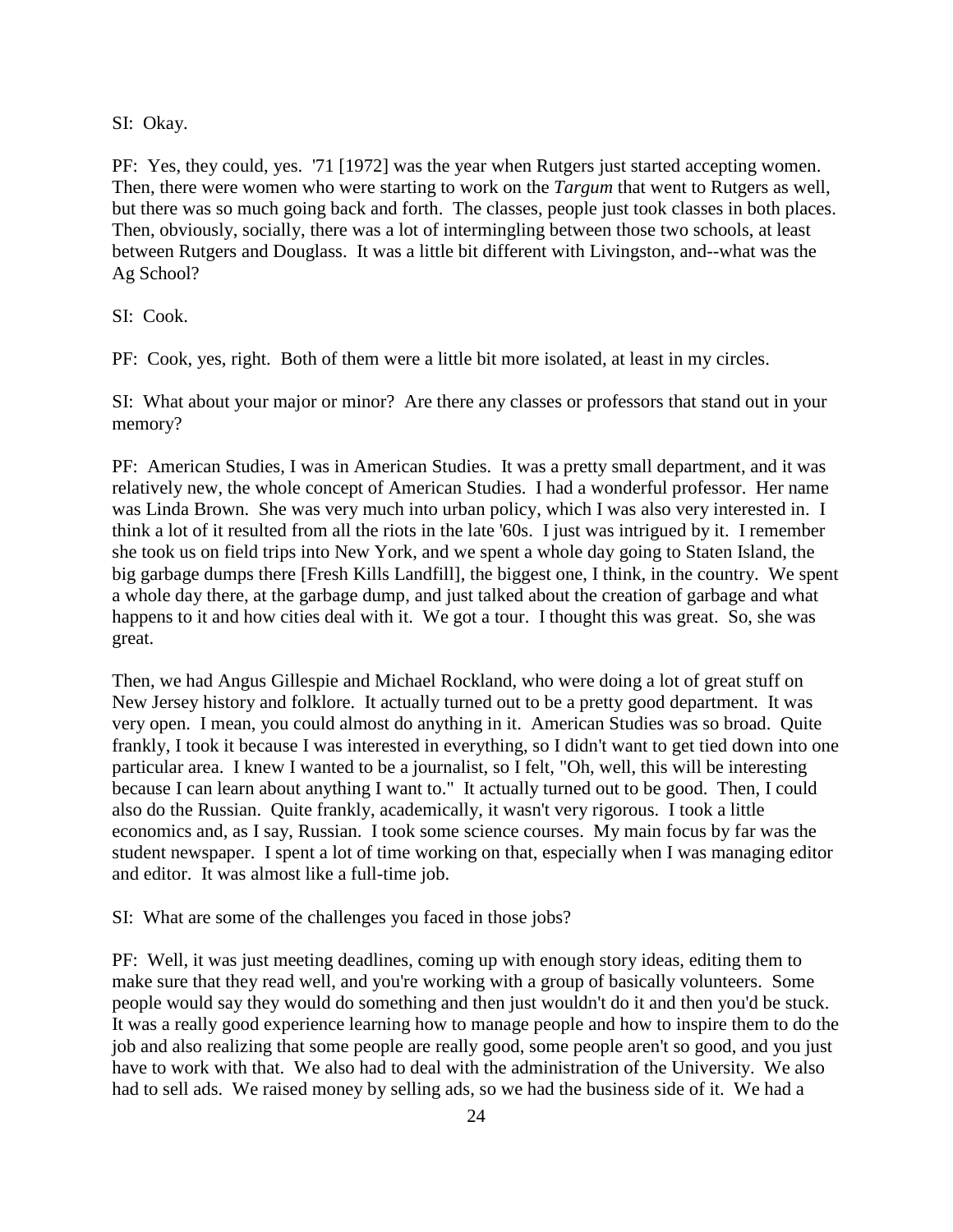budget, had to learn how to live within that budget. So, it was a great experience. It was a really good experience, but a lot of it was the managing people side, which I liked.

SI: Do you have any memories or impressions of the dean? That was Margery Somers Foster.

PF: Yes, I have memories of her. I'm trying to think of what stands out. She was definitely more the old school. She had already been there for quite a while I think, by the time we got [there]. I'm trying to remember. The administration of Douglass really emphasized the idea that women were strong and women could do what they wanted to do, very much. Even though Douglass had been around since the 1920s, it very much fit with what was going on in the country in the early 1970s. It was kind of the time, I guess it was a time of women, because a lot of people knew it was just the time when companies were starting to think, "Oh, we really should hire a woman. We should have a woman on our staff." I benefitted from that when it came time for me to apply for journalism jobs. I believe I benefitted from that. The college administration was very supportive of that idea, that this is a women's university. We are here to try and help turn out accomplished, confident, capable women, which was great. I'm not sure, quite frankly, that I would had gotten that in a coed school. For me, somebody who had only gone to all-girls schools, I actually think it was a very good thing for me to do that, actually. Having been very shy, it just worked out well for me personally. [Editor's Note: Margery Somers Foster served as Dean of Douglass College from 1967 to 1975.]

SI: I am trying to think if there are any more Douglass-related questions. Do you have any other memories of Douglass that stand out in your memory, before we move on to your first job?

PF: Let me just think. You can have some raisin bread if you want. Help yourself.

SI: Okay, thank you.

PF: This is my grandmother's recipe from Ireland, the one from Tullamore, Ireland.

SI: Oh, yes.

PF: Right from the peasant. [laughter] Let me think; I'm trying to think more about Douglass.

SI: It is very good.

PF: The only other thing was that between my junior and senior year, I applied for an internship at *The Bergen Record*, which was considered one of the best local papers in the country, but it just happened to be the local newspaper that I grew up with. They had [an] internship, a summer intern. They hired one person. I applied for it, and I got it, which was the best thing that ever happened for my career. I think I got it because I was the editor for the Douglass newspaper. I think I got it partly because I was a woman, and they thought, "Okay, this is a good time to hire a woman as an intern," because I went to Douglass and because I had grown up in Bergen County. Also, I think I was good, but I think being a woman helped me. Then, that basically set me on my career, because I got that internship.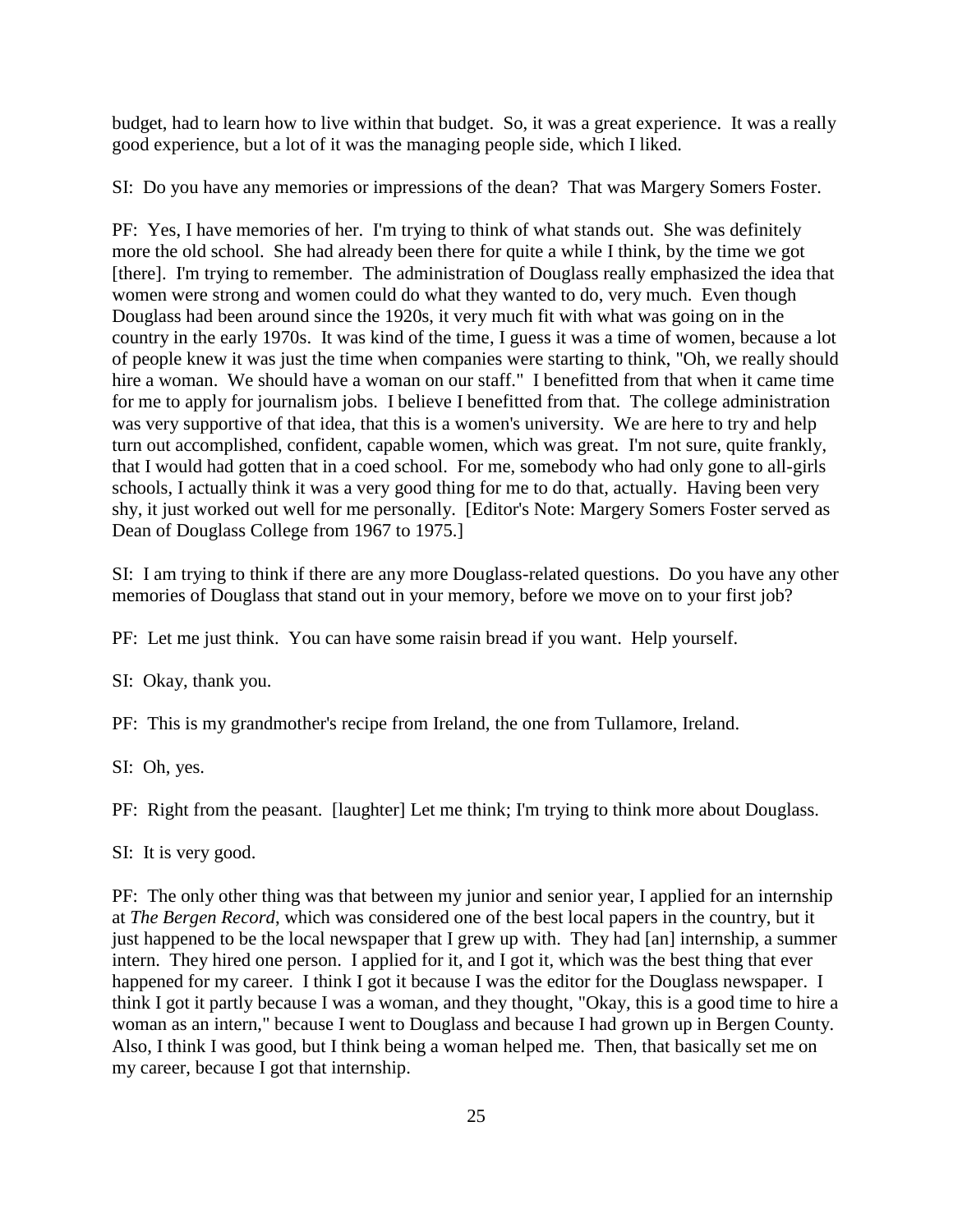They assigned me, my first story, they sent me out to go cover--there was a store in downtown Hackensack that had been a men's clothing store for generations. Now, it was the grandson who ran this men's clothing store, and he was shutting it down. They wanted me to go interview him in the final week of the store [about] why he was shutting it down. When I went to interview him, he told me, "This is not where the future is. The downtown is dying, and nobody is coming downtown to buy clothes." He said, "I'm going to take this money and I'm going to build a sports facility," he said, "Exercise is what's the new thing." He started talking about running and playing tennis, and he was going to invest in building a sports facility. So, this is in …

SI: 1974.

PF: '74, yes, '74. I came back, and I was on deadline. I had to write this story, and the guy had been great. I wrote this story about the guy closing down. It turned out to be a really good story, because it was so symbolic of what was going on around the country. I had to write within an hour on deadline, and they were so impressed. They just loved [it]. They thought I was really good. At the end of that internship, they offered me a job for when I graduated to come back and work there, which was highly unusual for anybody in 1975 graduating to have a job, especially in journalism. So, I totally lucked out--although I did a good job!

SI: Yes.

PF: I think being editor of *Caellian* really made a big difference.

SI: Wow.

PF: So, anyway, I was lucky.

SI: You graduate in '75. You already have this job lined up at *The Record*. In general, tell me about the state of the paper then, as you saw it from your perspective, because, obviously, newspapers have changed dramatically in their scope and in their size. I would imagine it was a pretty bustling operation at that point.

PF: It was very big, not only bustling, but it was growing. It was a family-owned newspaper, the Borg family owned it, and they invested a lot of money in the newspaper. When I got there, it really just was covering Bergen County, but there had been a newspaper strike in New York. I can't remember what year that was, but when the New York newspapers were shut down, *The Bergen Record* got so much more circulation because it was one of the few papers in the area. People couldn't read the New York papers, so they subscribed to *The Record*. So, the company got tons of money from new subscriptions. [Editor's Note: Newspaper workers in New York City went on strike in 1962 and again in 1965.]

When I got there, it was really starting to do well. Bergen County had all these shopping malls. Bergen Mall, I forget what the other one was, but it's just commerce. Shopping malls were doing well, so they were all advertising in the newspaper. Ad revenue was up, subscription revenue was up, so they had a lot of money.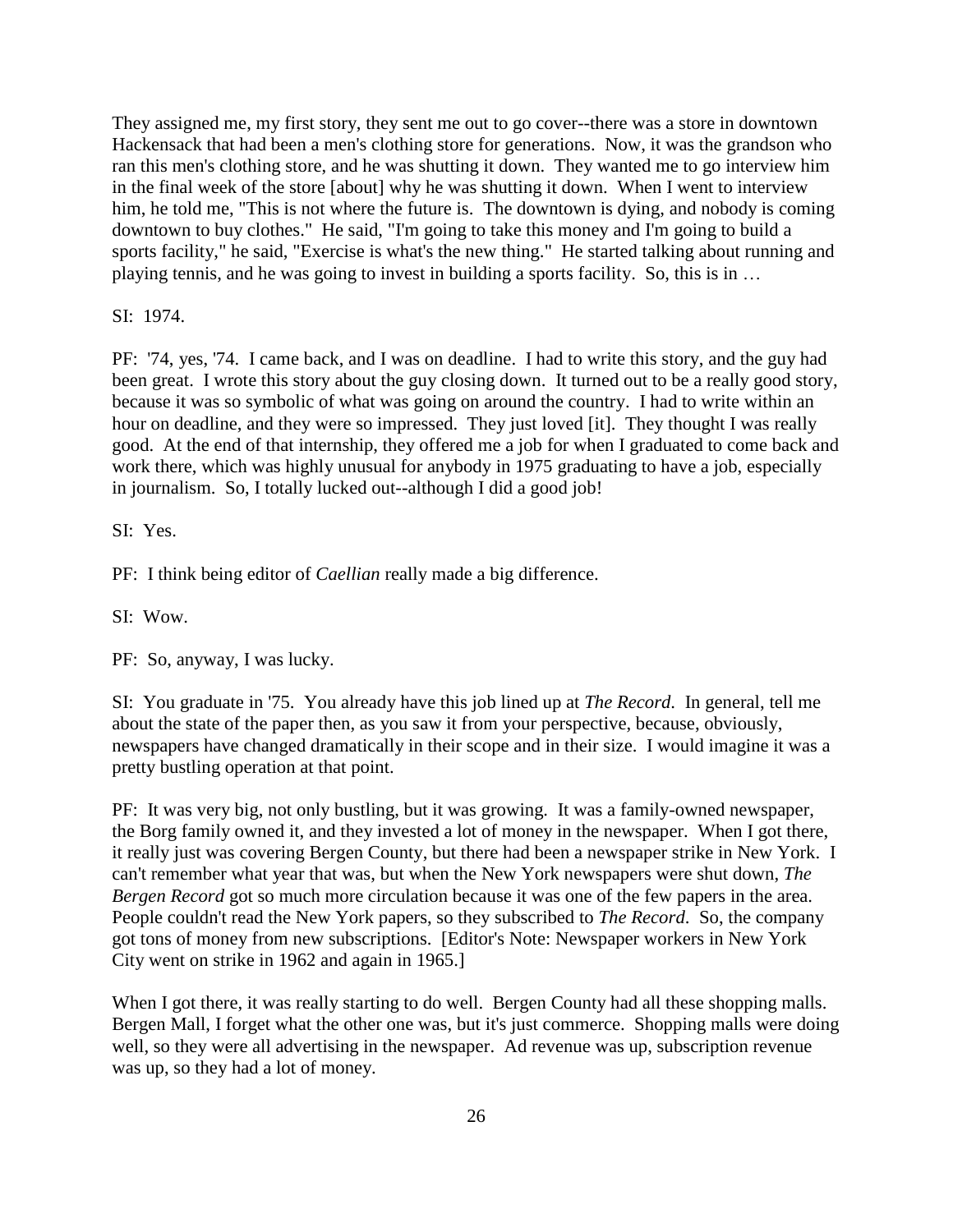What they did is they hired this editor, this guy named Bill McIlwaine, who is kind of a legend in journalism. He had been at *Newsday*. He was this brilliant editor, and they hired him to be the managing editor. He decided to hire tons of young people, almost all from Ivy League schools, just really bright young people. There were maybe forty of us that he hired all around the same time. We each had a couple of towns that we had to cover, that we were responsible for covering all the news in those towns, but we were also encouraged to write a feature that was more in depth. They had a feature every day on the front page. It was called "The Patch," and so that's what you aspired to. You covered your regular stuff, but then you aspired to writing this more in-depth feature on the front page. We had all these young ambitious, bright people, lots of money, and it was great. It was just wonderful and inspiring. It was a great place to work. If you couldn't work at *The New York Times* or *The Washington Post* or the *L.A. Times* or any of the big city ones, which didn't hire, for the most part, young people right out of college, this was the place you wanted to be. A lot of those people went on to good jobs at *The Post* and *The Times* and *Newsday* and *The Philadelphia Inquirer*. Some won Pulitzer Prizes. It was just a great group, so it was the best place in the world to start my career.

For me, my two towns were River Edge and Oradell. As we mentioned before, Bergen County had seventy towns, so there were a lot of town council meetings, a lot of school board meetings going on. But River Edge and Oradell had a joint high school, River Dell High School, and when I started covering it, the teachers went on strike and it turned into a huge fight. The teachers, I can't remember how long they were on strike, but they actually, some of them ended up going to jail. A judge sent them to jail if they didn't go back to school. It became a huge story, and it was my story. Again, I got lucky, because I just had this great story that was on the front page. There was all this drama going on about the future of the schools. It was a really good story, so that helped kind of propel my career at *The Record*.

SI: I want to ask about that in a second.

PF: Yes.

SI: Of that cohort of forty reporters that were hired, roughly how many were women?

PF: Oh, well, let's see, I'm going to say a third. I wouldn't say half, but I would say maybe a third. I remember, at the time, they had a couple of women editors that they had just hired, and that was new. The business editor was a woman, and then they hired an assistant managing editor who was also a woman. But that was considered a big deal. I would say, I'm trying to think, about a third were probably women, as far as the reporters.

SI: Do you think there was any kind of gender bias in terms of assignments that were given to men versus women?

PF: I'm trying to think, because we each had these towns, I wouldn't say there was in that aspect, what we were assigned to cover. I would say that there was a little favoritism in who was considered the golden boy. There would be one or two, and they usually were guys. I can't think of any of the females where they're like, "Oh, this person's a real star." They would get maybe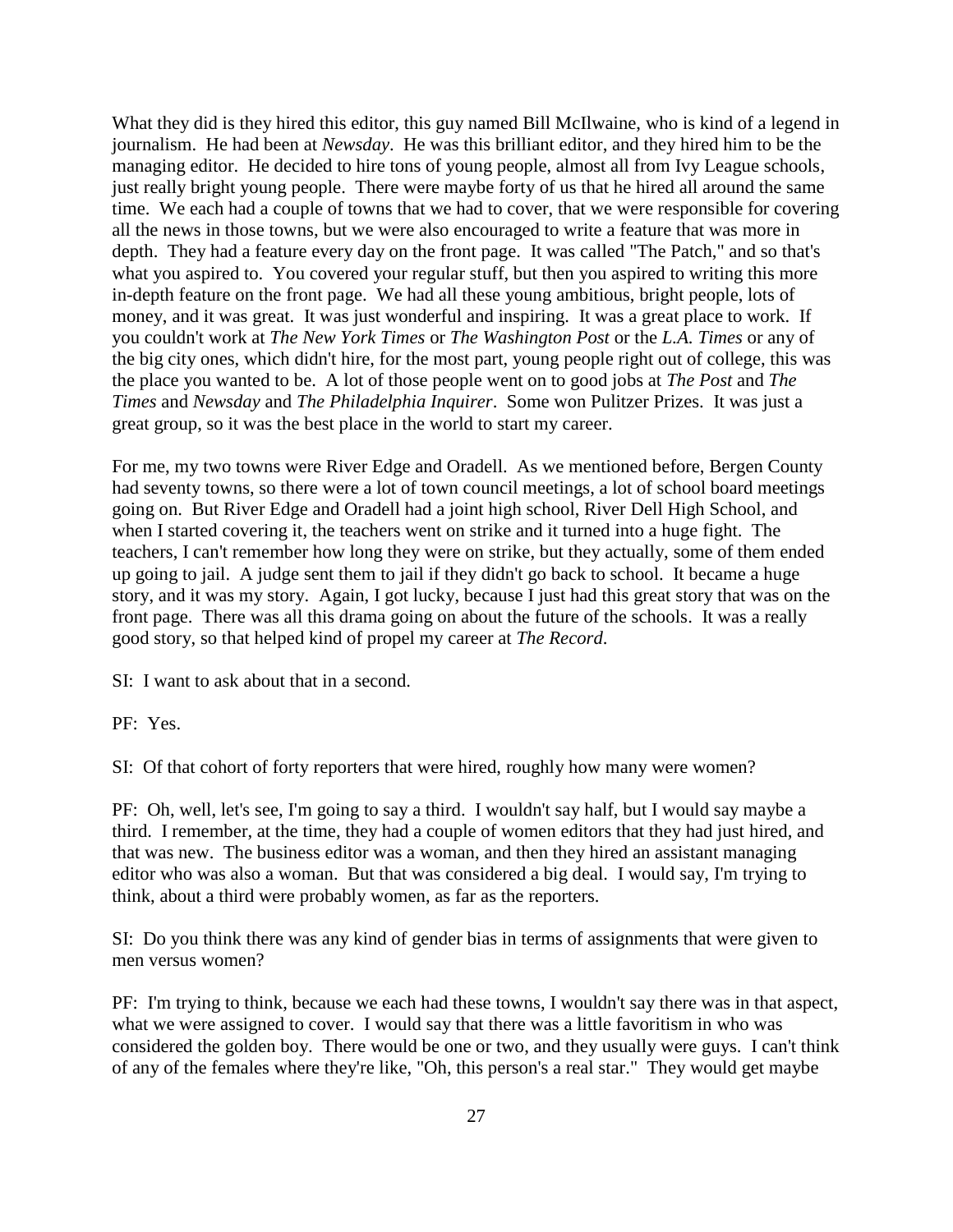more of the front-page stories. It wasn't so much the assignments; it was just who got more accolades. I think there was a little bit of that, which still exists, quite frankly. [laughter]

SI: Covering this strike, was it just a matter of going out and interviewing people on all sides? How did you go about covering it? What did you learn in the initial experience of that job that you had not known before?

PF: I sometimes talk about this in journalism when I talk in journalism [classes], because the job was so different than it is now, that every piece of information I got, I had to get first hand, because we didn't get anything online. There was no computer. The wires, like the AP [Associated Press] or the UPI [United Press International], they didn't cover Bergen County. They covered Manhattan. So, everything I got, I got by talking to people, calling people up on the phone, but, more importantly, by going into the town, talking to the principal, talking to the head of the PTA [Parent Teacher Association], talking to parents, talking to the teachers union, talking to the school superintendent, talking to kids. All the stories that I did were based on personal interviews with people, which I wrote out with my little pad and my pencil. I didn't have a tape recorder. I learned just how important it is to talk to people face to face, and that everybody has a different view of the world. Everybody sees the world from their own perspective. As a reporter, the big challenge is to try and figure out, by taking all these different pieces, to try and get a better picture of reality. I have sometimes thought of it mentally as you get one fact here, another fact here, another fact here, and you're trying to almost build a threedimensional sphere by connecting all the different points. You have to make sure you have enough points to actually build the structure. Does that make sense?

### SI: Oh, yes.

PF: It goes back to the old tale of the blind man and the elephant, that everybody has a different perspective. Your job is to get all those different perspectives and, to the best of your ability, pull it together and then try and write a story that depicts that reality as honestly as you can and as accurately as you can. That was probably my biggest lesson from doing that.

I still remember every mistake I made. There was a teacher in one of the schools that got fired. This is what I can't remember; I can't remember what he got fired for. I was assigned to write a story about this guy getting fired. He might have been a coach or something. I honestly can't remember what he got fired for. I remember all these students coming into the newsroom and saying, "Please don't write this story. He's our favorite teacher, and this is going to destroy his career if his name gets in the paper that he was fired." Again, I can't remember why he was fired. I remember being so torn, because I felt so badly that they were right probably, that it would destroy his career, and that they felt so strongly that they actually came to plead to the newspaper not to write it. [I remember] my editor saying, "That's not for you to decide. This is a story. This guy is a public employee. He was fired for this particular reason. That's the news, and we need to cover it." I just remember how hard that was to think, like, "What is my responsibility in this particular situation?" The guy had a young kid, too. I wish I could remember the specifics, but I do remember that there was this kind of moral quandary, and that was the first time that had happened to me as a journalist. Sometimes, there are very difficult,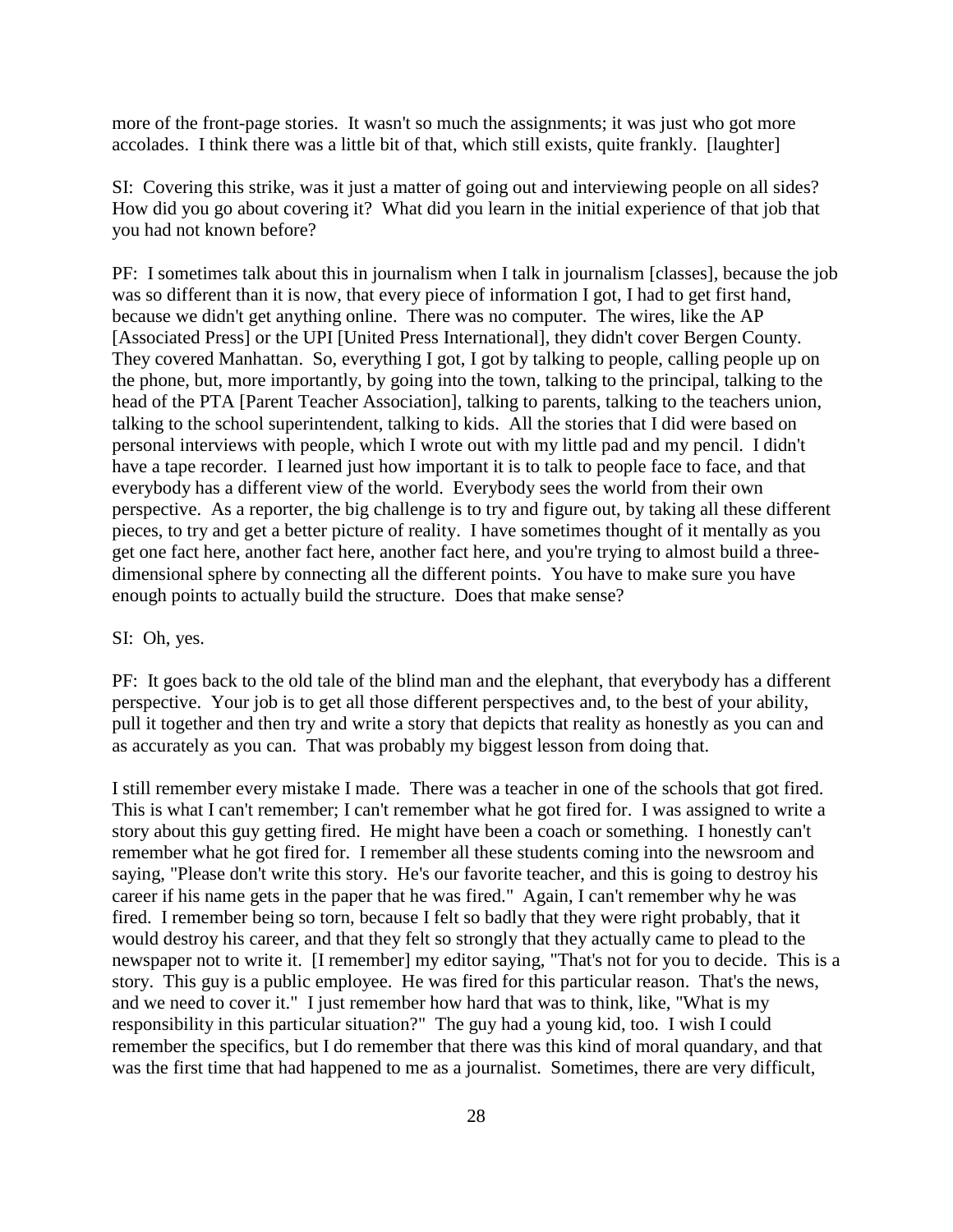ethical decisions that you have to make. Then, I also remember a couple things--tell me if I'm talking too much.

SI: No, this is great.

PF: Okay. Some boy was killed. He was out playing baseball and was standing on a mound, and there was water around it. It was one of these lightning strikes, just kind of random, that all of a sudden, the clouds came and he was standing outside. He got struck by lightning and died. They told me to go to his family's house and try and get a comment. I remember I did not want to do that at all. That was just the hardest thing. Fortunately, nobody came to the door when I knocked on the door, because it was the last thing I wanted to do was ask them for a comment. In retrospect, now, I realize that actually a lot of people do like to share when something tragic like that happens, because they want people to know about the person who has died. But, of course, at the time, I didn't know that, and I just was appalled that I had to go do that.

Then, when I got back to the office, there was a teacher that we had the name of who taught this boy, and I had left a message asking if he had any comments about him. I was out of the office, when he called back so somebody else took the message, but they had it kind of garbled and they spelled the teacher's name wrong. The teacher said something like he wasn't a very good student. I mean, it was really awful. So, we put that in the paper, but the name of the teacher wasn't even right. The family was furious that we had this story [without] the name of anybody that they knew. Anyway, whatever it was, it was such a mess. That was another one that really got me, that I had so much responsibility to get things right, and we just weren't very careful in that instance. Here was this story that was going to be in the paper about their son dying, and we had this major thing wrong. Anyway, it was a mess, but all these things were unfortunate lessons that I had to learn.

SI: Wow. That brings home how these local papers, you had such a tie to the community, that when you are at a more cosmopolitan paper, you are not necessarily worried about what one family is going to think about it.

PF: In that teacher's strike, the superintendent of schools lived right behind my parents. It was a neighbor, which, of course, is why he talked to me all the time, but he was the person that the school teachers union and the PTA, everybody hated. [laughter] They thought he was the bad guy, but he talked to me, which was good, because that's when I learned that, [from] this woman saying, sometimes you can get more with honey than vinegar. I tend to be a very empathetic person and I am always interested in hearing what everybody has to say. People tend to talk to me, which I've found being a very good benefit for my journalism. People will just open up to me, so that allows me to cover stories from all these different perspectives. So, that woman, when she told me that, that was incredibly useful advice.

SI: You were there for three years, and then you moved to Washington.

PF: No, I went to Syracuse.

SI: Syracuse, okay.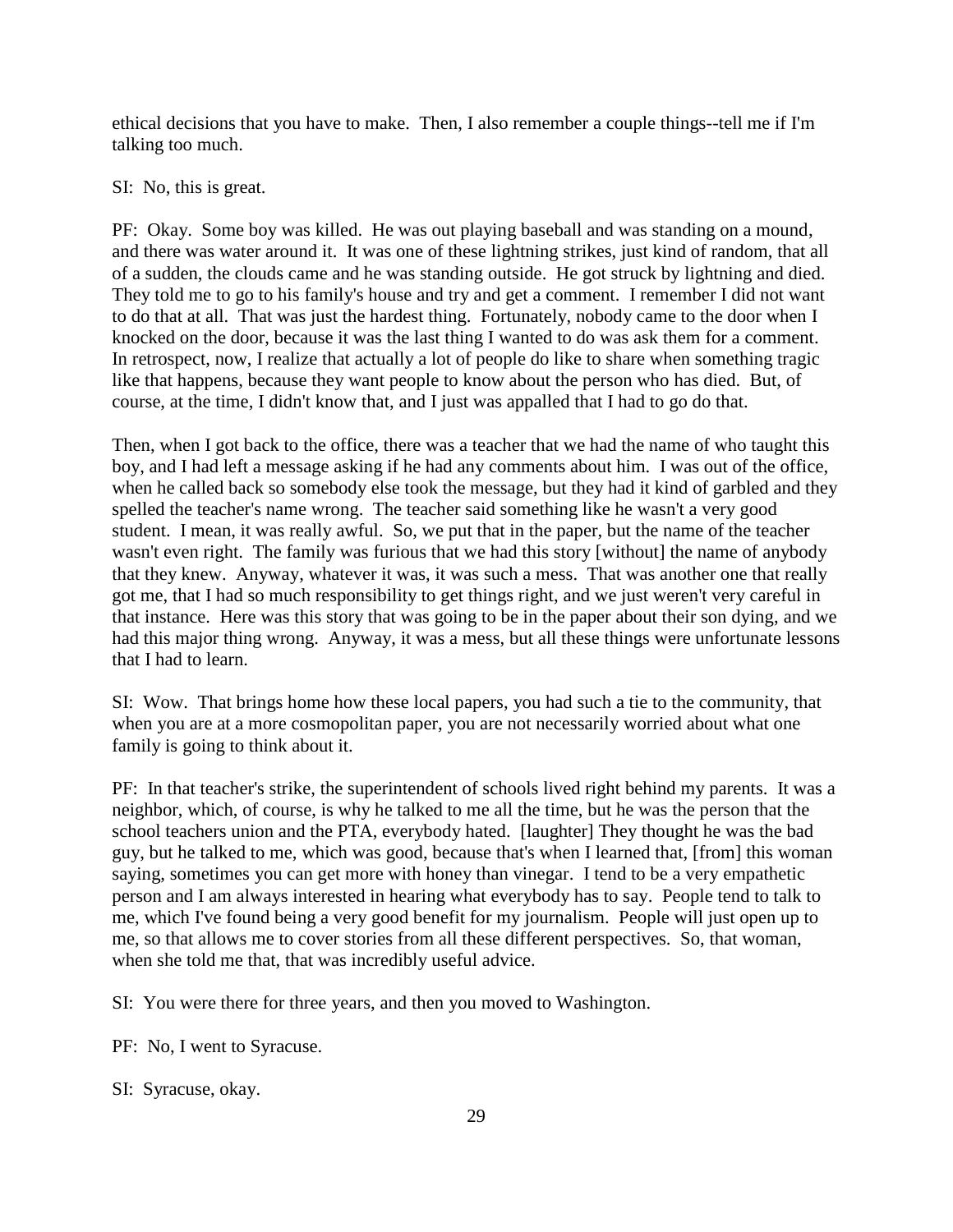PF: I went to graduate school in Syracuse.

SI: Oh, all right. Okay, that is the year in between. Had you gotten married in that period?

PF: Just a couple other things about *The Record*.

SI: Sure.

PF: After I covered the local towns, they promoted me, after the strike, because it was such a big story and they were so happy with the way it was covered. I got promoted to cover a bunch of governmental organizations. The Meadowlands Development Commission, which at the time was the state commission to develop the whole Meadowlands region, they were also building Giants Stadium and the racetrack. None of that had been built yet, but this was at the time when they were planning what to do with the place and space. It was a big deal. It was really interesting stuff. I also covered the Port Authority of New York and New Jersey and the New Jersey Turnpike Authority. Those were my beat. I was able to do a lot of good stories, especially about the whole construction of Giants Stadium, the Meadowlands Development Commission, not so much the Port Authority. The World Trade Center had just been built, but it wasn't doing very well, because the economy was so bad, they couldn't rent it out, so that was kind of a big story. That's what I was doing, sort of the second half of being at *The Record*. [Editor's Note: In 1969, the New Jersey State Legislature passed a law creating the New Jersey Meadowlands Commission (NJMC). In 2015, NJMC merged with the New Jersey Sports and Exposition Authority. Giants Stadium and the Meadowlands Racetrack opened in 1976.]

### SI: Okay, all right.

PF: So, that was really good experience learning how to cover broader issues beyond just little town council meetings, but what it did make me realize is how little I knew about things. They sent me to cover this story about the World Trade Center, "Go in and find out why it's not doing well." I had no clue how to do that. I just didn't know how to do it. I had never studied journalism or anything; it just had all been me just doing it. I realized I didn't know what to do.

At the same time, Matt had gone to Syracuse University. When we graduated, he went up to Syracuse to get his Ph.D. when I went to *The Record*. For three years, we had been commuting back and forth, still dating. I decided--he had one more year left--that I needed to do something to learn more about things, so I decided to go to graduate school and that I would go to graduate school in Syracuse. I got my master's in public administration. I applied for that, and it was a one-year program. I got in, so then I left the paper and I went up to Syracuse to get my master's in public administration. I just felt like all I had done was write about things, but I had never done anything. At the end of that, that's when we got married. We got married while up in Syracuse, at the end of graduate school.

I got a job down here in Washington at the Office of Management and Budget, and so I became a federal employee. I worked in the Budget Office for a year. Matt came down here, and he got a job at NIST, the National Institute of Standards and Technology. That was great. I really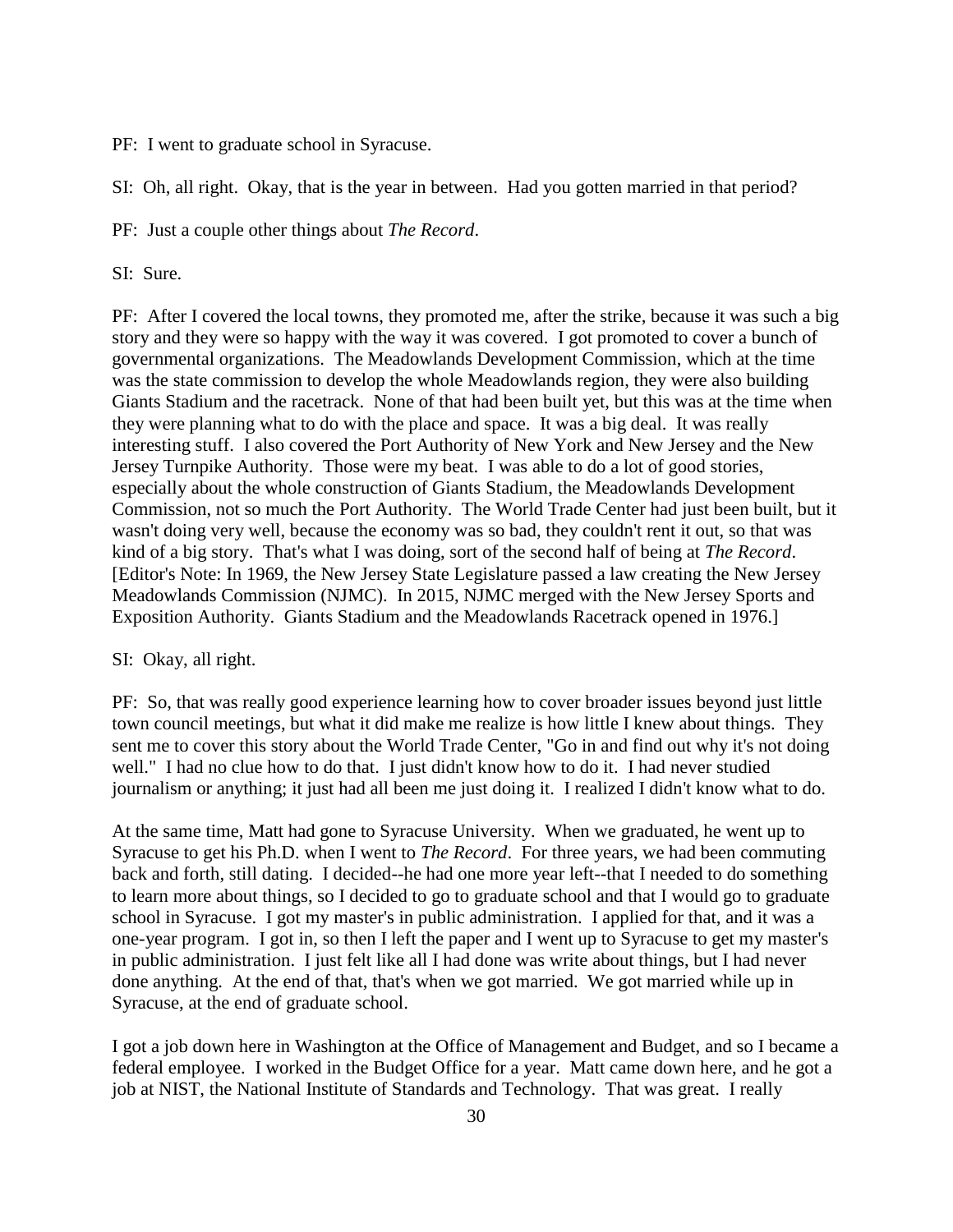wanted to do something besides just be a journalist. I figured to be a good journalist, you had to have done something else, to put it into perspective. Working for OBM was a really good experience for me, and then from there, I went and got a job at *Congressional Quarterly*. [Editor's Note: *Congressional Quarterly* produces a number of publications about Congress.]

SI: Well, let me step back to *The Record*.

PF: Sorry.

SI: When you were covering the Meadowlands development, there are a lot of different aspects to that. There is the environmental aspect. I know there was conflict between the Byrne Administration and the Mara Family. What came up those most in your reporting? [Editor's Note: Brendan Byrne served as the Governor of New Jersey from 1974 to 1982. The Mara family has owned the New York Giants since 1925.]

PF: Well, most of it was the decisions being made to build the stadium, like how big it was, who was going to get rights, what companies were going to be involved. When I look back at it, in retrospect, and this is why I really felt that I was not well equipped, I think there probably were tons more stories I could've done, but I didn't. I didn't look into what kind of corruption there might have been, the power plays among the different politicians, among the different jurisdictions, the sort of stuff that you would expect the newspaper to be doing, kind of being a watchdog for the public. I don't think I was equipped to do that, because at the time I was probably twenty-four years old, twenty-five. I was probably in over my head is the best way to say it. I covered what was happening in front me, but I didn't dig. Does that make sense?

SI: Yes.

PF: Yes. That was sort of another reason why I felt like I just needed to get better educated about things. I guess I didn't really have very good editors to help direct me through this. Maybe they thought I knew how to do it. But, in retrospect, looking back at my younger self, I think I could've been a lot better than I was. I could've done a lot better stories. I did things, I mean, I did do stuff, the environmental stuff I did some things about, trying to preserve the wildlife in the Meadowlands and things like that, but they were feature-y kind of things. [laughter]

SI: Well, you went for a master's in public administration.

PF: Yes.

SI: Why that instead of journalism?

PF: Yes, because the Newhouse School obviously is there. Because the MPA program was one year, and Matt only had one year left. I thought, "Okay, this'll be great. We'll both finish at the exact same time." That's why I did it. [Editor's Note: The Newhouse School of Public Communications is located at Syracuse University. The Maxwell School of Citizenship and Public Affairs at Syracuse offers the one-year program in Master of Public Administration.]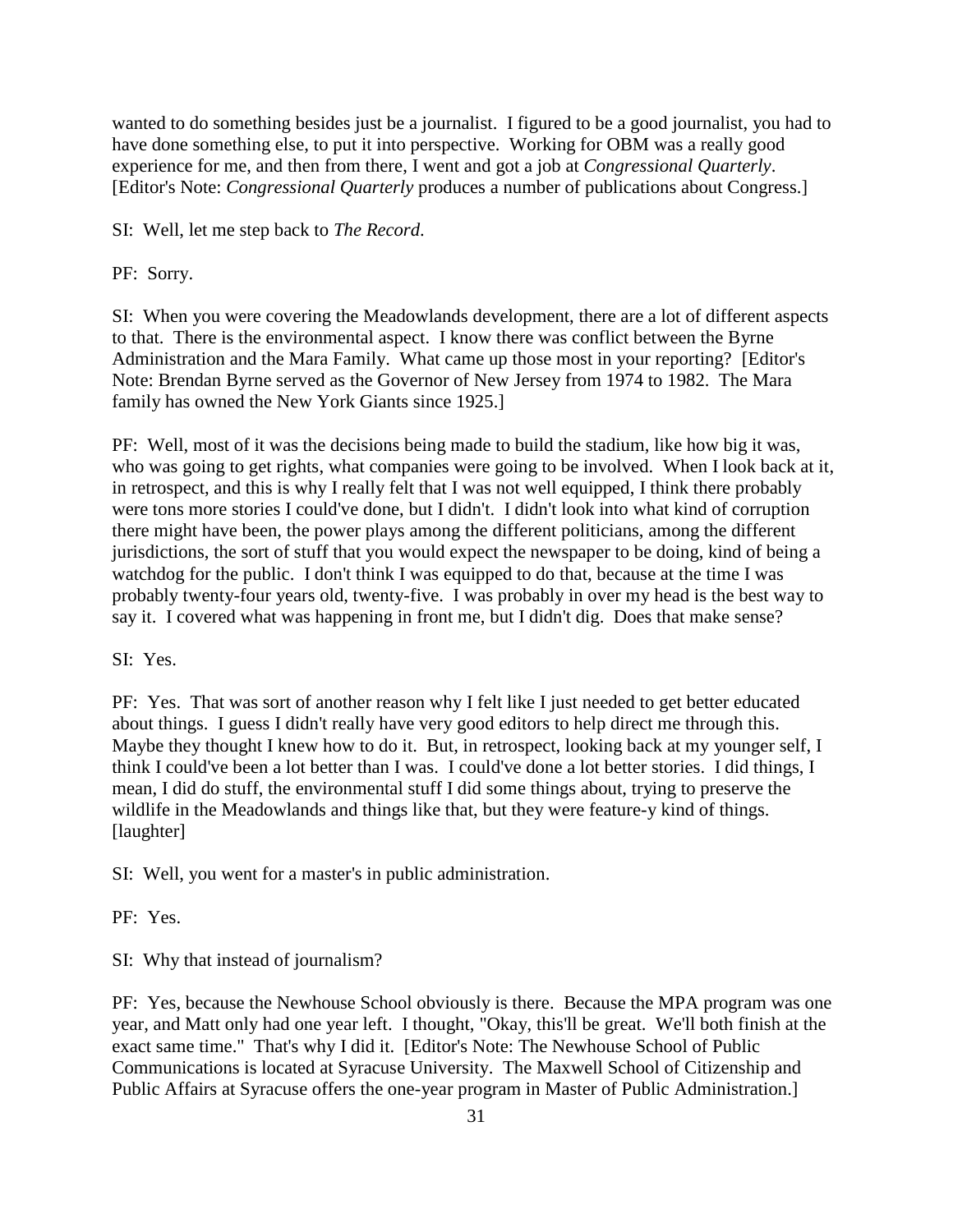## SI: Okay. [laughter]

PF: That's purely why I did it. I had already had a good journalism job. That's the kind of job that people were going to Newhouse for--was to get a job at *The Bergen Record*. I had already worked there for three years, so I thought it would be good to do something [else], and the Maxwell School has a really good reputation. I was in a track called state and local finance, government finance, so a lot of it was focused on the finances of the state and local governments, budgeting, taxes. It was right at the time when New York City was kind of going down the tubes.

### SI: Going bankrupt.

PF: Yes, it was a really big story. Syracuse University, they were very involved in helping the city and doing analysis of its finances. It just kind of worked into the things I was interested in, and as I say, it was one year. They gave me a free ride. I didn't have to pay. I was the dean's assistant. I was in charge of putting together--they had a publication that came out four times a year from the graduate school, and so I had to be the editor of that. That was my assistantship.

SI: Oh, wow.

PF: I had an office. I was given an office next to the dean, and it used to be Daniel Moynihan's old office, because he had been a professor there. So, I was like [Editor's Note: Ms. Fessler puts her feet up on the desk and her hands behind her head. Daniel Moynihan (1927-2003) served as a U.S. Senator from New York from 1977 to 2001. He began his career at the Maxwell School and rejoined the faculty there after he retired from the Senate.]

### SI: Yes. [laughter]

PF: Maxwell was great. Maxwell's an amazing school, and they had all these connections. The reason I ended up at OMB is because they had tons of connections down here in the federal government and they just funneled students from the MPA program. They just all went into government jobs down here, OMB, Congressional Budget Office, GAO [Government Accountability Office]. You just slid right in, basically.

SI: Are there any professors from Syracuse that stand out in your memory?

PF: I had one--the guy who was in charge of the state and local finance program, named Roy Ball, who was very good in that area. He's actually the one who helped me get jobs. There were also a lot of good internships at the time. Actually, the Port Authority had a very, very prominent one that I was a finalist for, and they brought me in. I don't know how many people they ultimately gave internships, but they brought twenty people in from graduate schools around the country to be an intern there. I think they maybe picked five out of the twenty. I don't know. I didn't get it. He helped me. There was a presidential internship that I was interviewed for. I didn't get that one either, but they were very helpful in getting people those jobs.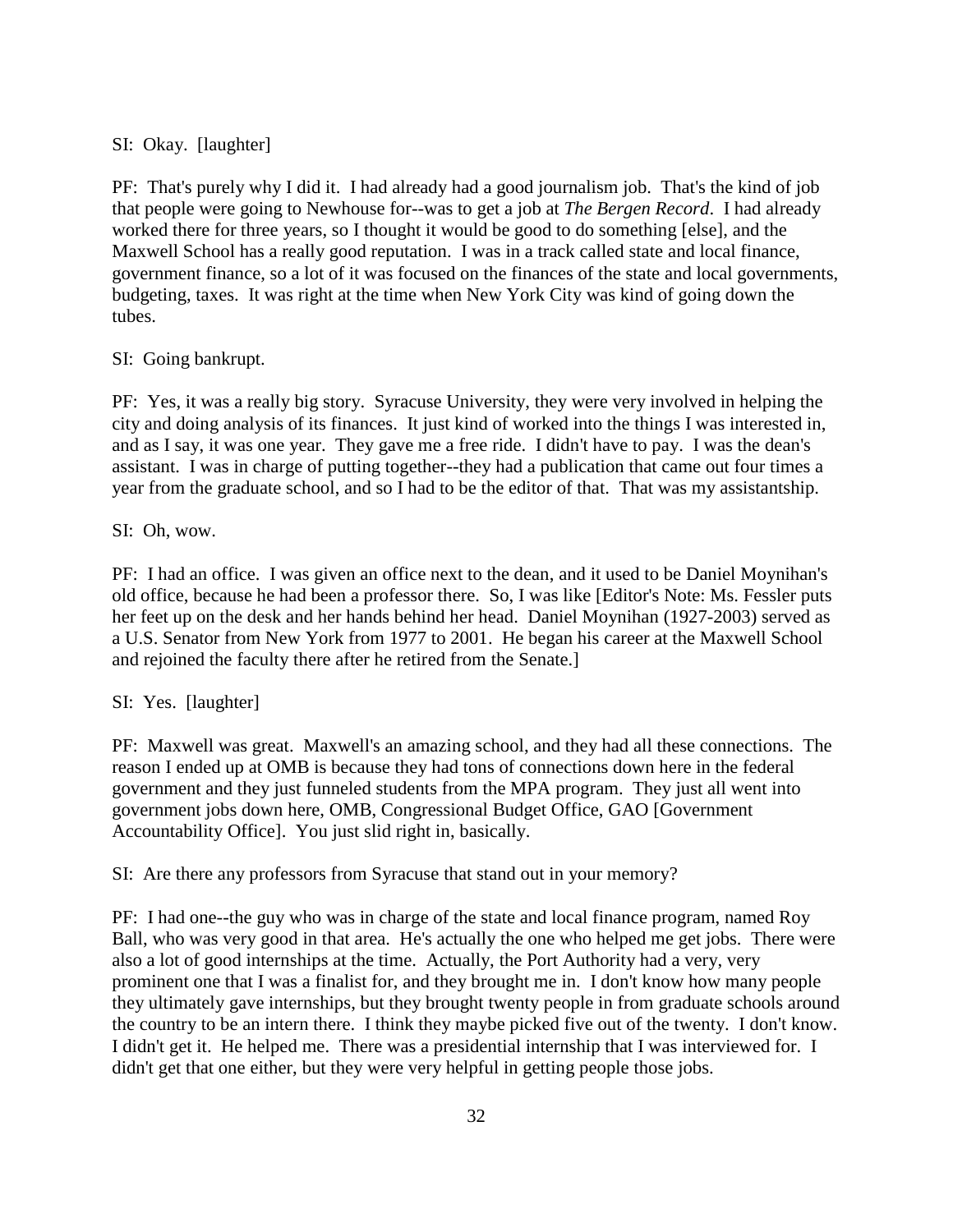### SI: What did you do more specifically in the OMB?

PF: So, I worked at--it was called the Budget Review Division and our job was--there were four little units and each unit had three or four people in it, so there were maybe sixteen people in the Budget Review Division. We were basically in charge of putting together the budget. So, it used to be that the budget--the OMB has all these different entities, like the Commerce group and the Defense group and the Health group, and they put together their budgets for the agencies in those areas. Then, we were the ones who brought it together into one budget. All the numbers had to add up, and we actually were in charge of printing the physical budget, because at the time they came out with this big budget appendix that was six hundred pages. We, in fact, had to oversee it and print it and make sure everything was correct.

My little unit was called the Appropriations Division, and our job was also to follow the appropriations bills from the time the president proposed them all the way through Congress, through the committees, through both chambers, conference, until they were signed into law and then came back to the president. We had to then write a report recommending whether the president should sign it or not. At the time, I was twenty-six. I was given a few appropriations bills, sort of the way at *The Bergen Record* we each had towns. So, I had a couple appropriations bills. I had to go up to the Hill and sit in on all the markups, when the subcommittee would mark up the appropriation bill, and I would write a report each time, saying, "Congress did this, Mr. President, with your budget request, and they added this amount. They took away this amount." Those reports would go to the head of OMB, and they would track them all along. At the very end, I pulled together a report--Jimmy Carter was president at the time--saying, "This is what's in this bill," and then OMB would recommend, "You should sign it or you should veto it" and why. I got to write that, and I thought for a twenty-six-year-old that was kind of cool. It was great. Supposedly, Carter read those. He was one of the few presidents who actually read those reports before he decided what to do.

I used to get to go over to--we were in the New Executive Office Building. My bosses were in the [Eisenhower] Old Executive Office Building, but I used to get to go into the West Wing. I was just delivering booklets, briefing booklets, and stuff. I loved it because I was always fascinated with the presidency, sort of going back to Kennedy being assassinated. I just read everything about the Kennedy assassination. I loved Washington. I loved politics. I loved government. I just was so intrigued by it, and so the fact that I was able to walk into the White House, I cannot tell you. Little, old Pam, who, I told you, had this really boring kind of suburban life, the fact that I could walk into the White House and deliver papers to the press secretary or the vice president's office, it was the best thing in the world for me.

I remember the first time I went, and it was a Saturday. It was way before security was so tight. I was twenty-six, so, of course, all the guards were like, "Hey, how are you?" A young woman, they were just [friendly]. [laughter] I remember one of the guys said, "Have you ever been in the Oval Office?" I'm like, "No." He goes, "Here let me show you. The president's not there." He took me in, he showed me the whole Oval Office and everything, and I was like, "Wow, this is amazing." That would have been 1979. I loved it. It was great, and I actually did contemplate for a while staying at OMB because I was offered a job to go work in the--it was a slightly different unit--it was called the Budget Analysis Division and they did all the economic analysis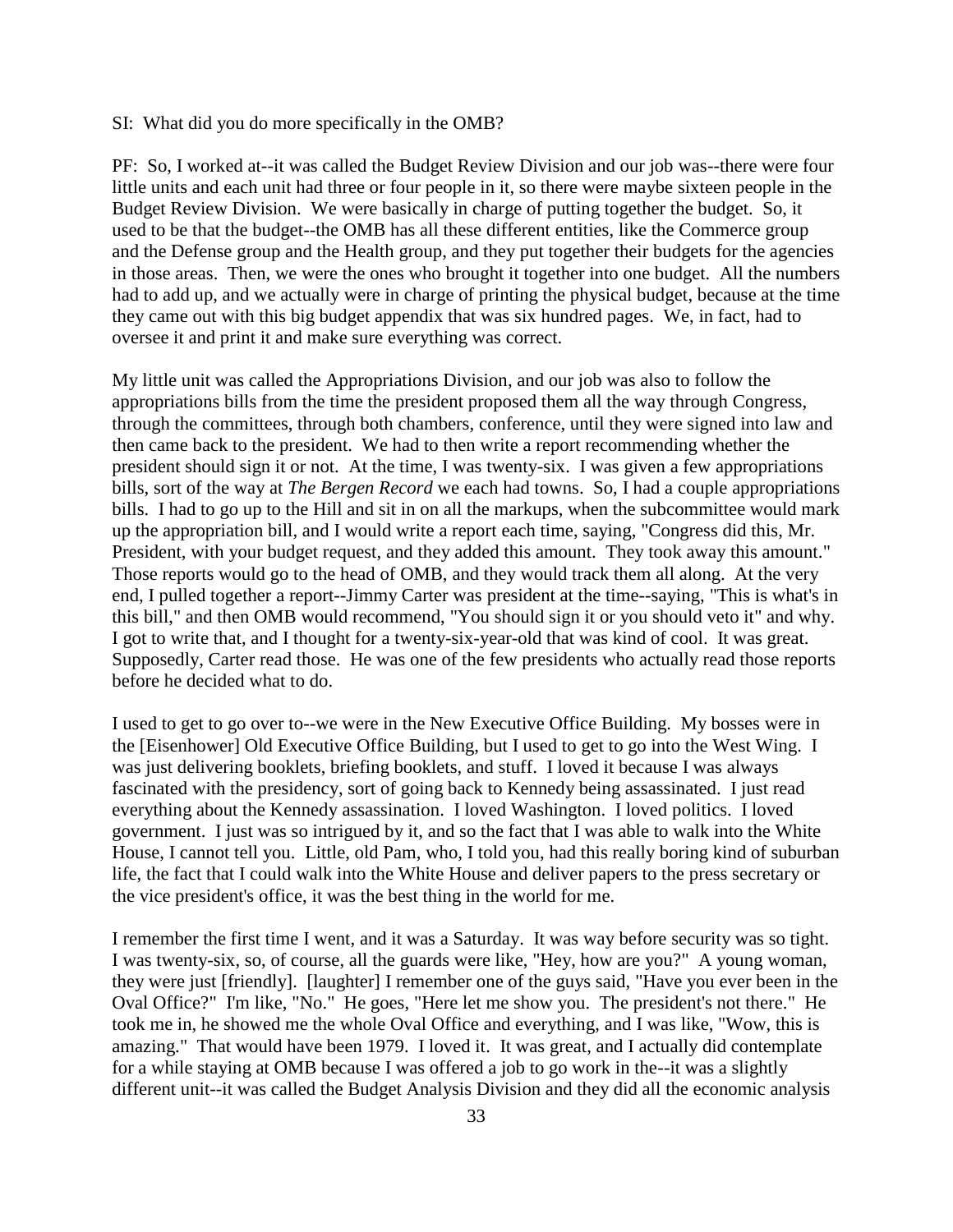for the budget. I was interested in state and local finances, government finances, so I was kind of intrigued by doing that, but then I also wanted to go back to journalism. I kind of missed it. Again, I had to decide once between going to Russia or being a college newspaper editor, so here was again a choice. Am I going to stay and do this, or am I going to go back to journalism? Ultimately, I decided, "I'm going to go back to journalism."

SI: I am curious, being able to see the federal bureaucracy at least from different perspectives, do you think they were also making efforts to hire more women and include more of a diversity of people?

PF: I am trying to think. I kind of didn't feel that way as much at the federal-government level. I'm trying to remember why, because still most of the jobs, the higher-level jobs, were all male, but one of the little divisions, there was a woman in charge. In my group of four, two of us were women. I felt that the federal government was a little bit more in the forefront of being diverse in a way that I didn't feel when I first started, say, working at *The Record*. There, in government, I didn't feel like I got the job because I was female or that that was much of a factor. It might have been, but it just didn't occur to me.

They were willing to give me any opportunity. As I say, I got this offer. To work at the Budget Analysis Division, it was actually a pretty big deal, because I wasn't an economist, but that was a really good job that they were offering me. I did get the feeling that they wanted to help me advance. I was very much encouraged at OMB. OMB is a great place. It sounds like it could be incredibly boring, but you're very close to the president. You're very close to the top of the government, and there's not that many people. You have a lot of authority and ability to make decisions at a pretty young age, so it was good. I have a lot of respect--that was the other good thing about it--it made me realize that a lot of the people who had these jobs were very committed, highly-skilled people who really cared about what they were doing. I think, for a lot of journalists, there was always this feeling that a lot of people in the government were just lazy or corrupt. People would say to me, "Oh, what kind of secrets did you learn?" as though there's something nefarious going on at all times. It wasn't like that. For the most part, these were really smart, decent, hardworking people. I mean, there were one or two people who were lazy or just did the very, very bare minimum, but you would get that anywhere. So, it helped me a lot covering government going forward.

The other thing I did, I had that opportunity to go to Capitol Hill and actually see the political process from behind the scenes, right from the start, so that actually helped me a lot when I went- -my next job was to go to *Congressional Quarterly*, which we covered Congress, and I basically did what I was doing at OMB but for a publication. I had to cover what these congressional committees were doing, and it helped quite a bit.

SI: Well, let me pause for one second.

#### [RECORDING PAUSED]

SI: Working at *Congressional Quarterly*, how did that opportunity come about?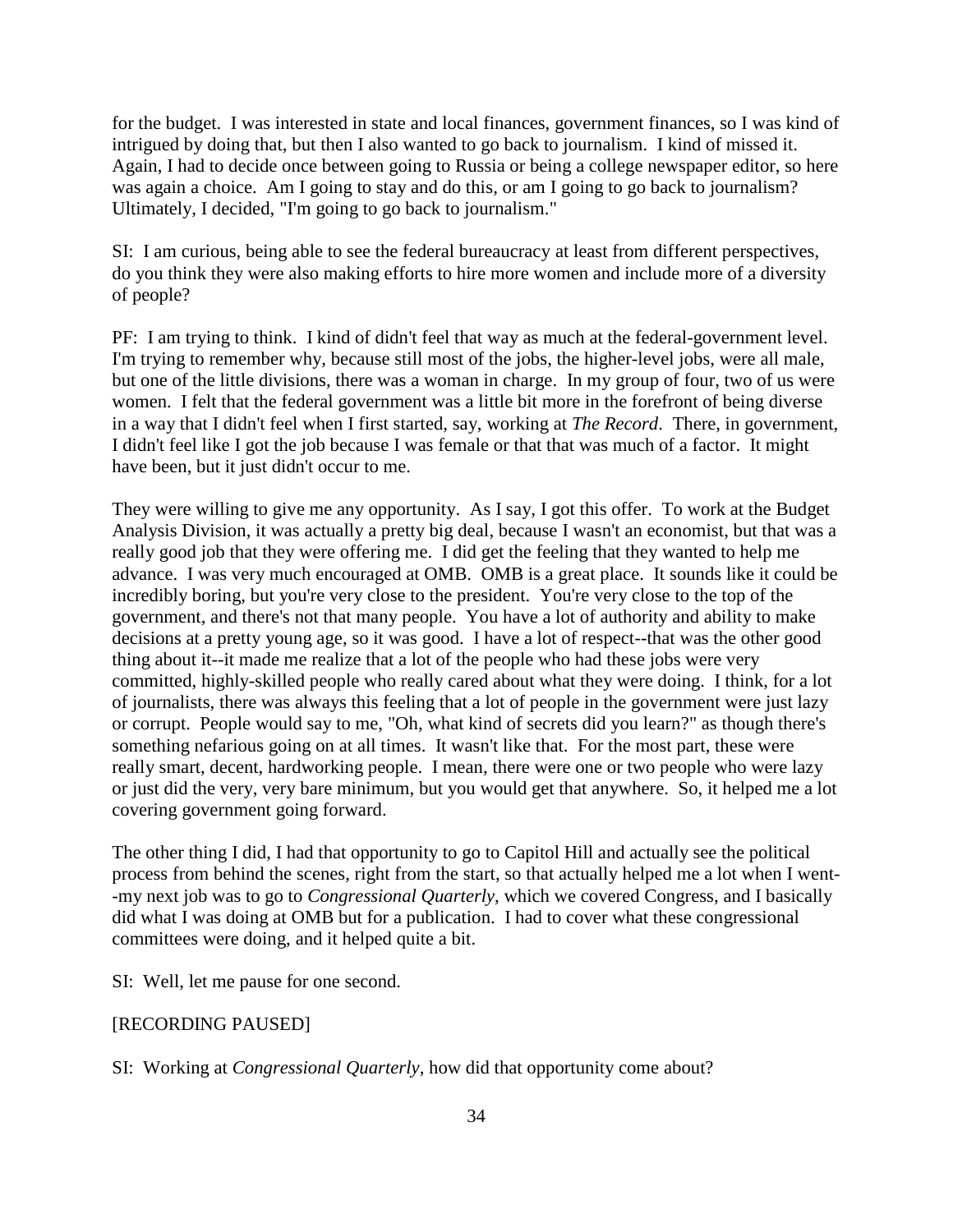PF: I actually had one friend who had worked at *The Record*, who had come down here and got a job at *Congressional Quarterly*. I knew him, and I knew that he liked it there. It had a very good reputation at the time. It also had a reputation as the place that hired young people, so a lot of people got their start at *Congressional Quarterly* in Washington in journalism.

I did apply to a couple of other places. I think I applied to *The Washington Post* and *The Washington Star*, which were the two papers at the time. I got an interview at one. In fact, one of the women editors at *The Bergen Record* that I told you about had moved to *The Washington Post*. I was able to go and get an interview with her, but they didn't have anything, or I just didn't get offered anything.

I went and got an interview at *Congressional Quarterly*. I sent in my resume, and I didn't hear from them. I called up, and they said, "Oh, well, come on in." I went in and had an interview with the managing editor. It just turned out that they had a newsletter that they were starting. It wasn't the regular magazine, but this newsletter that was supposed to be, it's almost like what *Politico* is now, which is like little scoops, little gossipy stuff. They were looking for somebody to work on it. It was called *Congressional Insight*--and it came out once a week. It was all written in an abbreviated language, almost like tweets. When I think about it, it's kind of funny, but that was the new thing, that people would pay money for these inside publications that would tell you the latest in what was going on behind the scenes. So, of course, they hired someone who had no clue what was going on behind the scenes. [laughter] Anyway, it was great. I got the job, and I worked on that for about nine months.

Then, the woman on the magazine who covered the budget, Gail [Gregg], she was pregnant at the time and she was going to stop working. They were going to hire somebody to fill this budget job. This woman, Gail, she was pregnant with Arthur [Gregg] Sulzberger III, the one who is now the [publisher] of *The New York Times*. She was married to the other Arthur Sulzberger, his father, obviously. They were going to move back up to New York, and she was going to have the baby, so she was leaving. When she left, this job opened up on the magazine. The woman who was already covering taxes got that job, but then that left open the tax reporting job, so I got the job to cover taxes in Congress. This was in 1980 when Ronald Reagan came in and was proposing these massive tax bills. Again, I had this great story right away walking in the door, so it was great. I didn't know anything about taxes, but I learned really fast and I was kind of off from there. It was great. When Arthur Sulzberger became publisher of *The New York Times*, just recently, I was like, "I owe it to him, his birth." [laughter] It was great.

I covered taxes until 1986. I covered it from '81 through '86. Taxes and budget were the big stories in Washington at the time. That's when David Stockman came in and was revamping the government. They were trying to cut down all these programs. They were trying to cut taxes. We had the tax reform effort of 1986, so we got to cover that. I got to be on television a lot. I was on C-SPAN. I was on CNN. It was great. But a lot of it was doing things that weren't all that different from what I was doing at OMB, which was going up and hanging out and finding out what was going on and what Congress was doing. [Editor's Note: David Stockman served as a representative from Michigan from 1977 to 1981 and as director of the Office of Management and Budget from 1981 to 1985, during the presidency of Ronald Reagan.]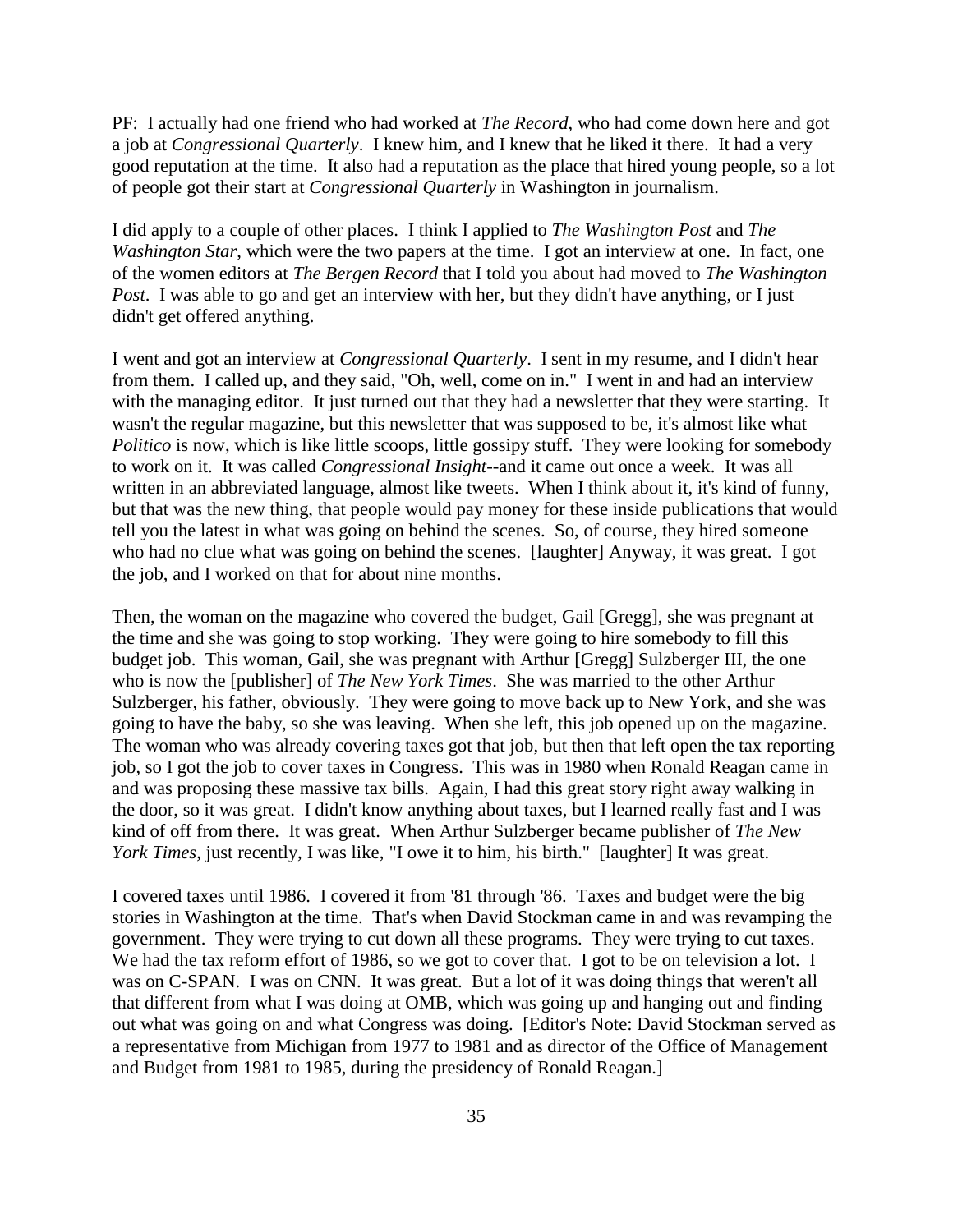SI: This question may stretch back to the OMB period, but I imagine a lot of your job was spent building relationships with people who were permanent staff on these committees.

PF: Yes, and the best lesson I got when I first started at *Congressional Quarterly*--and it might have been when I was still on the newsletter--one of the other reporters said, "What you should do is go spend a lot of time with the minority staff because nobody else is paying attention to them, and if you go and you develop relationships with them, they're going to be happy to talk to you. They know a lot of what's going on, and that's a good way to just get started." The majority staff, they're talking to everybody and they don't have as much time to devote to you--not that you should ignore them--but the minority staff [do]. Well, I did that, and then the next year, the Republicans took control and so I knew all the majority people then. I had been the only reporter who was spending time talking to them, so it was great. It was another good piece of advice that somebody gave me that proved incredibly valuable. In fact, one of the people, the senate finance committee director, was Bob Lighthizer, [who] is now Trump's trade representative.

That's one of the great things about covering the Hill is that it's very much like a small city. Everybody gets to know each other quite well, especially among the staff and the reporters. Sometimes the politicians change, but the staff and the reporters all get to know each other. Then, a lot of those people, when somebody becomes president, they go off and they become their chief of staff. I ended up having that base that's helped me all along in Washington because a lot of those same people are still here, but they are much more powerful. They've got ten much more powerful jobs, people like John Podesta, who was Clinton's chief of staff, or Leon Panetta. I covered a lot of the budget stuff, and he was chairman of the House Budget Committee. He would just spend hours talking. He was so happy to talk. Then, he became head of the Defense Department and then he was, I think, he was CIA.

SI: CIA, yes.

PF: Then, he was also chief of staff [for President Bill Clinton]. So, it was great. It was really a good foundation. I was covering Congress at a time where it was much more congenial and there was a lot of bipartisan efforts to get things accomplished. People like Bob Dole, a Republican, and Ted Kennedy, a liberal Democrat, they wanted to see certain pieces of legislation passed, and they would work with each other to get it passed. So, there was a lot of negotiations going on and compromises, but they accomplished things. A lot of things were happening. It wasn't just this antagonism that we see now. It was great. I thought it was a really great time to cover Congress, just a lot of great stories going on, renewing the Civil Rights Act. They had to save Social Security. The Social Security fund was going bankrupt. There was a big effort to do that. I covered that. As I say, [I covered] all the tax bills.

SI: Yes. Was that the one where President Reagan and Tip O'Neill, the Speaker of the House, really got together?

PF: Right, right.

SI: Yes.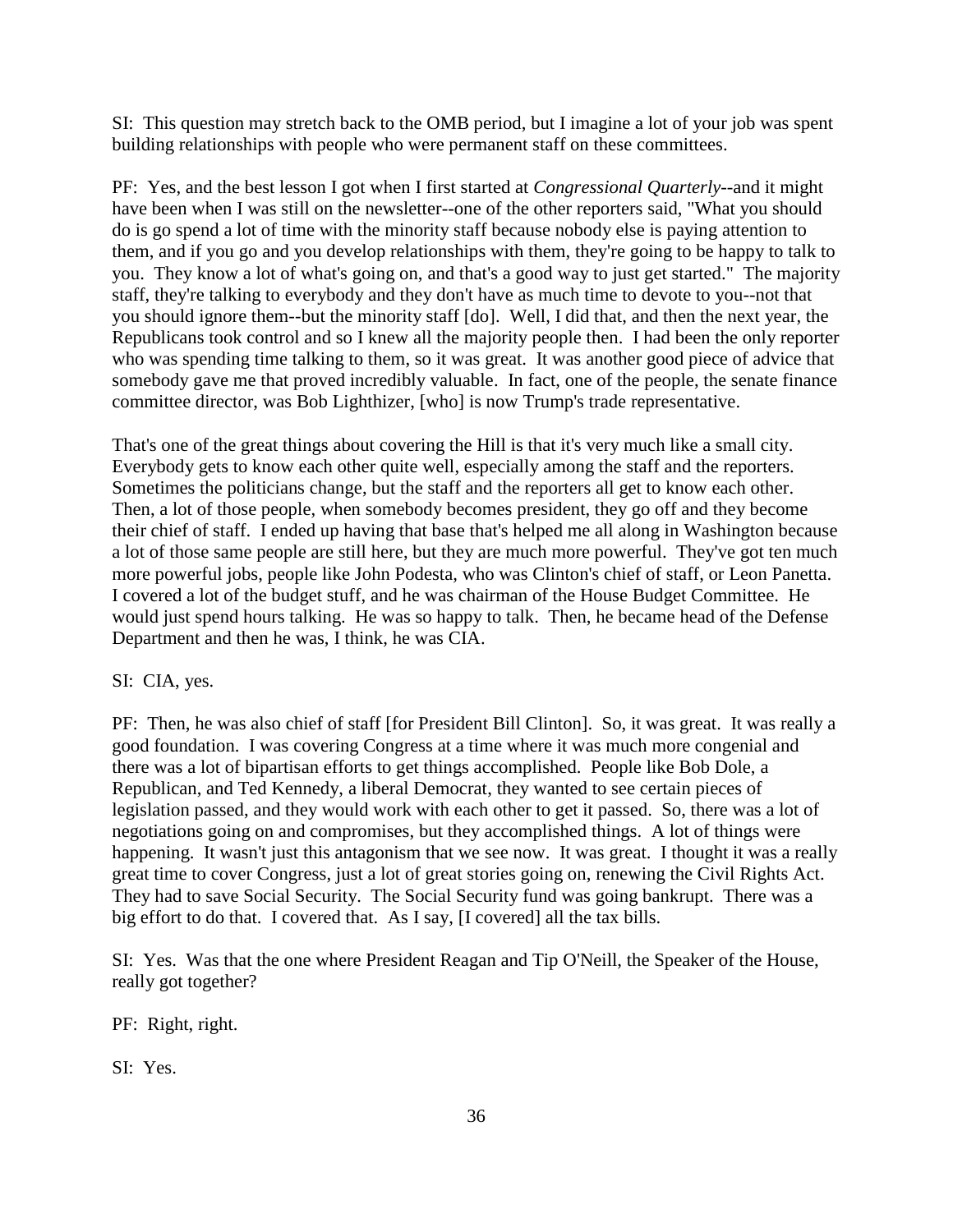PF: They worked overnight on Social Security; they all went and met in Blair House. [Alan] Greenspan was the head of this. They put together this bipartisan Social Security Commission. They really were about ready to run out of money. It wasn't like, "Oh, we're going to run out of money if this doesn't happen in ten years." They were right on the edge of running out of money. Then, as I say, the tax bills were big deals. The tax reform effort was another one where Ronald Reagan worked really closely with Tip O'Neill, and they actually did try and make the tax code a little easier and simpler. I mean, they also cut taxes. There was just great politics going on.

I also learned, again, that actually being there and just talking to people, hanging out in the hallways and grabbing people, was the best way to learn what was going on. You can't really be a reporter sitting at your desk and reading things online or just talking to people on the phone. You actually have to be there to really get a sense of what's going on.

SI: Obviously, relationships are very important. Do relationships ever sour for some reason?

PF: That's a good question. I have not had that, but I'm sure people do. I mean, people just kind of pass on. Obviously, I'm not covering that stuff anymore, so I've kind of lost contact with a lot of people. I have not. I honestly can't think of a relationship that's soured, yes.

SI: You said you covered taxes up to 1986.

PF: Yes.

SI: What was your next beat?

PF: Then, we had our first son David, who you met, in 1983 and then our second son in '86. I took a little time off, just six months, but then I went back to work at *Congressional Quarterly* part time as an editor. I did that for about three or four years. I edited a bunch of different topics. Then, I went back and I covered defense and foreign policy for about three years, but I was not the main defense reporter or the main foreign policy reporter. I was sort of like a third person that could cover other stories, like if there was more that needed to be covered that they couldn't handle. I'm trying to think of what else I did. I feel like I should've done more than that. [laughter]

SI: Was that during the Gulf War?

PF: Yes, so, I covered the Pentagon budget. I covered the congressional debate about going to war, because they actually did debate that, and people kind of being torn. I think I only worked four days a week. So, after I had Peter, I was able to manage part-time gigs at *Congressional Quarterly*, I think, until I left, by part time, I mean three or four days. I think when I was editing, I was only doing it three days. Then, I went back to reporting; I was doing it four days. But because it was a weekly, they just had more flexibility. They actually were very nice and accommodating, which was great.

Then, I just got tired of covering Congress and wanted to look for something else. That's when I applied--I had some friends who worked at National Public Radio--and that's when I applied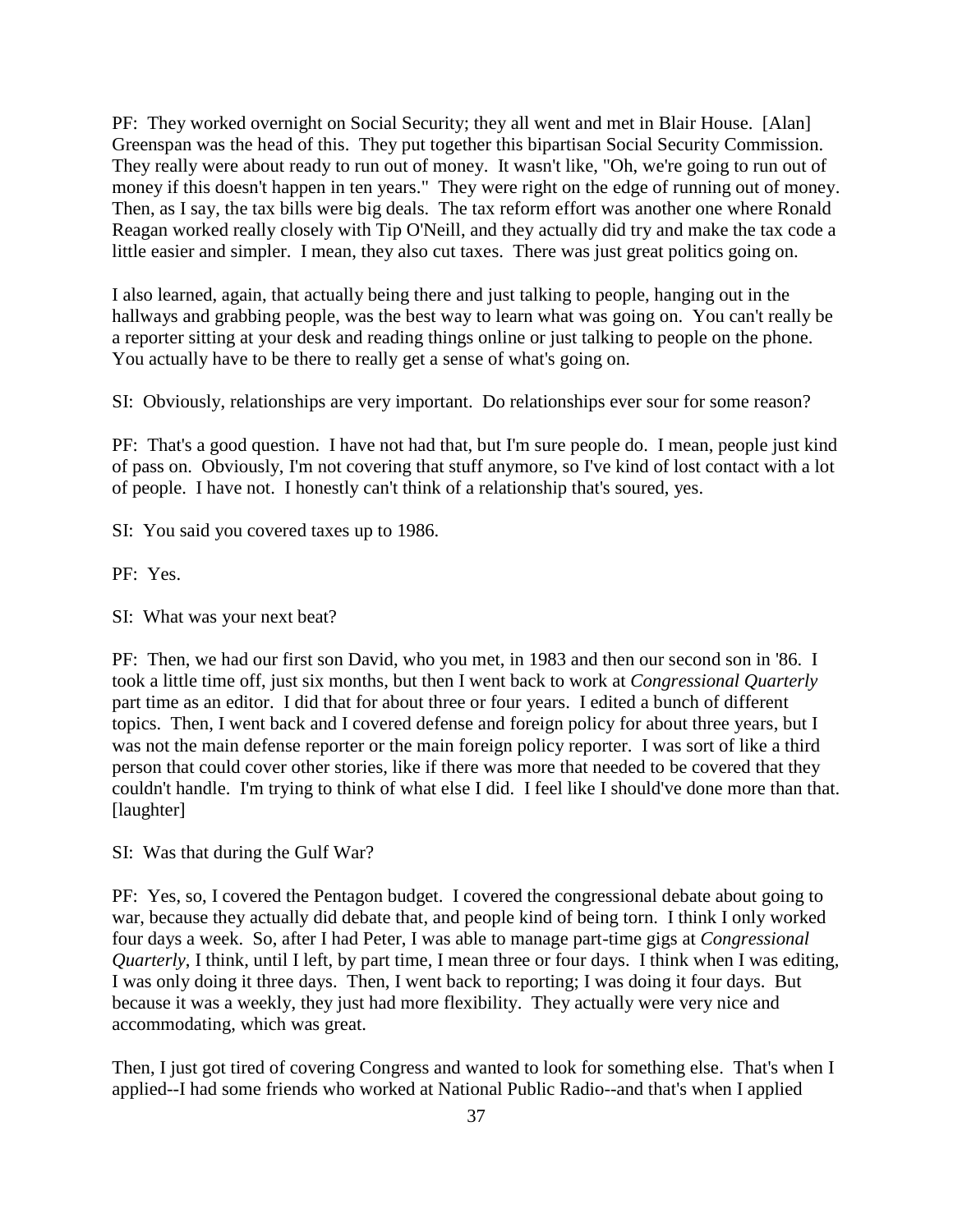there, so I went there in '93. I got a job there as an editor to start, and I was on the National Desk. I was in charge of the Midwest. Even though I was based in Washington, we had divided the country into four, and I was the Midwest Editor. I worked with all of the member stations in the Midwest. There are reporters who sometimes filed for us, and NPR itself, the network, had about five full-time reporters who were in different places in the Midwest.

SI: Are there any other memories of *Congressional Quarterly* before we move on to NPR? Just a general question, as women are becoming more of a force in these new fields that were relatively new when you were entering in the 1970s ...

PF: Yes.

SI: … Questions of things, such as leave time, how you would be viewed if you decided to have a family? Were those discussed often among your colleagues, or did you see it as something that may adversely affect you or your career?

PF: Honestly, I didn't so. I think it's because of where I worked.

SI: Okay.

PF: I think CQ, *Congressional Quarterly,* was very accommodating, and it was a very familyfriendly organization. There were a lot of female reporters and a lot of us were having--not only the women but the men, too--were having children at that time, so there were a lot of people with young children. They were actually very flexible in giving at least the women time off, not the men, unfortunately. I honestly never felt that it was a disadvantage to me. Now, it may have inhibited me from going someplace like *The Post* or *The Times*. I might have just internalized and thought, "Oh, well, they're never going to want somebody who would only want to work part time." By the time I went to NPR, my kids were ten and seven, so they were a little bit older--so I was ready to say, "Okay, I will work full time." But I think, I bet, internally, it was one of these things I thought, "Oh, well, I could just never really deal with the high pressure of someplace like *The New York Times* or *The Post*." I never even really tried for either of those.

I look back now, some of my colleagues and some of my good friends--when they were my age but later, like ten years later--a number of them became foreign correspondents, and in their early years, they did all this exciting [stuff]. I mean, they covered the Gulf War. They covered Rwanda. They had all these sorts of foreign experiences that I just never even tried for, and I think it's because I had little kids. I just wasn't willing to take that risk, whereas sometimes there are--we even have women today who work for NPR who go to some of these warzones. They have little kids that are back home. I just never even thought of doing that.

SI: You said *Congressional Quarterly* was very family friendly. I have interviewed women who, in their profession, they said, "If I took a maternity leave, that was it for my career."

PF: For the most part, I don't think journalism is quite the same.

SI: Okay.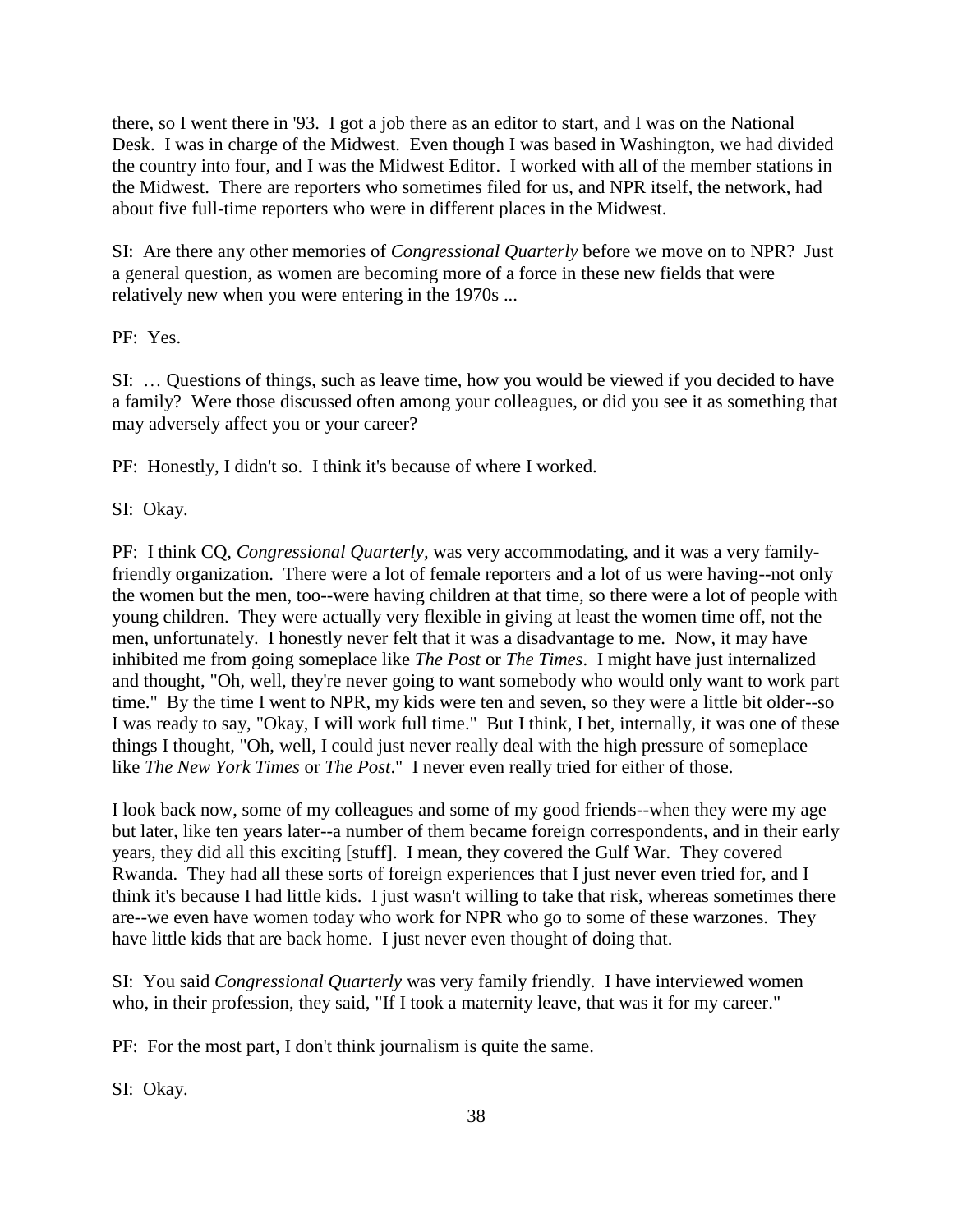PF: Yes, and it might have been the places where I specifically worked, but *Congressional Quarterly*, as I say, was very family oriented. In fact, when I went there, the woman who covered the Supreme Court, Elder Witt, worked part time. That was in 1980. A lot of companies didn't do that, didn't allow journalists to do that, but they were already starting to. Again, I think it was partly because it was a weekly magazine, and we didn't have [the daily deadlines]. Now, people, even if you work for a weekly, you're posting online twenty-four hours [a day]. You're always posting stories online, but there was nothing, never anything like that. I wrote one magazine story a week, and I had all week to write it. So, if I missed Monday and my deadline was Friday, it wasn't like the end of the world. I could usually catch up. I think that was another reason it was such a good place for that, because it didn't have a daily deadline.

SI: You left in 1993. I know in the early 1990s there were a number of sexual harassment stories related to the Pentagon and Congress. I am trying to remember when the Bob Packwood story was, if that was just before or after.

PF: I think that was before or around the same time. It was around '92 or '93. I remember it, because I covered Bob Packwood because he was the head of the Finance Committee at the time, when I was covering a lot of stuff. I actually never--I interviewed him all the time, but I never had any [issue]. I mean, I was kind of clueless, I guess. All this stuff just kind of went right over my head. I never had an issue. I remember thinking, when that came out like, "Oh, huh." So, it was around that same time. It must have been the early '90s. [Editor's Note: Robert Packwood resigned from the U.S. Senate in 1995 amid accusations of sexual misconduct against women.]

SI: Okay.

PF: Do you remember if it all came out after that, like '93?

SI: I was in elementary school, so I kind of remember from the news.

PF: Right.

SI: I want to say it was either '93 or '94.

PF: Yes. So, it was probably right after I had left.

SI: It was very early in the Clinton Administration.

PF: Right.

SI: Did you ever write any stories about that kind of sexual harassment?

PF: Not at all, not at all.

SI: Yes.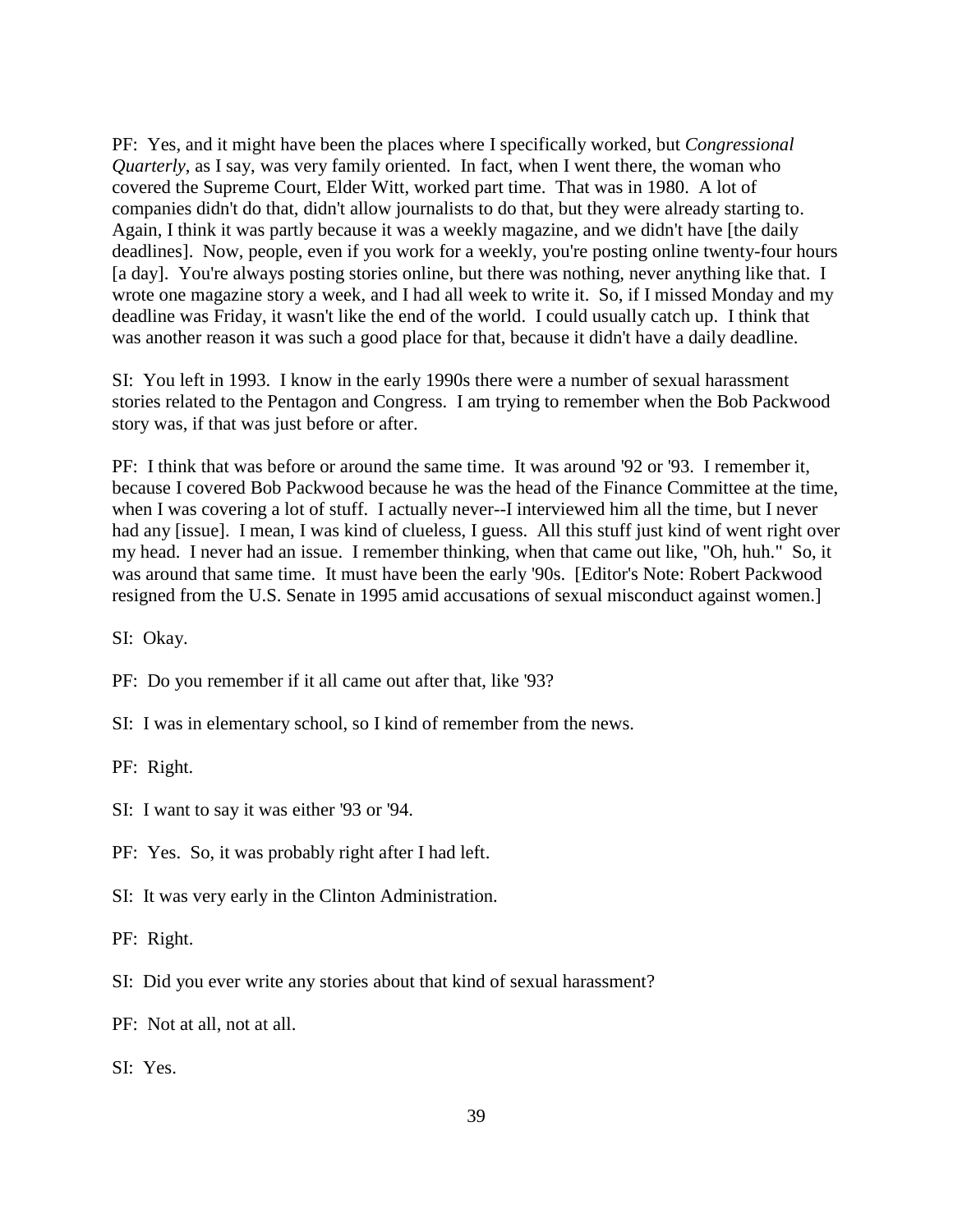PF: In fact, when the whole #MeToo movement started, I and a couple of my friends, we are probably an exception, just never really had any instances of any kind of sexual harassment that I recall, which we seem to be in the minority. I know Strom Thurmond was always making these comments to women, "Oh, aren't you such a pretty lady," stuff like that, but at the time you just kind of [thought], "Oh, that's just who he is" and you just ignored him. [Editor's Note: Strom Thurmond served as the Governor of South Carolina from 1947 to 1951 and as U.S. Senator from 1956 to 2003.]

SI: I was wondering if it was a kind of open secret that only just broke at the time.

PF: There were sometimes rumors about people. Now, my friend, I told you, one of my best friends, we started at the *Caellian* together. She's still a very close friend of mine. She became a reporter on Capitol Hill, worked for the *San Diego Union* and she was there a little bit before I was. She had a number of occasions where she went to interview some congressman and then he started making suggestions, which was all around that time. But I don't even remember her telling me at the time. This is only some stuff we talked about recently. I don't remember my colleagues ever raising it as an issue.

SI: What was the work culture like? Was there any kind of difference that you noticed between *Congressional Quarterly* and NPR?

PF: Yes, they're two entirely different places. *Congressional Quarterly* was very focused. Everybody had their own beat, so it was very collegial in that everybody knew, "You're in charge of the Pentagon. You cover taxes. You cover the budget. You cover housing." We were very focused on who our audience was, which was lobbyists and members of Congress, for the most part, or researchers. It was fairly, again, focused, and it was all written.

NPR is international. I always liken it to a Middle Eastern street market. You had one show, *All Things Considered*. You had *Morning Edition*. You had the Washington Desk. You had the National Desk. You had the Foreign Desk. You had the Science Desk. You had the Arts Desk, everybody kind of doing their own thing. They would try and come together and figure out who was going to do what and what was going to be on what show. You basically could cover the world. There was no limit. The only limit that you had was in your creativity and ambition. If you had an idea for a story and nobody else was doing it, you could go do it. It's just an entirely different world.

Plus, obviously, it was all related to sound. You're not just news but sound, so a lot of people were more artistic. You had the journalists, but you also had the artists and the technical people, the engineers who were so integral in the technology and the sound. You had the pressures of having to fill these shows. You had a two-hour show in the morning. At the time, it was only an hour in the evening. You had to fill this time every single day, no matter what. You also had this audience of millions of people--it wasn't as big, obviously, as it is now--all around the country who were really sort of passionately interested in what you were doing, just everyday people. It was an entirely different audience.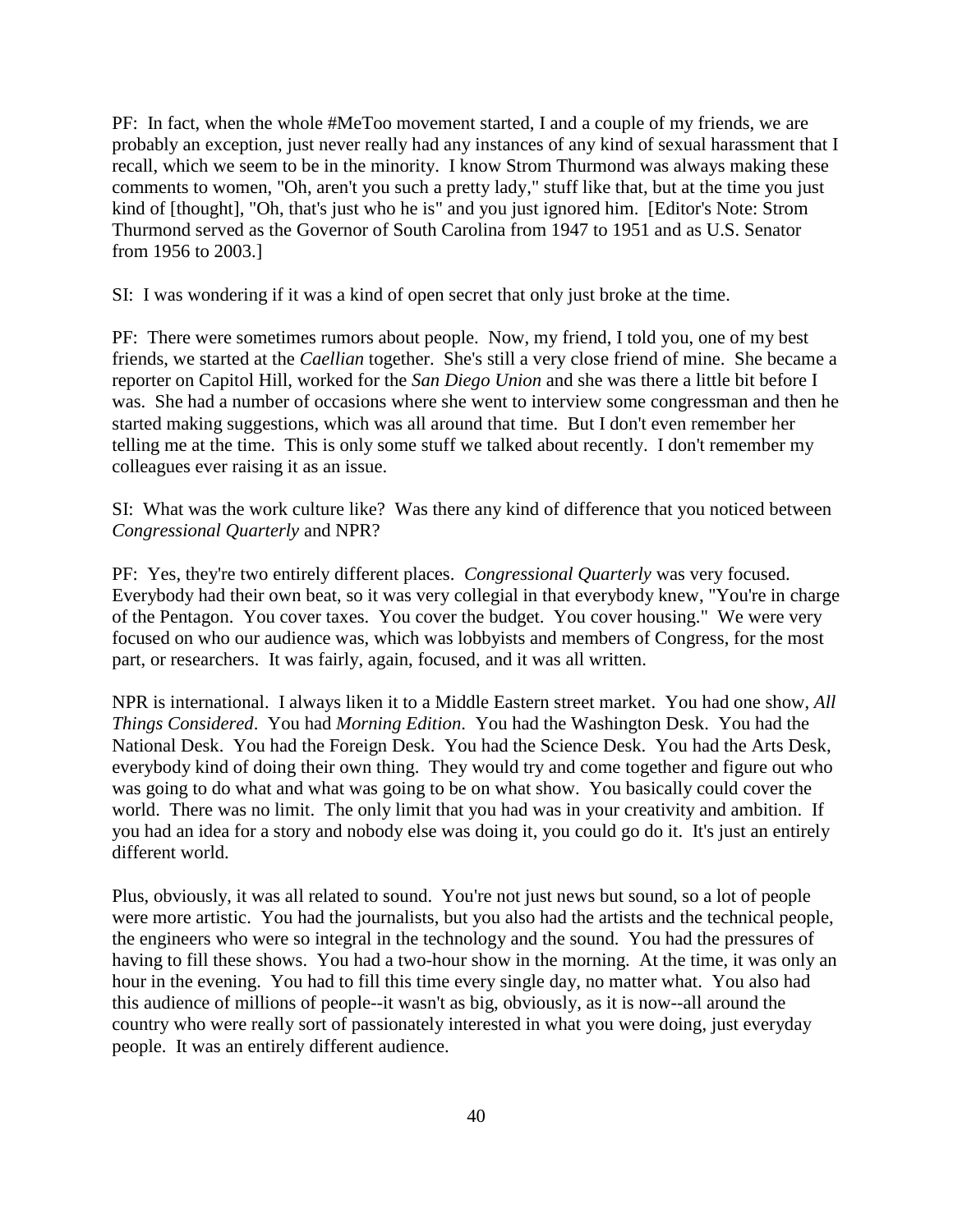It was great or is great, but it was quite a change from *Congressional Quarterly*. I remember one of my first observations, when I went to--every morning, they had a meeting, a story meeting, with the heads of each of the shows and the news desks and the managing editor, "What are we going to cover today? Who's going to do what?" I remember when I first went there and I looked, I thought, "Everybody looks so tired." [laughter] I don't know why that just struck me that people just looked tired already and stressed. I just think it was a higher level of anxiety in the newsroom. That was way before today, when it's even crazier.

It was just a whole different level, but it's great because there are also so many different types of people. It is much more diverse in the type of people. You have some people who are interested in politics, but you had a lot of people who only are interested in arts or who are interested in science. It was just so much broader than *Congressional Quarterly*, where most of those people were interested in government and public policy. You had that at NPR, but you also had this much broader range of people. For me, it was a very diverse staff. I told you that I grew up in this town where there were no African Americans. It wasn't even until I went to college that I interacted with African American people. NPR was just much more diverse. A lot of my colleagues were African American or Hispanic. Some of the editors were. [It was] certainly not as diverse as it probably should have been or even should be today, but from all my other experiences, it was a much more diverse workforce, which was wonderful.

SI: Starting out as the Midwest Editor, you are coordinating what the five reporters are doing and working with the local affiliates and what they are sending in.

PF: Right.

SI: How does that work? Are you directing them? Are they sending you stuff and you are trying to plug it in?

PF: It's very, very interactive. That's why we have that meeting every day. Also, I would talk to the reporters, say, "Oh, what's going on in your area?" Three of them were in Chicago. One was in Detroit. One was in Kansas City, and one was in St. Louis. Then, I had all these member stations all throughout the Midwest. The member station reporters, they would pitch me ideas. They would say, "We're working on this story in Des Moines about blah, blah, blah." If I thought it had any national interest--I would always say, "Why should somebody in New Jersey care about this story?" I would make them explain to me, "Why would somebody listening in New Jersey care about this thing that was going on in Iowa?" Sometimes, they could explain why they should care, and to me, that was a sign of, "Well, okay, this has the potential to be a national story or of national interest." If I thought it was good and the reporter was a good reporter, I would work with them on this story. Usually, those tended to be features, the ones from the member stations.

Now, my staff, the ones who worked directly for NPR, if there was a breaking news story in Chicago or Detroit, [they would cover the story]. Don Gonyea was in Detroit at the time and he covered the car industry, so there were a lot of big car stories at the time. Chicago, obviously, has a lot of news. It would just be obvious what the story is, "This is happening here." I seem to just sort of walk into these stories, but one of the first things that happened after I'd only been the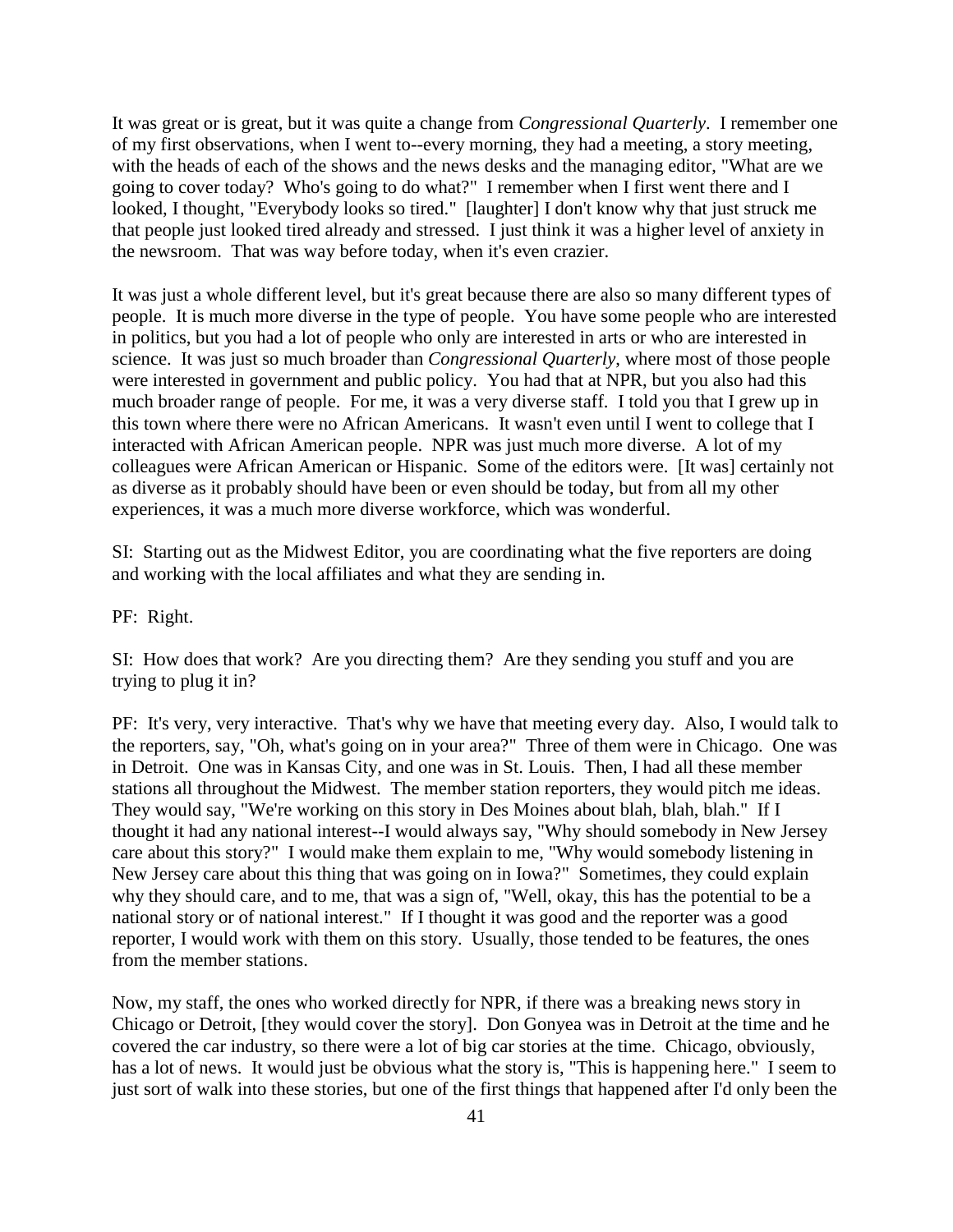Midwest Editor for a month, a few weeks, [was] the Mississippi Flood of 1993. The Mississippi started rising slowly and slowly, and all of a sudden, the whole Midwest was flooded. That was the story that we covered non-stop for about two or three months. All these towns got destroyed. You probably don't remember because you were too young. [Editor's Note: Journalist Don Gonyea began working for NPR in 1986. Since 2010, he has worked as the National Political Correspondent.]

SI: No, I remember. I was going to ask you about that, yes.

PF: I had to deploy my reporters, say, "Okay, you should go here. You should go there." We would constantly be on the phone, saying, "Okay, what have you got? What's going on here?" It was very much a back-and-forth thing. I also worked with the member stations there too because obviously, we had member stations all the way up and down the river. The shows were really interested in covering the flood.

That's the other thing. You bring in a story, but then you have to almost sell it to the shows sometimes, because they decide what they want. Not only did you get the stories, [but you also negotiated]. That's why I talked about this sort of Middle Eastern market, open-air market. There was a lot of negotiation back and forth, "Oh, I've got this great piece from Iowa about blah, blah, blah." The *All Things Considered* producer would say, "Well, I have no space on tonight's show because I have all these other stories." I was like, "Well, you really should put this on." They're like, "Well, how important is it? Can it go tomorrow?" Then, you're just constantly negotiating. I'd say, "Well, it should be about four-and-a-half minutes long." They'd say, "Well, how about three minutes?" Then, you [say to the reporter], "If you don't do three minutes, I can't get it on." There was a lot of that kind of stuff, that was part of the job. It was pretty much a real back-and-forth thing. I was constantly paying attention, reading the newspapers from the Midwest, trying to get a sense myself of what was going on. It was just the time where the web was starting to emerge, so we're starting to get a little bit of some material online but not very much. We actually had newspaper clippers who would clip articles from newspapers that seemed relevant.

I did that for about a year, but, obviously, a lot of it was the Midwest floods. We covered tons of other stories, too. Then, for the '94 elections, because I was so interested, because I had come from *Congressional Quarterly*, the woman who was running the coverage for NPR asked me to be help with that, so I helped with that. Then, when the '94 elections were over, NPR was starting to do this thing for the '95-'96 elections, where we were going to try and get a lot more of the local stations involved in our coverage. We got some big grant to bring them in, so we'd get real grassroots, ground-up political coverage. I became the Political Editor for NPR. I was in charge of all the network coverage for the '96 elections, but that started in '95. That was great, too. I had this huge budget and a staff of people. I was in charge of all our election coverage for that cycle, what we did from the debates, the conventions and election night and all that stuff.

SI: Wow.

PF: That was good.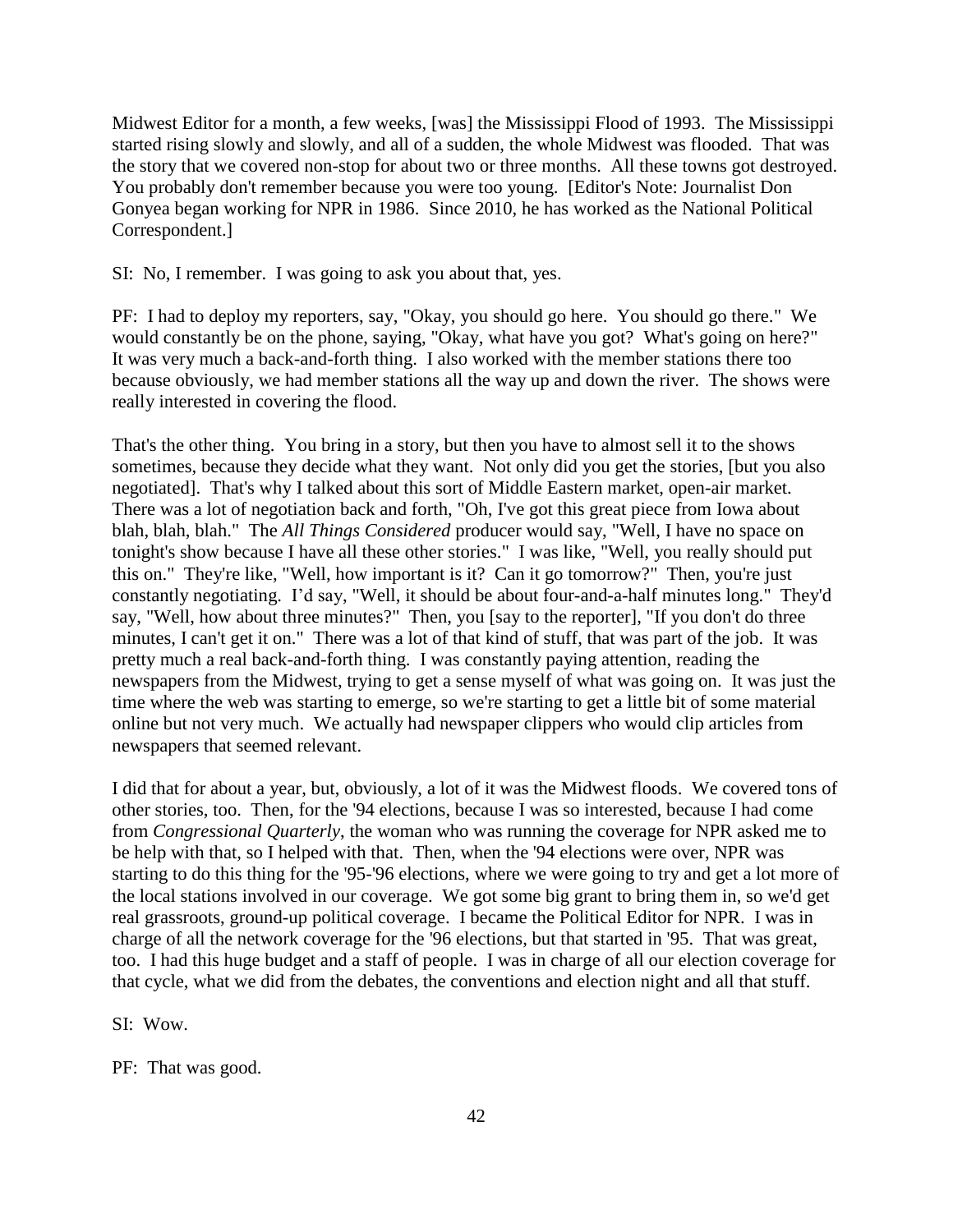SI: Are there any memories stand out from that experience? Because NPR goes more in depth into some of these aspects, how do you decide what is the aspect to drill down on?

PF: I would try and always think about, "What's new? What's different?" This is not the case as much today for NPR, but, at the time, we perceived ourselves as being everybody's secondary news source, that people got their main news from the network news at night, the *CBS Evening News*, that type of thing, or the major newspapers. That's where they got their breaking primary news and that what they got from NPR was something slightly different. They got more the personal stories. They got the analysis. They got a second-day, more in-depth look at things. I think that that's what kind of drove our coverage at the time. What is the story that I can tell or that we can tell as a network that is something people wouldn't see somewhere else? Just about how the campaigns are being conducted, what people are saying. We held some forums, sort of the precursor of town hall meetings--what are voters saying?--which wasn't really done that much at that time. [We covered that] more so than what the candidates [were saying]. Now, we did have reporters going with the candidates, but they would do a little bit more of a feature-y story.

We weren't doing anything online. It wasn't like you had to tweet out. If Clinton or somebody said something really newsworthy, people didn't hear it until *All Things Considered* came on in the afternoon or *Morning Edition* came the next morning. It was just a little less breaking-news driven.

One of the things I think about when I go back is the technology. When I think about what we did with that technology. Right now, you have this digital recorder. My reporters on those elections and for that flood, they're going out with this big cassette player and a microphone that's got a cassette tape going. When they need to file from the road, they have to have an attachment that connects to the phone. They had alligator clips; they had to connect it to a phone line and they had to try and feed some of the tape over the phone from these cassettes. That's if they weren't near any of the studios. We would be recording it in a studio on this side. Let's say they went and interviewed all these flood victims. They'd have to go through that tape, figure out where were the things that they wanted to use out of it. They might have two hours' worth of tape, and they know they only want to use twenty seconds. They have to go find it, feed that over the phone. We would record it on a big reel-to-reel tape on our end. Some producer would have to go through that. We would slice it with razor blades, tape it. When the reporter would file their part, we would have to mix the two together, what the reporter said and then the quotes from the people they talked to. Then, there would be sound underneath it, which would be a third track. All this would have to be combined in the studio, and it was all done manually. It would have to be done on deadline. It was incredibly labor intensive.

I think of these reporters, especially our reporter who covered the campaigns, she'd be in some godforsaken place at midnight or two in the morning, looking for a phone or a phone booth where she could hook up these alligator clips and try and feed the tape to somebody in Washington. It was incredibly time consuming, when you think of what we do now. We record things digitally. You take that; you download the tape. You can pretty easily find it. You can isolate cuts right there on your computer. You can send that to the producer. The producer mixes it on the computer, and it's done. They press a button, "Send," and it goes right into the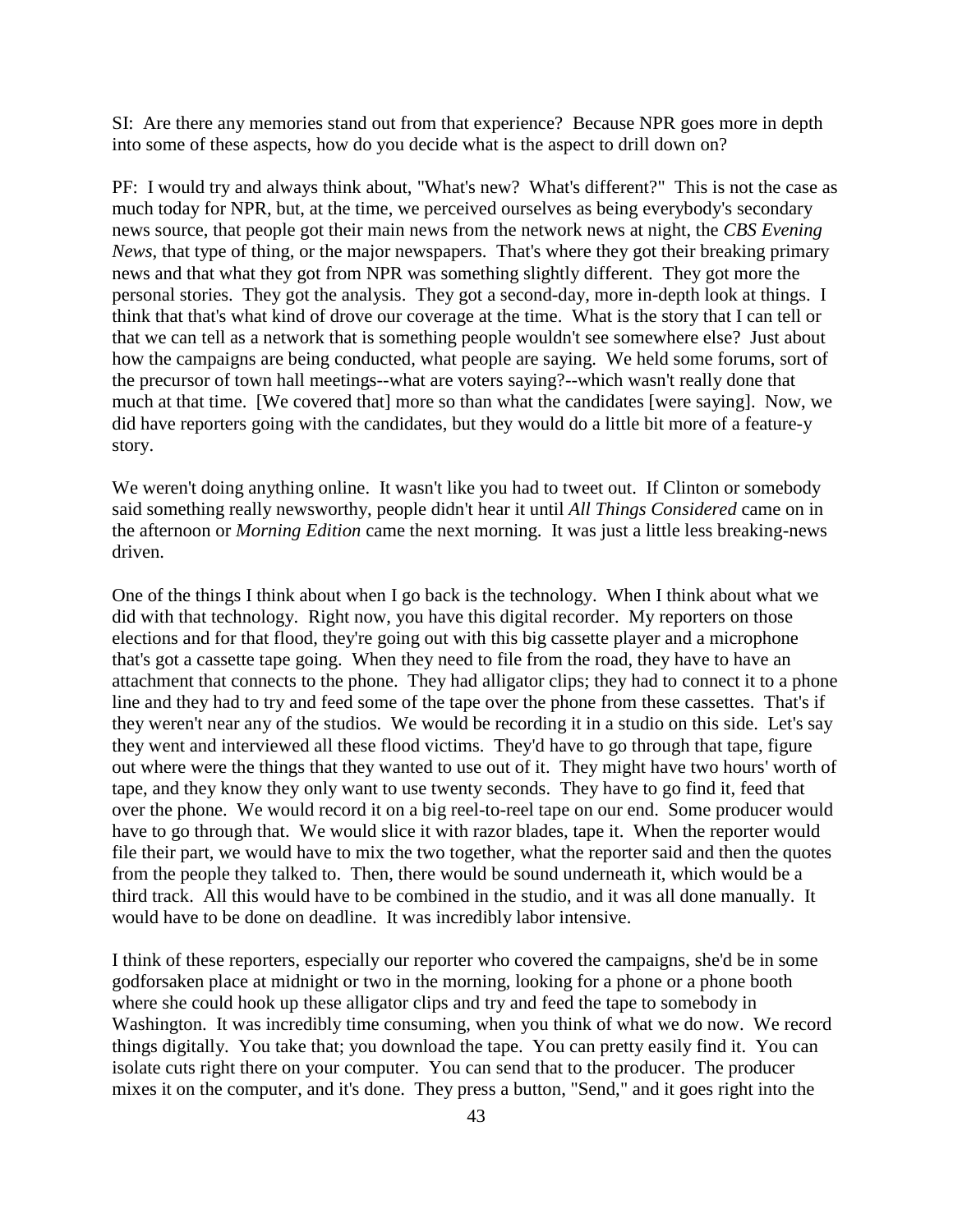studio. It can go on the air, instead of having everything spliced together with tape on a reel to reel, which the producer goes tearing into the studio two minutes or sometimes ten seconds before it's supposed to go on the air, putting it on the machine, and pressing it and hoping it's going to sound okay.

### SI: Wow.

PF: That was a lot of work. It's still a lot of work. It's just amazing, if people had a clue what went into those stories, that anything got on the air. [laughter] Part of my job as an editor was to try and coordinate this and make sure those reporters were able to get what they had reported and get it into the studio, so that it could go out on the air, which was quite a big job, but also have meaningful stories at the same time. It was a great job.

Then, I became a Deputy Washington Editor, and, actually, NPR, again, allowed me to work part time. My kids were getting a little older, and I was interested in--after the election, because I worked around the clock--not working quite so much, because I wanted to spend more time with the kids. They allowed me and another woman to share a job, and we were both the Deputy Washington Editor. She worked half time; I worked half time. We did this for about a year or so, which was great. NPR was also very accommodating. Again, I didn't get any sense that it had any detrimental impact on my career.

That was when Clinton and the impeachment and the Monica Lewinsky scandal was starting, and I started working more and more and more. Then, the Washington Editor left, and they asked me to be the Washington Editor. I became the Washington Editor and had to oversee all that coverage, and that's when journalism started getting crazy. I could almost mark it with that time. I guess it was '98, right? Does that make sense? '97-'98, I guess. [Editor's Note: For a year and a half in 1995-1996, President Bill Clinton had an affair with Monica Lewinsky, a White House intern. News of the scandal broke in January 1998, amidst the expansion of Independent Counsel Kenneth Starr's investigation into Bill and Hillary Clinton's Whitewater financial dealings to include the Clinton-Lewinsky affair. On December 19, 1998, the House of Representatives voted to approve two articles of impeachment, perjury and obstruction of justice, although the Senate did not vote to convict in January 1999.]

That was just the time when publications and other media outlets started posting things online. *The Washington Post*, the next day's *Washington Post*, and *The New York Times* came out at midnight online of the day that they were published. It still wasn't this twenty-four-hour thing. I remember all of a sudden, I had to stay up every night as the Washington Editor to at least midnight because stuff kept breaking, especially with the Monica Lewinsky stuff, every day. All of a sudden, it started becoming more of a twenty-four-hour job, because if you didn't stay up until midnight, I would get a call from the morning show, "*The Washington Post* just reported that they found this blue dress with a stain on it. What do we do?" Then, it was right around that time that all of a sudden, news started becoming more of a twenty-four-hour thing. I just remember that so clearly, "Oh, my gosh, my day is not ending." It's just continued since then.

It was so crazy being Washington Editor at the time of the impeachment and the Lewinsky stuff that I went to the Managing Editor, I said, "I really would like to get back to reporting." I said,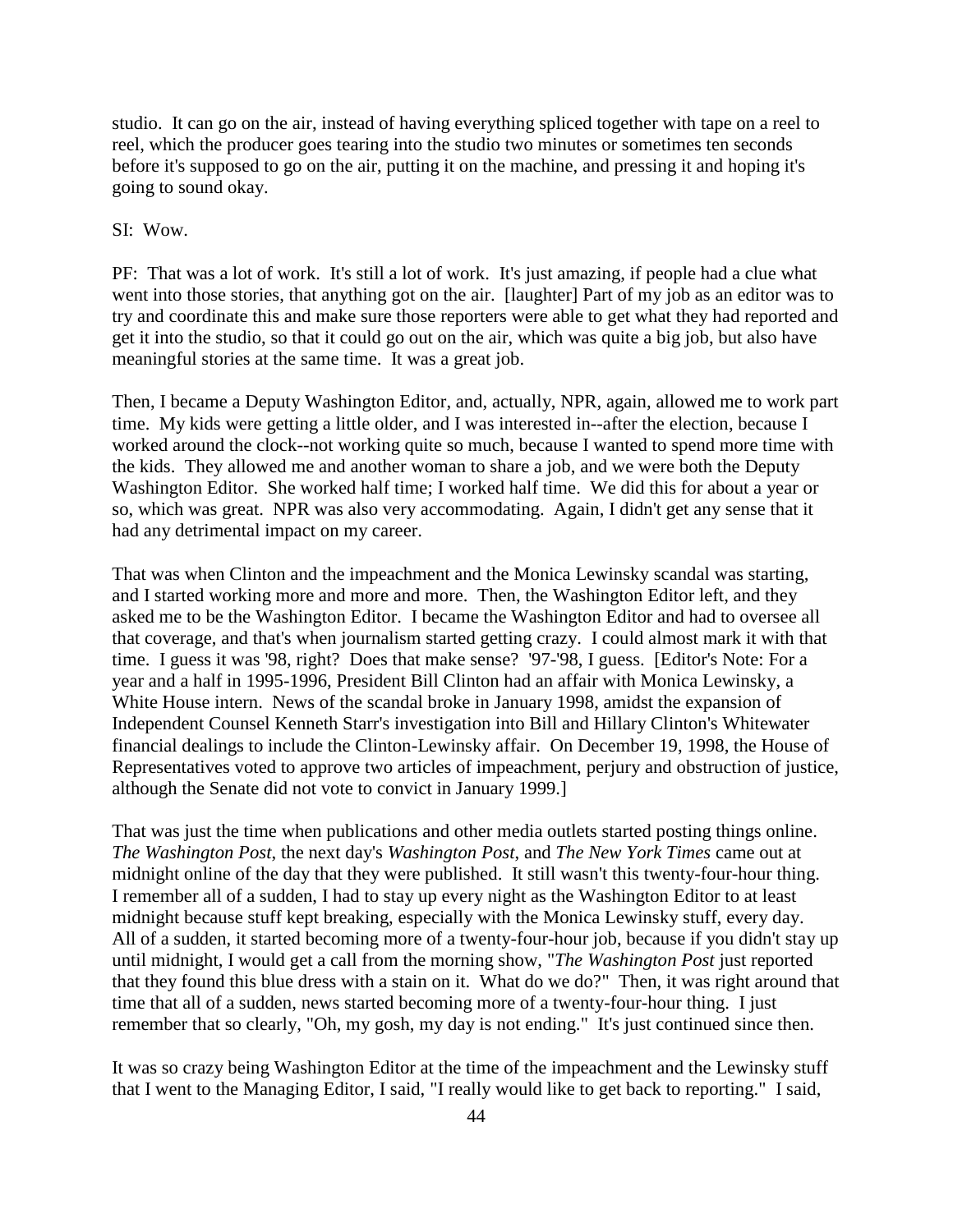"The next time there's an opening, could you please consider me?" Then, they did, and that's when I went back to reporting. I had never actually reported on air before. I never had done radio reporting, but that's when I started at NPR reporting, yes.

SI: One of the things that stands out about the impeachment and the Lewinsky scandal is you started getting these other Internet sources becoming big sources and players, such as the Drudge report and that sort of thing. How did they affect the business as a whole? As an editor, how do you decide what to give credence to? [Editor's Note: Drudge report is a website that posts breaking news and links to other news sites. On January 19, 1998, Drudge first reported about the Lewinsky and Clinton scandal, followed two days later by *The Washington Post* covering the story.]

PF: Right, so, I think Drudge was a little later than that, or do you know …

SI: Well, I just listened to the podcast *Slow Burn*, which did a whole thing on this.

PF: Yes.

SI: I think the Drudge report put out one of the key pieces of evidence.

PF: Okay, so maybe it was just starting then, yes. The difference between then and now is, so even Drudge report, when it came out, it would come out just once a day. You still weren't getting this twenty-four-hour, breaking-type news, where, at ten o'clock in the morning, there'd be a tweet about this, and, then at 10:20, there'd be a different tweet from somebody else. You weren't so inundated. There might be one or two things that would come out or maybe one thing like that from Drudge during the day. Basically, what it was was, "Oh, well, this is something maybe we should ask questions about." It didn't quite direct the news coverage like these things seem to now.

Now, things seem to take on a life of their own, so that you might have to spend a whole day covering the fallout from some big revelation. The thing I'm thinking of, just pops into my head, just because I covered voting stuff, when *The Intercept* came out with an article that this contractor had found some information about how she thought that the Russians had tried to manipulate and tried to hack into the systems of [an] election vendor. When they were like, "That happened," all of a sudden, everybody's got to cover it, which is good--it was important news--but that didn't exist. Then, it was just a little bit more slow moving, "Okay, this is just another thing that we should ask and look into." They certainly weren't given the same kind of credence as *The Post* and *The Times*. CNN was starting to get a little bit more credibility as a news source; their reporters had good contacts. I still don't feel like it dominated our coverage so much. We tended to probably get more scoops from ABC News, the network news. We thought, "Okay, we have to follow up on that," rather than these other sources that you're talking about, whereas now I think it's much more evenly spread around. I mean, you get stuff from *BuzzFeed*. You get something from *Politico*. I think a lot of them have very good reporters who are very well connected, so you just have a lot more information. The news coverage is just being propelled in so many different directions simultaneously. Plus, you have the president tweeting; you have everyone tweeting. [laughter] It just wasn't anything like that at all.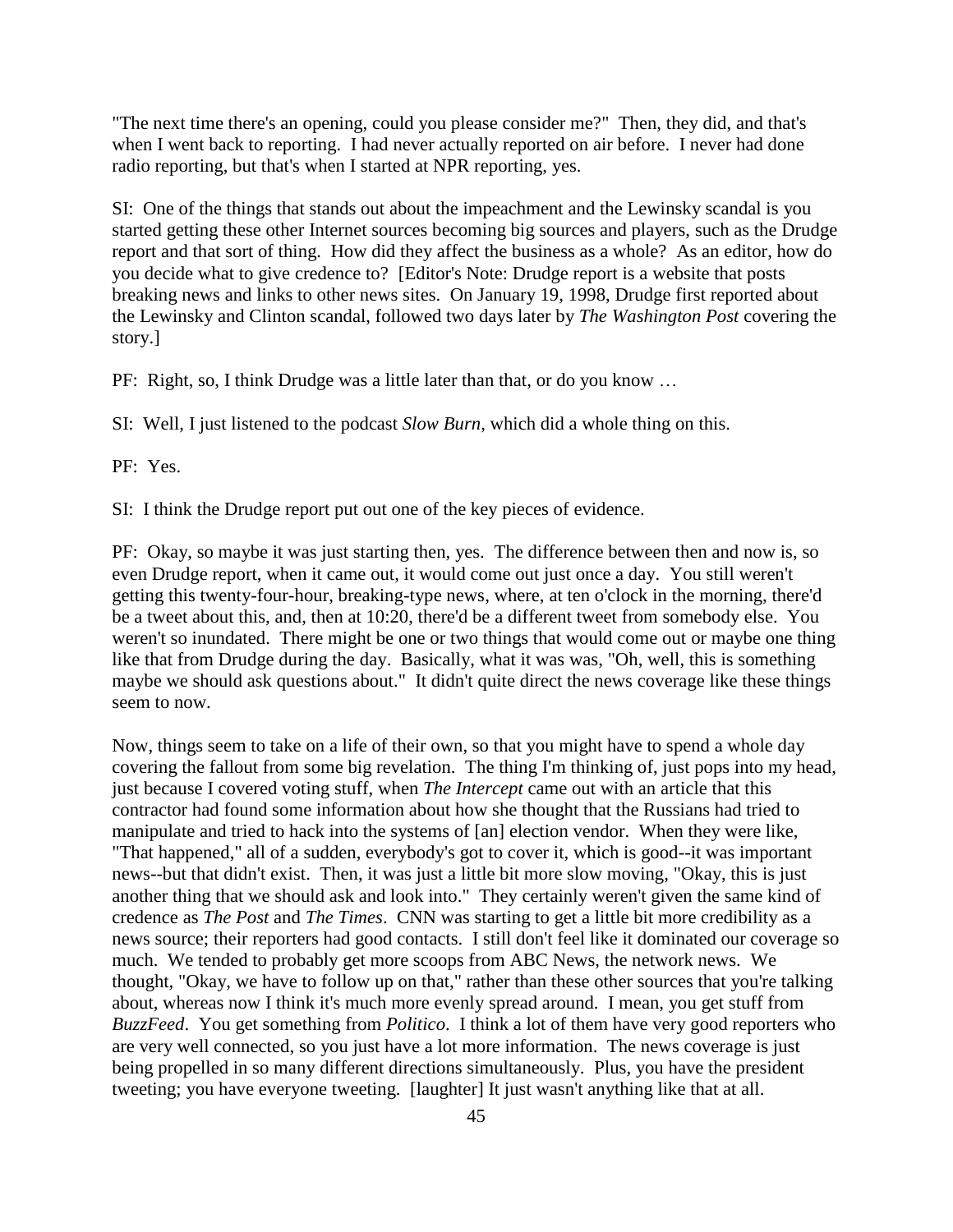SI: What year did you go back to reporting?

PF: It was the end of '98. It must have been, yes, because I did cover the end of Clinton. I became the backup White House reporter for the last couple of months of Clinton, when he was doing all the pardons, handing out pardons, because our other reporters were off covering the election.

SI: Does that mean you would be in the press room?

PF: Yes, yes, so I did that. Our main White House reporter at the time, Mara Liasson, who I had been editing, was on maternity leave. I basically covered the end of the Clinton administration. Then, I covered the beginning of [George W.] Bush, a little bit, but not too much. Now, I'm losing all my years here. Then, what happened, I had different random things that I was covering. When Bush came in, Don Gonyea, who had been covering the campaign, became the main White House reporter. I was, again, just kind of like the backup White House reporter, so I was covering other things.

Then, 9/11 happened and I ended up covering homeland security, because, all of a sudden, this new entity emerged. That was at the time that they were trying to figure out, "Okay, how do we tighten security in this country?" First, Bush just had Tom Ridge be his first Homeland Security Secretary, who was in the White House, and I just kind of covered him as part of the White House. Then, that eventually turned into this big new agency. That's what I ended up doing a lot of coverage on. I covered the creation of TSA [Transportation Security Administration] and Customs and Border Patrol and all these new entities and all the security measures and things we were doing with homeland security and the privacy issues. That emerged from me having covered the White House. [Editor's Note: In 2002, Congress passed the Homeland Security Act, which created the Department of Homeland Security and the cabinet-level position Secretary of Homeland Security. Tom Ridge served as the Homeland Security Advisor from 2001 to 2003 and then as the first Secretary of Homeland Security.]

SI: What do you remember about the actual day of the 9/11 attacks?

PF: Of 9/11? I was driving to work, and I was listening to WTOP, not NPR, because I was listening for the traffic. The guy said something about, "Oh, we got this report that a plane had gone into the World Trade Center." It was at the time where they were just speculating, "Okay, it was just a small plane, probably some small plane, a pilot got lost or something." As I was driving, the second plane hit, and the guy on the radio just said, "Oh, my God, a second plane just hit the World Trade Center. This is not an accident." I was almost at work, and, of course, I remember so clearly turning on NPR. We were airing a feature story, and it was before we really got that we are a major news source for people. We were not yet at the place where we are now, which is that we are a major news source for people and that we have to be covering breaking news as it happens. I think that it was 9/11 that actually made us realize that we had to make that shift, because, as I say, I turned on NPR and they were still airing some feature story that had been planned.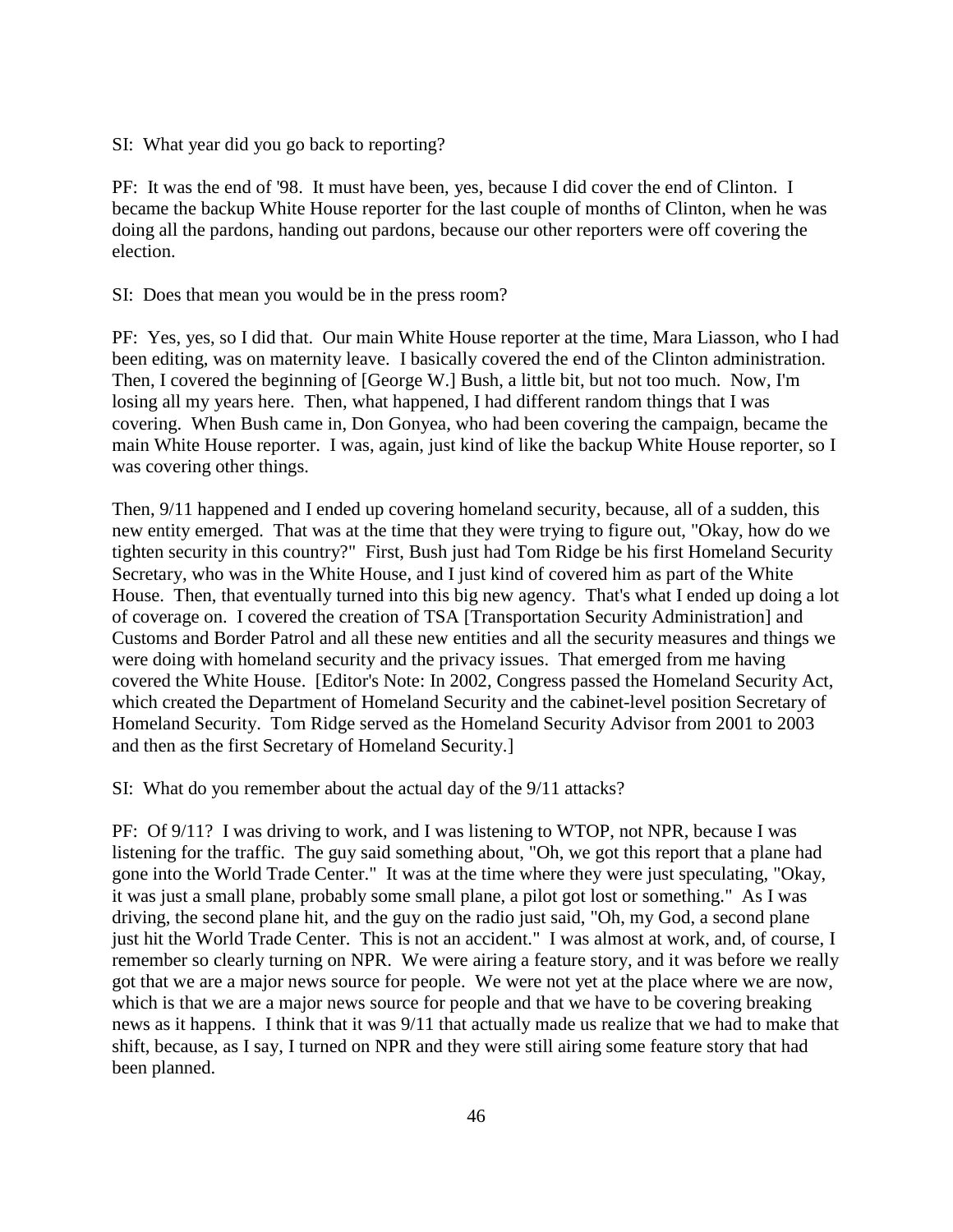Then, I got to the office, and, of course, everybody is around the televisions. Then, they had the big major news [meeting]. We always had this morning news meeting with all of the heads of the different desks and the major editors and the producers of the show to figure out, "Okay, how are we going to cover this?" We were all sitting right outside, the rest of the reporters, everybody, we were sitting outside the room watching the TV, and I cannot remember, this is terrible--I cannot remember the sequence of events, if the Pentagon got hit before the towers fell. I should know this, because I also covered the 9/11 Commission extensively. They happened pretty close to each other. Anyway, all of a sudden, we got a news report from one of our reporters at the Pentagon, "The Pentagon has been hit." I just remember so clearly watching the TV, and because I had covered the World Trade Center and the Port Authority, and all of a sudden, to see the smoke, and I said, "Oh, my God, one of the towers just collapsed." You couldn't really see that it was [collapsing] because they were like this. [Editor's Note: On September 11, 2001, al-Qaeda terrorists hijacked four planes and carried out suicide attacks on the Twin Towers in New York City and the Pentagon in Washington, D.C., killing all of the passengers onboard the planes and over three thousand people on the ground. At 8:46 AM, hijackers crashed American Airlines Flight 11 into the North Tower of the World Trade Center. At 9:03 AM, the South Tower of the World Trade Center was struck by United Airlines Flight 175. At 9:37 AM, American Airlines Flight 77 crashed into the Pentagon. At 9:59 AM, the South Tower of the World Trade Center collapsed. At 10:07 AM, Flight 93 crashed in Pennsylvania, after passengers attempted to regain control of the plane from the terrorists. At 10:28 AM, the North Tower of the World Trade Center collapsed.]

#### SI: One behind the other.

PF: Yes, just the way the angle was. I said, "Oh, my God, it just collapsed." I remember running into the editor's meeting, I said, "The World Trade Center just collapsed." Everyone just kind of looked at me like, "What are you talking about?" I said, "No, it collapsed. The whole building just fell down." Then, of course, the second one fell down. By then, we're starting to go on air live, where they started talking to the reporter who was at the Pentagon who had to flee. We had all our New York reporters heading down to the World Trade Center. A lot of it was talking to reporters on the phone, live on the air. Then, we were all assigned different stories.

Now, I was the backup White House reporter, but Bush was not at the White House then. We didn't know where he was. I don't know if he had taken off yet from Florida, but there was a point where he left and was up in the air and they didn't know where he was going. They actually assigned me a job, a story about the World Trade Center, because they knew I had covered it and I knew all these people who had worked with the Port Authority. I started calling people on the phone and trying to pull that story together, but so much was going on that everything was overtaken. That was kind of a feature-y story. It kind of got overtaken with the fact that all of a sudden people started thinking that Congress was going to get hit, because there was still a plane missing. The one in Pennsylvania was still missing, and they didn't know where it was going. There were reports that it might be headed to either the White House or the Capitol. We had people sent up to the Capitol. Then, there were all those rumors--you might not have known this--but especially in Washington, there was like a different rumor every fifteen minutes, like there's a fire at the State Department. The mall was on fire. Then, at one point, they closed off the intersection outside my building, because they thought there was a bomb on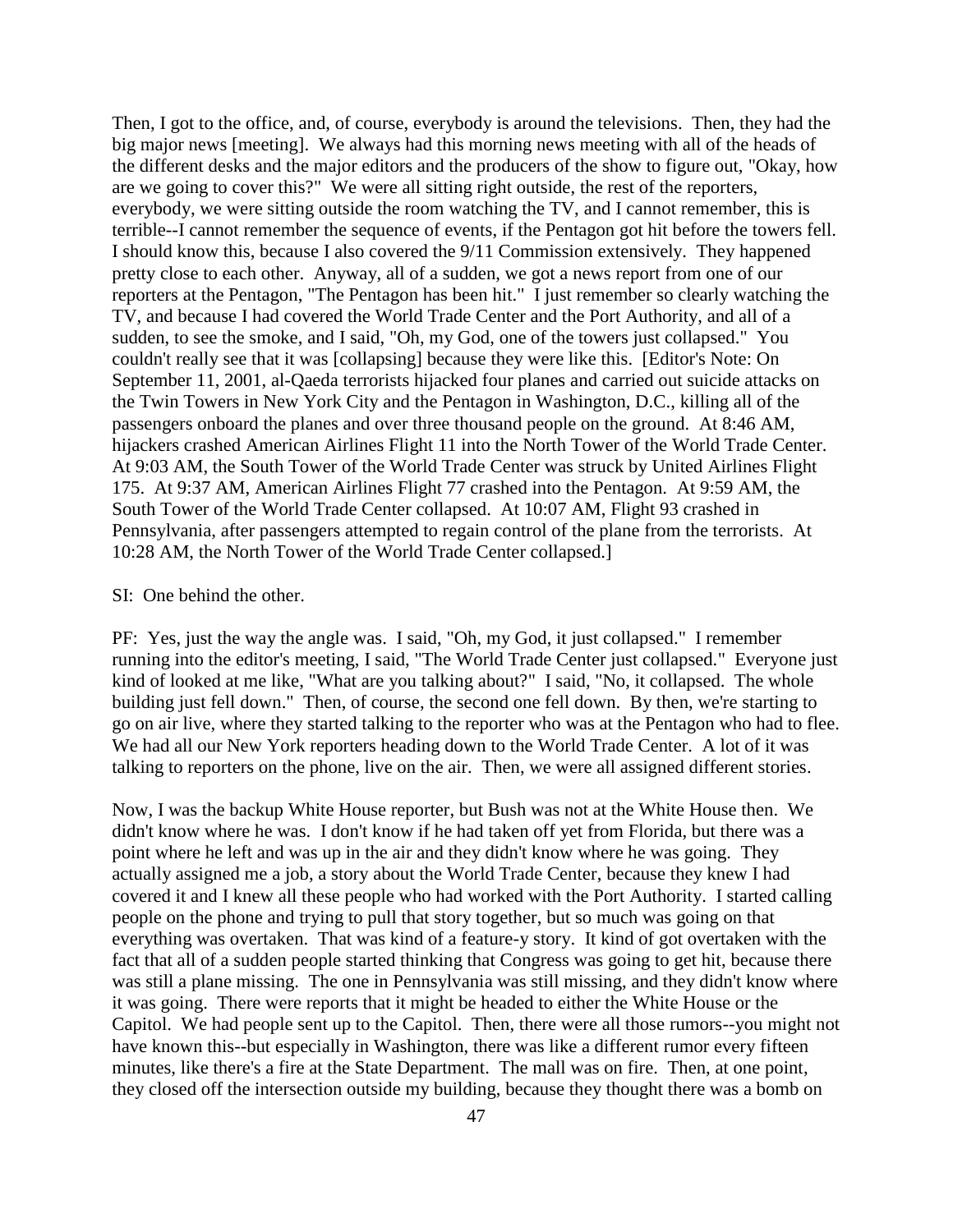the corner. They told everybody in our office to move to the back of the building, and it probably was nothing. It was probably just a bag or something. This was all while we were trying to cover all this stuff.

I remember my son David had just gone off to college. He was a freshman at the University of Michigan. He had been there only a few days. He calls up and he's like, "Mom, are you okay? Is everything okay? I heard that the Capitol might have been [attacked]." NPR was very close to the Capitol. I didn't want to tell him that everybody was around my desk because we had just been told to get away from the front of the building, because there might be a bomb out there. I'm sure you had similar experiences, but it was just this cascading series of events.

Also, we had newscasts every hour. We're all filing news spots, updates for the newscast. Then, what I had to do--we thought Bush was coming back to the White House--we wanted to make sure somebody was at the White House if he came back. I think he did come back that night, I can't remember, later on, and addressed the nation. [Editor's Note: On September 11, 2001, President Bush returned to the White House at 6:58 PM and addressed the nation at 8:30 PM.]

I had to go back to the White House around six o'clock, seven o'clock at night. Whenever it was, it was dark. I remember it was dark. I walked from NPR to the White House, and the streets of Washington were empty. I got within two blocks of the White House, and there were all these guys with machine guns that had formed a barrier all around, like on this side of the Treasury Department, all around the Old Executive Office Building, that whole four block area. I had never seen anything like that, obviously, in Washington, in my life. I showed them my press pass. They let me go in, which they probably wouldn't do today. [laughter] I had the White House press [pass], so they let me go in. I remember walking down the street to the White House, and it was totally deserted. There was not one human being around, except I realized I'm inside this circle of guys with machine guns, automatic weapons. I'm thinking, "Oh, my God, why am I walking into this building?" into the White House. That was the first time I got scared, because we still didn't know. There was still this thought that there might be a second attack, not from the plane, but that there would be something else. I just remember walking into the White House, and I've never seen that area as deserted and isolated, and just all of a sudden getting terrified. Anyway, I went there, and I covered whatever Bush was saying that night. We just worked basically around the clock for the next twenty years. [laughter]

This is one thing about journalism. When there's terrible things that happen and tragedy, you feel like you have a role. You have something to do. That is an incredibly useful thing as a human being, because you think, "Okay, I have a job to do," and it allows you in some ways not to think about it as much. You're so busy covering it and trying to get the news out that the emotional impact comes later. I like that in a lot of ways. It makes you feel like you can do something, and mostly in these kinds of occasions, you can't do anything. Firemen get to do something. Policemen get to do things. The military sometimes get to do things, but most people, you just are helpless. This makes you think, "Okay, I've got a role." As human beings, we want that. I do remember a very good friend of mine calling at the end of that week, who was up in New York and he worked for *The Wall Street Journal*, and he left a message on my phone. He said, "I just want you to know that listening to your calm voice on the air was so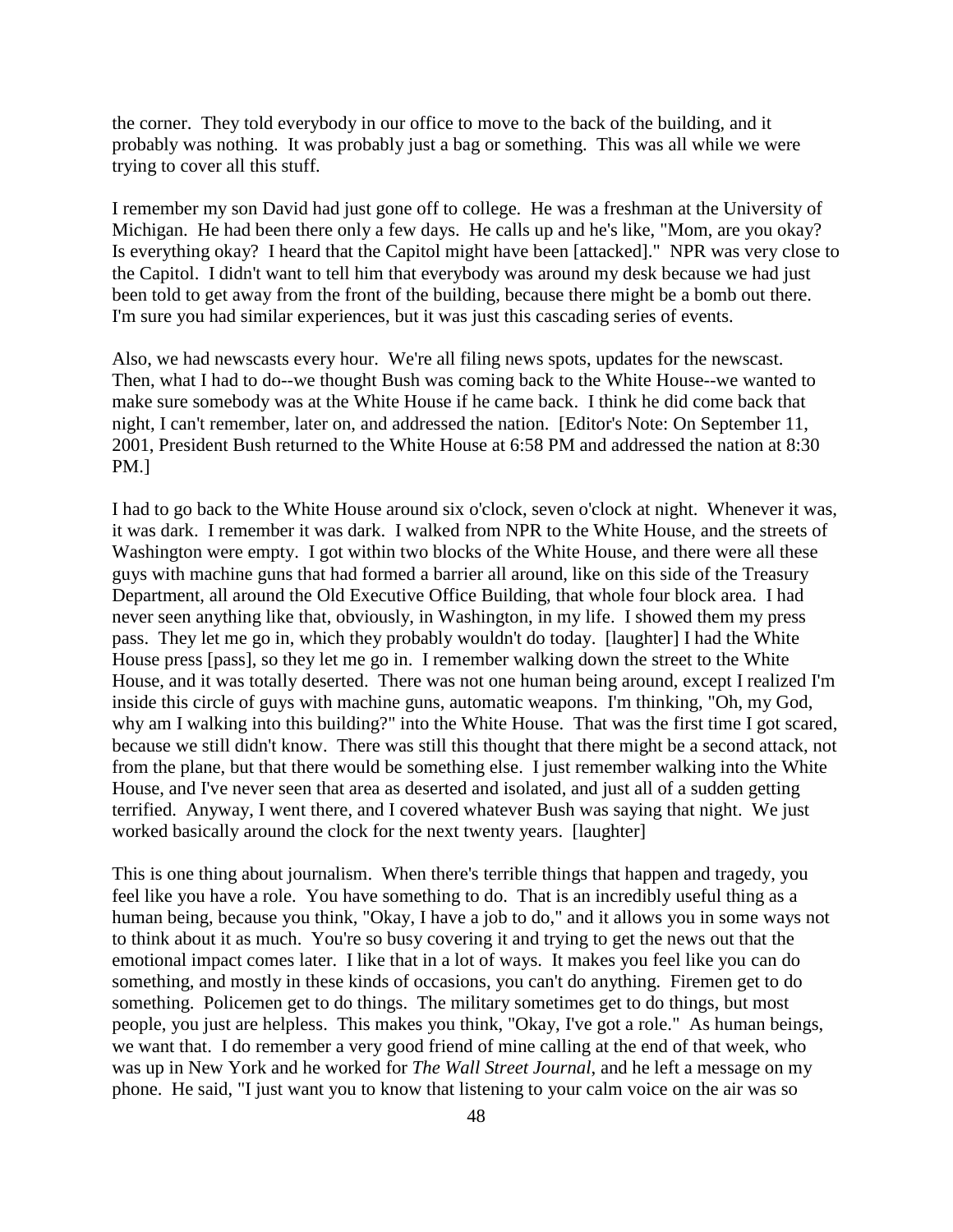reassuring this week." He said, "You don't know how much it meant to me to hear your calm, reasoned voice, a familiar voice." I was just like, "Okay, that's nice." That's why I do it, I think.

SI: Let us take a break.

PF: Okay.

#### [RECORDING PAUSED]

SI: The day of 9/11 and the days after are very hectic. How long do you think you stayed at the job that day?

PF: Oh, I probably got home around midnight or one in the morning, I guess, so, from nine AM until two AM the following day. Then, every day that week, we probably all worked until midnight or so. I do remember clearly that Friday night coming home and collapsing on the couch and waking up, the TV was on. Actually, my husband had been stuck in New Orleans. He finally was able to drive home, so he hadn't been home for three days. He finally got home, and we were watching TV. I fell asleep, like a dead sleep, and I remember waking up. *Nightline* was on, and they were showing pictures again of the towers. I thought, "Oh, my God, the World Trade Center collapsed." It was like, it sounds weird, but it was like the first time it really hit me, what had happened and that all these people died. That's what I was talking about with journalism, sometimes you get to kind of delay the impact, and it really was five days later, four days later, that I thought, "Oh, my God," how awful what had happened was.

Then, afterwards, as I had mentioned, there was the whole debate about what to do as a country, how to respond to this, and building up this whole infrastructure, the Homeland Security Department. Two things happened. One, I covered--there was the 9/11 Commission that they pulled together, to look into what went wrong. That was actually a really fascinating story to cover. I covered the whole commission and all their deliberations and their testimony, and that was really a good, solid story, "What went wrong and how do we fix it?" One of the solutions was to try and create this department that pulled some of these security measures together. Also the whole thing was, we had nobody connecting the dots between the CIA and the FBI, so we needed a Director of [National] Intelligence, somebody who would coordinate things. All those changes were made. How good they've been, well, I don't know. I think they've served some purposes.

### SI: Did you cover the PATRIOT Act?

PF: That, I did not cover. Our Justice Department reporter covered that. More of the civil liberties side, other people covered, but I covered more the mechanics of pulling together this whole new department. The whole regime of airport security was just dramatically different and immigration and visas, all these borders, all the entry rules and regulations, so much changed, information sharing. I don't know if you recall, but we had numerous incidents, especially the couple of years right after 9/11. We had the anthrax scares. Remember, everybody was opening packages with white powder in them. There were bomb scares everywhere. We had a number of attempted terror attacks. We had the underwear bomber. We had all these threats that we as a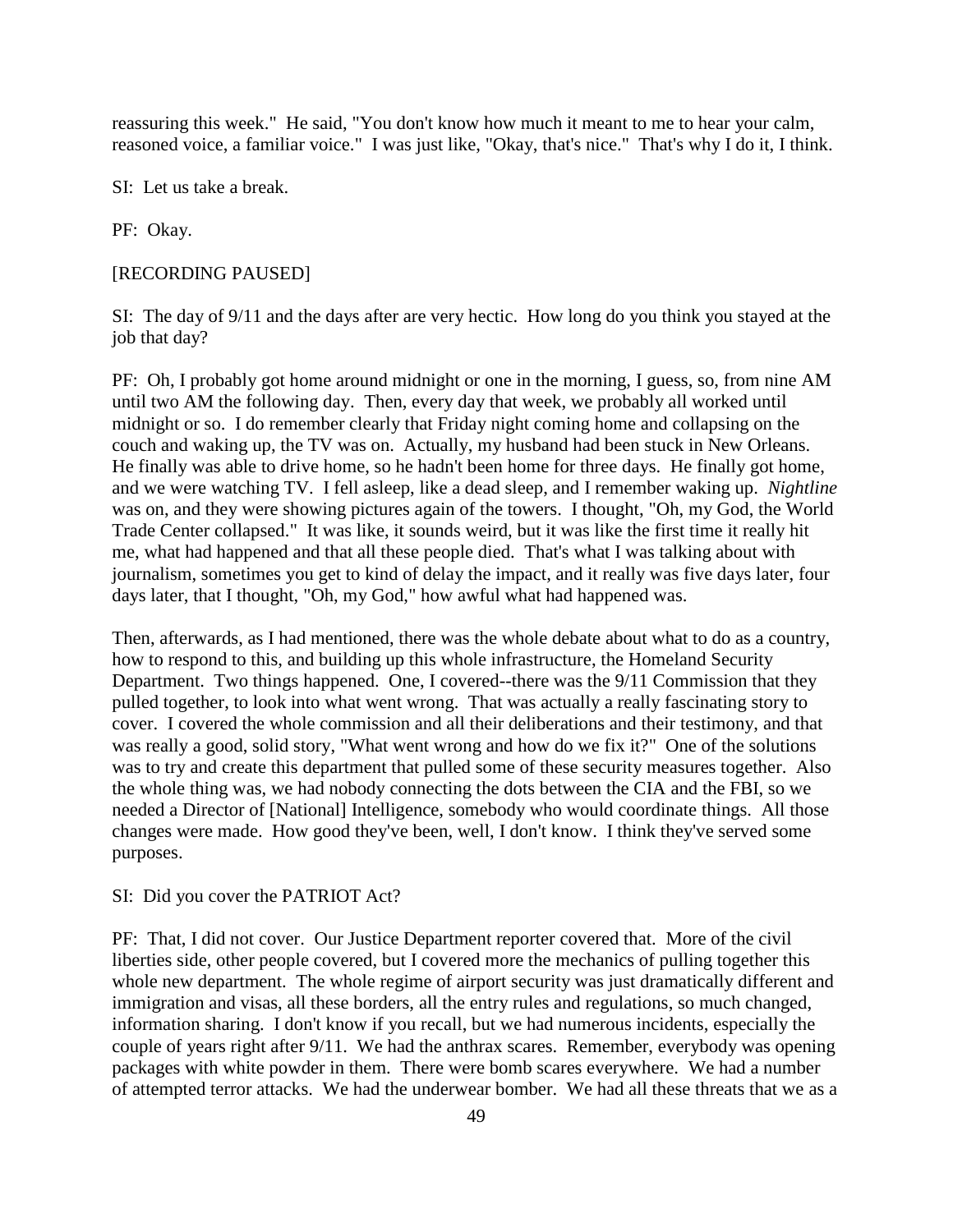nation had not really thought about before and just this whole vulnerability and then to just have to switch our mindset, so that we actually do have to protect ourselves from these things in a way that I think now we are having a similar recognition, that we have to protect ourselves against cyber and information attacks, which we were kind of naïve about in some ways. Then, it was just so much more that we were physically threatened in a way that we just never thought about before. [Editor's Note: In the aftermath of September 11, 2001, letters containing anthrax spores began arriving at congressional offices and media outlets. Five people died, and seventeen people fell victim to anthrax exposure. The FBI and other federal agencies concluded that Bruce Ivins, a government scientist, perpetrated the anthrax attacks. Ivins killed himself on July 29, 2008.]

SI: You talked earlier about how building these relationships is kind of a long-term game. People you met in the 1970s or 1980s may come back to help you as they go further in their careers. Was there any change in terms of how open people were after 9/11? Was there any kind of shutdown of avenues of information?

PF: Not really. I'm trying to think.

SI: Was there reticence to talk to reporters?

PF: I didn't find that in the Bush Administration or the Obama Administration. I think it's shut down a lot more in the Trump Administration. I do think that there is a gradually progressive effort by all public entities to be more in control of the information that they give out. So, it's not even just government. It's companies, non-profits. Everybody's hired a PR [public relations] person or a communications department, and their main people have been taught how to respond to questions in sound bites. It wasn't so much the government providing less information or people being less accessible. It is that everybody is much more conscious about communications. It's become a more professionalized field in some ways. That, quite frankly, has made it more difficult for reporters, because the best information you get is just having a conversation with somebody who's not being guarded, who basically will just tell you stuff because they trust you and they could say, "You didn't get this from me," or, "This is on background." They would explain stuff to you, and I think that there is a lot less of that now than there used to be. It's just because everybody has a PR person. It drives me nuts.

SI: When you first started reporting on air, you had obviously been a print reporter. You said you had gone on C-SPAN and that sort of thing, but was there any way you developed yourself as an on-air personality?

PF: Yes, it was quite a transition, because on air, you're almost performing. You are performing. Even though you have a written script for your produced pieces that you're reading, you have to not sound like you're reading. You have to sound like you are talking to your best friend and telling them a story, and that takes a while to do. You really have to project yourself out there. I was used to, sort of going back to this, I was very shy and I kind of used my pad and pen as something to hide behind. I liked to not be part of the story. I was just like this hidden presence that would listen to people and take it all in and then write it or report it. Then, when you're on air, you become part of it. You really have to put your personality into it. You have to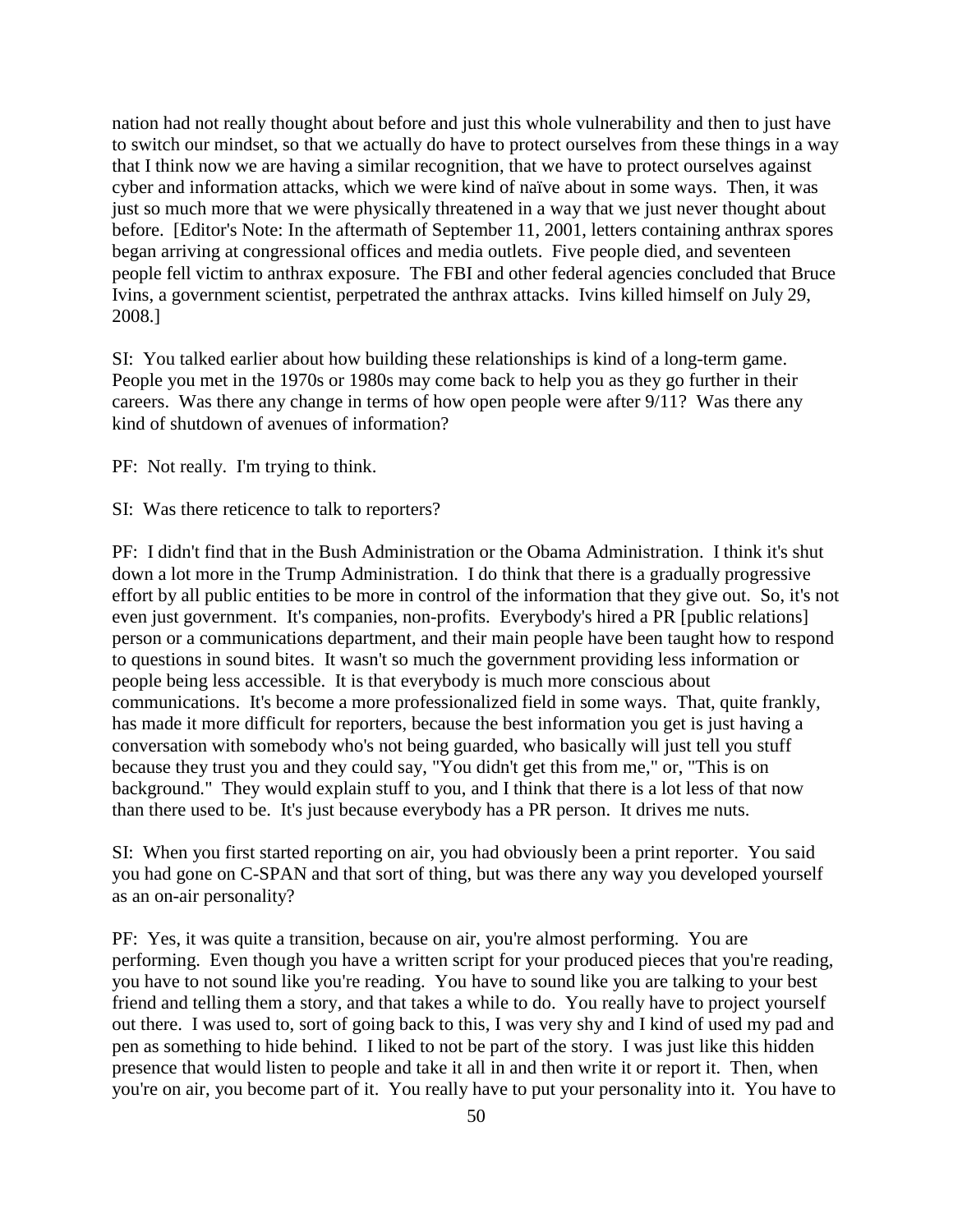have energy and emotion, and it's a different thing. I really had to learn that. The writing of the stories, the reporting the stories was not a challenge, but it was the actual presentation of it that was something new I had to learn. I honestly can't say that I'm still even comfortable with it, even having done it for twenty years. Some people are perfectly natural. They walk right in, and they sound great right from the beginning. They've got great personality. They're naturals. Then, other people like me have to learn it. I guess, since I'm still doing it, I'm probably okay, [laughter] but it always seemed strange to me.

SI: The September 11th attacks, obviously, were like the Pearl Harbor attack or the Kennedy assassination, events that grab everybody by surprise. Are there other stories that you remember covering that were really striking to you?

PF: What we haven't talked about--it was one of the things I had covered over the last, let's see, what year is this? This is terrible.

### SI: 2018. [laughter]

PF: For the last ten years at NPR, I was [a correspondent on the National Desk], covering voting issues--but we won't even go there--I've been covering poverty. I'm the poverty reporter at NPR, which is something I wanted to do. We didn't have a poverty reporter, and it was something I hadn't covered at all, these issues of housing and food insecurity and welfare issues and income inequality. I've got to tell you, those have been, for me, the most rewarding stories that I've done. I have met the most incredible people covering those stories, and they're people who sometimes are homeless or they're just really struggling. Some of them, these people that I interview, they're just amazing, the odds that they're up against. They've got to work so hard just to survive. What I think is so great for me personally is that I've covered all this policy stuff, tax stuff, homeland security, and then this is more the real people that are being affected by it. We don't hear enough about that, anywhere in the media. NPR, I think, is fairly good at covering that type of stuff, but I just think there needs to be more of those stories, that these are the people who we need to know.

### [RECORDING PAUSED]

PF: I kept meeting all these great people, so I suggested to my editor, a few years ago, doing a series of stories about some of these amazing people and we called the series "Doing More with Less." They were just profiles of people. Some of them had alcohol problems, some were immigrants, one guy was homeless and had gotten out of jail, but they saw around them these social problems and they just decided that they were going to try and fix them and with hardly any resources had set up some organization or operation to help all these other people who were in the same situation as they were, with nothing. I mean, they didn't have anything, and they were just doing incredible work. I did this whole series of profiles, and I thought it was amazing. To me, that was one of the most rewarding things I've done as a journalist. It wasn't a big news event per se or a really famous person. It was about these human beings just trying to survive against all odds and then really excelling.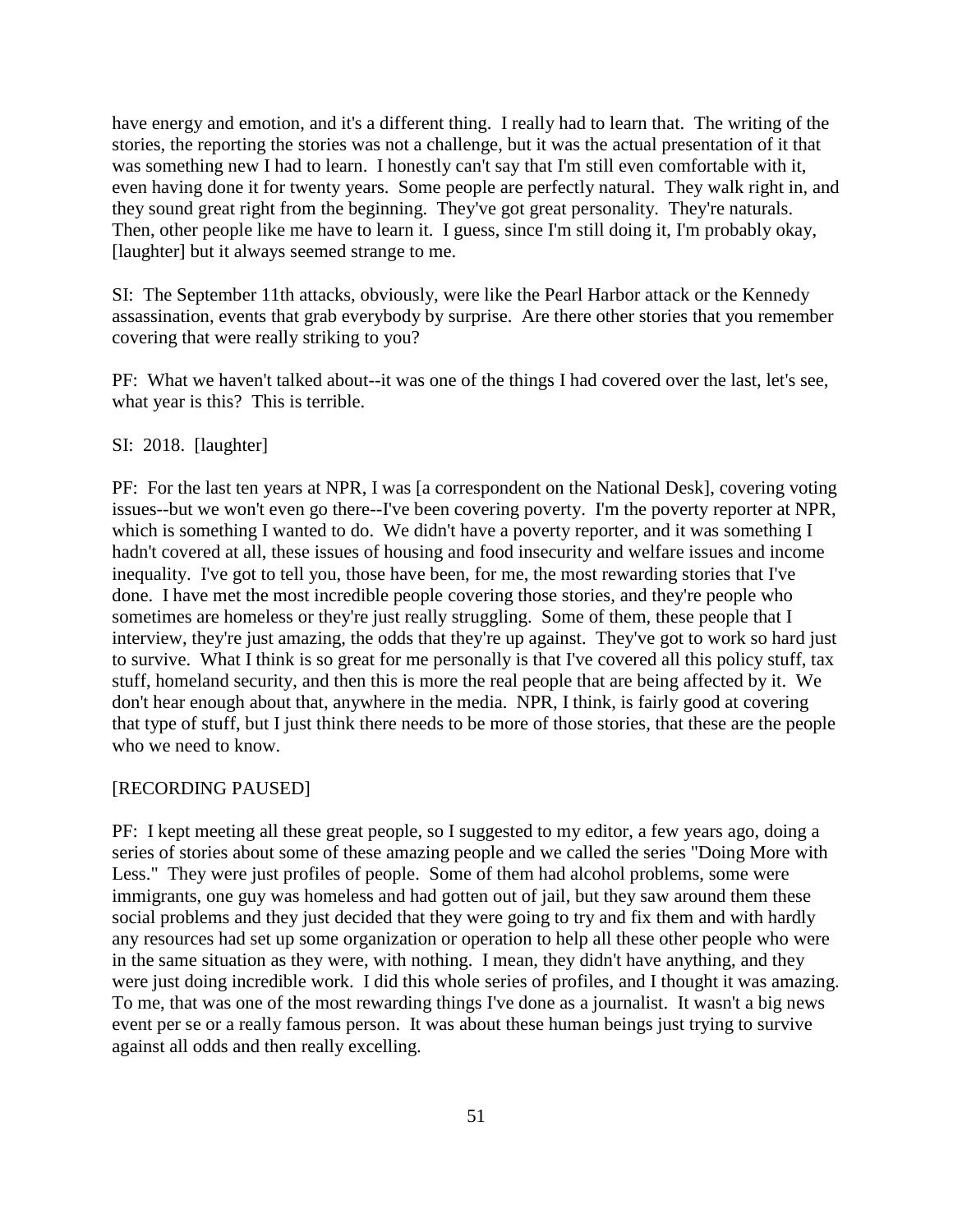SI: What is the mix between something that you pitch because you think it is an interesting, important story to cover or a new way of covering something versus things you are assigned to do?

PF: Since now I'm covering poverty, it's much more feature-oriented. It's not a news-driven beat, so I do get to probably propose an overwhelming majority of the stories that I do. It's sort of like when I was an editor with those reporters in the Midwest. It's a constant back and forth. I might suggest to my editor this story, and they'll say, "Oh, that's great, but also can you just cover this little thing that's going on?" or, "Oh, that's a great idea. How about we take this particular angle?" which might not have been something that I was thinking of. It's definitely a back and forth, a kind of negotiation in some ways. Because I've been doing it a long time, I think I do get a little bit more flexibility to do stuff that I think is warranted. That's the advantage of having a beat, because you get a sense of what's going on in that area, like what's going on in housing.

The big issue right now in the whole nation is this lack of affordable housing, that people are just being completely shut out of the market, or they have to spend so much of their income on housing, especially in a lot of urban areas. Then, of course, that's driving up homelessness. You also have the racial aspects of who can buy houses where. I just know that from covering poverty, half the people I talk to, that's their biggest issue, is they have no place to live, or they have some really crappy place that they live in that they pay an exorbitant amount of money for. They might not even have heat, and there's terrible crime around.

Another big series I did about two years ago, when I was walking around with some housing advocate talking about this issue, he said, "You know, you should go to housing court and see what goes on there. You wouldn't believe the stories that people bring to housing court. These people are being evicted." I told my editor, "I think I'm just going to go hang out in housing court and meet people and then follow them home. If they let me, I'll go home with them and find out what their stories are." So, I did that. I went into the D.C. housing court, and it was unbelievable, the hundreds of people just being evicted constantly from their apartments. Then, I got a bunch of their stories. I watched what happened in court, and then I went home with them. I was able to do profiles and then meet the landlords and find out what their situation was. Because I was covering a beat where I was familiar with those issues, I was able to figure out a way to illustrate one of the main aspects of poverty in America. I might not have been able to do that if I wasn't already covering poverty. This was before Matt Desmond's book *Evicted* came out. [laughter] [Editor's Note: Matt Desmond, a sociology professor at Princeton University, wrote *Evicted: Poverty and Profit in the American City*, which won the Pulitzer Prize for nonfiction.]

SI: One last question for today. I know you are in the process of writing a book. Have you done any other outside writing?

PF: Not really, no. This is my first book. I've written some magazine articles here and there, but I haven't done much outside, just because my full-time job takes up so much energy. I've always wanted to write a book, even when I was a little girl and was interested in Nancy Drew and Lois Lane. I always wanted to write a book.